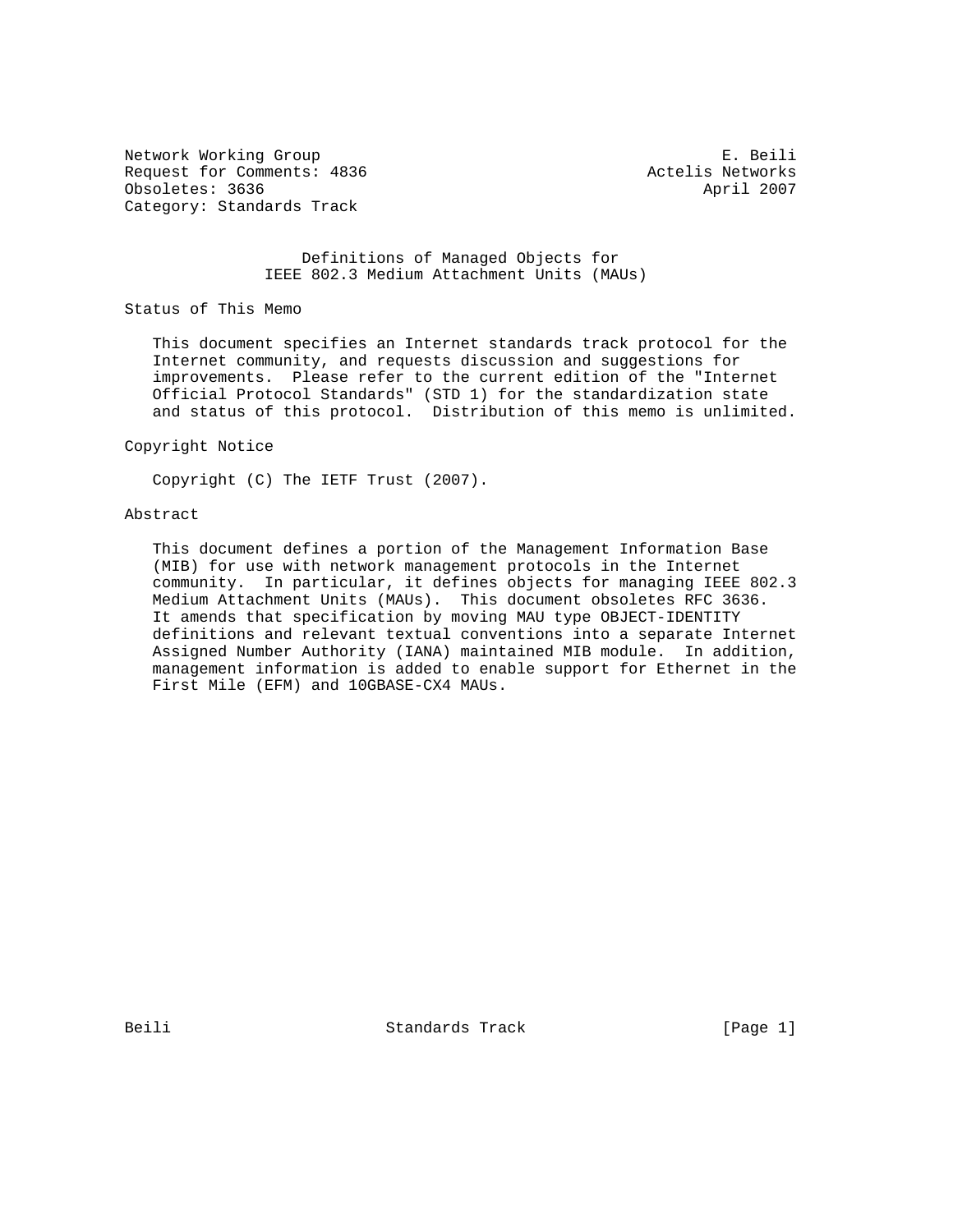|  | Table of Contents |  |  |
|--|-------------------|--|--|
|  |                   |  |  |

|       |      |                                                      |  |  |  |  | 3   |
|-------|------|------------------------------------------------------|--|--|--|--|-----|
| 2.    |      | The Internet-Standard Management Framework           |  |  |  |  | 3   |
|       |      |                                                      |  |  |  |  | 4   |
|       |      | 3.1. Relationship to RFC 3636                        |  |  |  |  | 4   |
|       |      | 3.2. Relationship to Other MIBs                      |  |  |  |  | 5   |
|       |      | 3.2.1. Relationship to the Interfaces MIB            |  |  |  |  | 5   |
|       |      | 3.2.2. Relationship to the 802.3 Repeater MIB Module |  |  |  |  | 6   |
|       | 3.3. | Management of Internal MAUs                          |  |  |  |  | 6   |
|       |      | 3.4. Mapping of IEEE 802.3 Managed Objects           |  |  |  |  | 6   |
|       |      | 3.5. Addition of New MAU Types                       |  |  |  |  | 9   |
|       |      | dot3MauType OBJECT-IDENTITIES<br>3.5.1.              |  |  |  |  | 9   |
|       |      | 3.5.2. IANAifMauTypeListBits TEXTUAL-CONVENTION 9    |  |  |  |  |     |
|       |      | 3.5.3. IANAifMauMediaAvailable TEXTUAL-CONVENTION    |  |  |  |  | - 9 |
|       |      | 3.5.4. IANAifMauAutoNegCapBits TEXTUAL-CONVENTION    |  |  |  |  | 10  |
|       |      | 3.5.5. JackType TEXTUAL-CONVENTION 10                |  |  |  |  |     |
| $4$ . |      | MAU MIB Definitions                                  |  |  |  |  |     |
| 5.    |      | IANA-Maintained MAU TC Definitions 46                |  |  |  |  |     |
| б.    |      | Security Considerations 62                           |  |  |  |  |     |
| $7$ . |      |                                                      |  |  |  |  |     |
| 8.    |      |                                                      |  |  |  |  |     |
| 9.    |      |                                                      |  |  |  |  |     |
|       | 9.1. | Normative References 64                              |  |  |  |  |     |
|       |      | 9.2. Informative References 66                       |  |  |  |  |     |

Beili Standards Track [Page 2]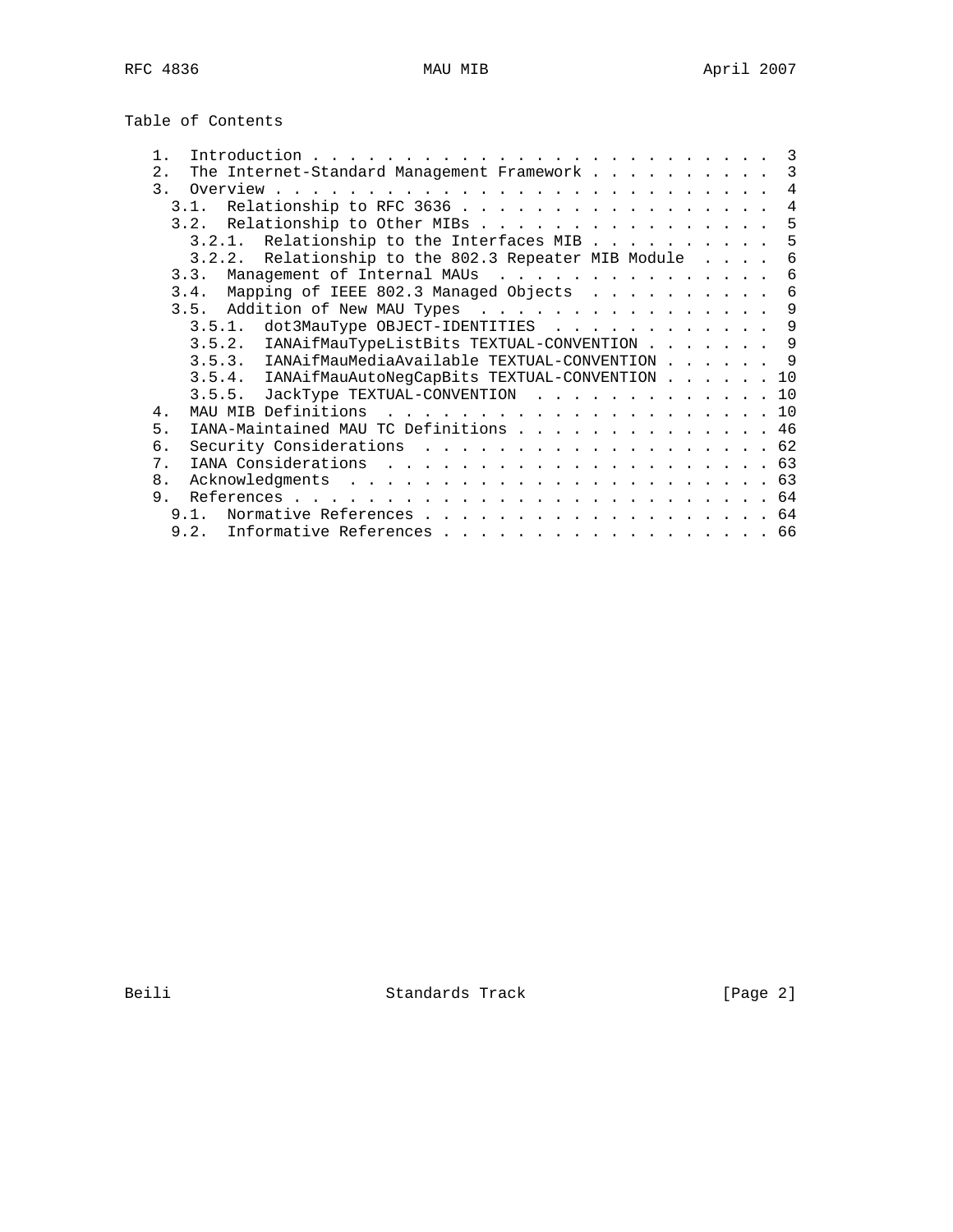# 1. Introduction

 This document defines a portion of the Management Information Base (MIB) for use with network management protocols in the Internet community. In particular, it defines objects for managing IEEE 802.3 [IEEE802.3] Medium Attachment Units (MAUs).

 The previous version of this document, RFC 3636 [RFC3636], defined a single MIB module. This document splits the original MIB module into two, putting frequently updated object identities and textual conventions into a separate, IANA-maintained MIB module, in order to decrease the need of updating the basic MAU MIB module.

 The first version of the IANA-maintained MIB module also extends the list of managed objects to support Ethernet in the First Mile (EFM) and 10GBASE-CX4 interfaces.

 Ethernet technology, as defined by the 802.3 Working Group of the IEEE, continues to evolve, with scalable increases in speed, new types of cabling and interfaces, and new features. This evolution may require changes in the managed objects in order to reflect this new functionality. This document, as with other documents issued by this working group, reflects a certain stage in the evolution of Ethernet technology. In the future, this document might be revised, or new documents might be issued by the Ethernet Interfaces and Hub MIB Working Group, in order to reflect the evolution of Ethernet technology.

2. The Internet-Standard Management Framework

 For a detailed overview of the documents that describe the current Internet-Standard Management Framework, please refer to section 7 of RFC 3410 [RFC3410].

 Managed objects are accessed via a virtual information store, termed the Management Information Base or MIB. MIB objects are generally accessed through the Simple Network Management Protocol (SNMP). Objects in the MIB are defined using the mechanisms defined in the Structure of Management Information (SMI). This memo specifies a MIB module that is compliant to the SMIv2, which is described in STD 58, RFC 2578 [RFC2578], STD 58, RFC 2579 [RFC2579] and STD 58, RFC 2580 [RFC2580].

 The key words "MUST", "MUST NOT", "REQUIRED", "SHALL", "SHALL NOT", "SHOULD", "SHOULD NOT", "RECOMMENDED", "MAY", and "OPTIONAL" in this document are to be interpreted as described in RFC 2119 [RFC2119].

Beili Standards Track [Page 3]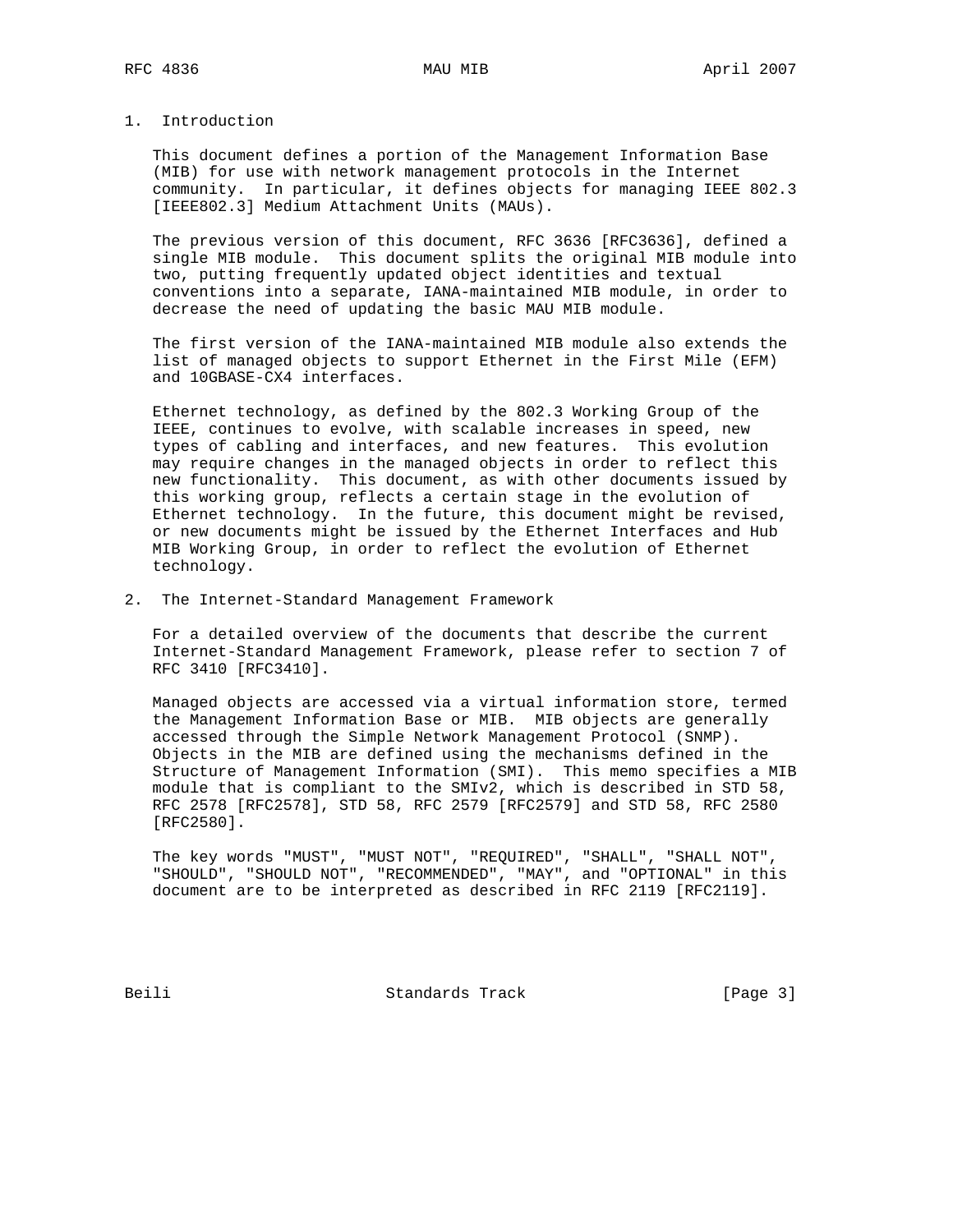# 3. Overview

 Instances of these object types represent attributes of an IEEE 802.3 MAU. Several types of MAUs are defined in the IEEE 802.3 CSMA/CD standard [IEEE802.3]. These MAUs may be connected to IEEE 802.3 repeaters or to 802.3 (Ethernet-like) interfaces. For convenience, this document refers to these devices as "repeater MAUs" and "interface MAUs."

 The definitions presented here are based on Section 30.5, "Layer Management for 10 Mb/s, 100 Mb/s, 1000 Mb/s, and 10 Gb/s Medium Attachment Units (MAUs)", Section 30.6, "Management for link Auto- Negotiation", and Annex 30A, "GDMO Specifications for 802.3 managed object classes" of IEEE Std. 802.3-2005 [IEEE802.3]. This specification is intended to provide for management of all types of Ethernet/802.3 MAUs.

### 3.1. Relationship to RFC 3636

 The management definitions provided in this document are intended to be a superset of those defined by RFC 3636 [RFC3636].

 In order to decrease the need of updating the basic MAU MIB module due to the new MAU type, Media Available state, Auto Negotiation capability and/or Jack type introduction, all relevant object identities and textual conventions have been moved to a separate, IANA-maintained MIB module IANA-MAU-MIB, the first version of which is defined in this document. Thus when a new MAU type, Media Available state, Auto Negotiation capability, and/or Jack type is defined by the IEEE 802.3 working group, only the IANA-maintained module needs to be revised, leaving the basic MAU-MIB module defined in this document unchanged.

 In addition, the new definitions are added to the IANA-maintained MIB module, to support Ethernet in the First Mile (EFM) and 10GBASE-CX4 interfaces, defined in IEEE Std 802.3ah-2004 [IEEE802.3ah] and IEEE Std 802.3ak-2004 [IEEE802.3ak] respectively, now part of IEEE Std 802.3-2005 [IEEE802.3].

 It should be noted that the changes made in this revision will not be entirely backward-compatible with MIB modules that currently import MAU type object identity descriptors from the MAU-MIB; such modules will need to be revised to import those DESCRIPTORS from the IANA- MAU-MIB. Similarly, any management applications that process the object identity definitions (e.g., to present the DESCRIPTION text to a user) will need to get those definitions from the IANA-MAU-MIB instead of the MAU-MIB. While it is true that changes that require such adjustments are not strictly compliant with the SMIv2 rules

Beili Standards Track [Page 4]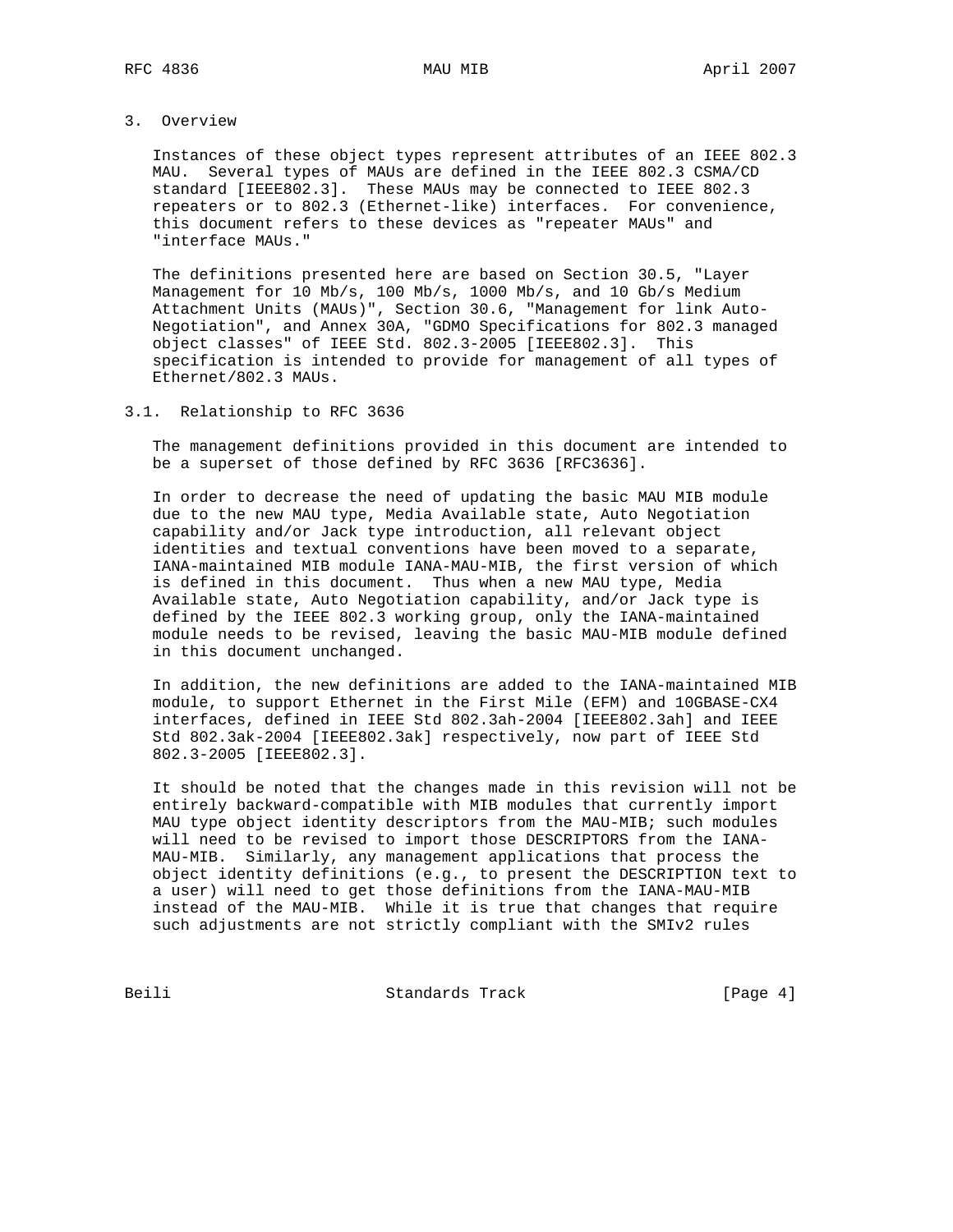governing MIB module revisions (see [RFC2578] Section 10), in this case continued high maintenance costs that would result from not making these changes make the deviation from the rules justified. It should be noted that the working group was not able to find any examples of MIB modules or management applications that would actually be negatively affected by the changes.

## 3.2. Relationship to Other MIBs

 It is assumed that an agent implementing MAU-MIB will also implement (at least) the 'system' group defined in the SNMPv2 MIB [RFC3418]. The following sections identify other MIBs that such an agent should implement.

3.2.1. Relationship to the Interfaces MIB

 The sections of this document that define interface MAU-related objects specify an extension to the Interfaces MIB [RFC2863]. An agent implementing these interface-MAU related objects MUST also implement the relevant groups of the ifCompliance3 MODULE-COMPLIANCE statement of the Interface MIB. The value of the object ifMauIfIndex is the same as the value of 'ifIndex' used to instantiate the interface to which the given MAU is connected.

 It is REQUIRED that an agent implementing the interface-MAU related objects in the MAU-MIB will also fully comply with the dot3Compliance2 MODULE-COMPLIANCE statement of the Ethernet-like Interfaces MIB, [RFC3635]. Furthermore, when the interface-MAU related objects are used to manage a 10GBASE-W PHY -- i.e., when ifMauType is equal to dot3MauType10GigBaseW or any other 10GBASE-W variant -- then the agent MUST also support the Ethernet WAN Interface Sublayer (WIS) MIB [RFC3637] and must follow the interface layering model specified therein. In that case the value of the object ifMauIfIndex is the same as the value of 'ifIndex' for the layer at the top of the stack, i.e., for the ifTable entry that has 'ifType' equal to ethernetCsmacd(6). If the interface-MAU related objects are used to manage a PHY that allows the MAU type to be changed dynamically, then the agent SHALL create ifTable, ifStackTable, and ifInvStackTable entries that pertain to the WIS when ifMauDefaultType is changed to a 10GBASEW variant (i.e., one of dot3MauType10GigBaseW, dot3MauType10GigBaseEW, dot3MauType10GigBaseLW, or dot3MauType10GigBaseSW) from any other type, and shall destroy the WIS-related entries when ifMauDefaultType is changed to a non- 10GBASE-W type. The agent SHALL also change the values of 'ifConnectorPresent' and 'ifHighSpeed' in the ifTable entry indexed by ifMauIfIndex as specified in [RFC3635] and [RFC3637] when ifMauDefaultType is manipulated in this way, but SHALL NOT otherwise alter that entry.

Beili Standards Track [Page 5]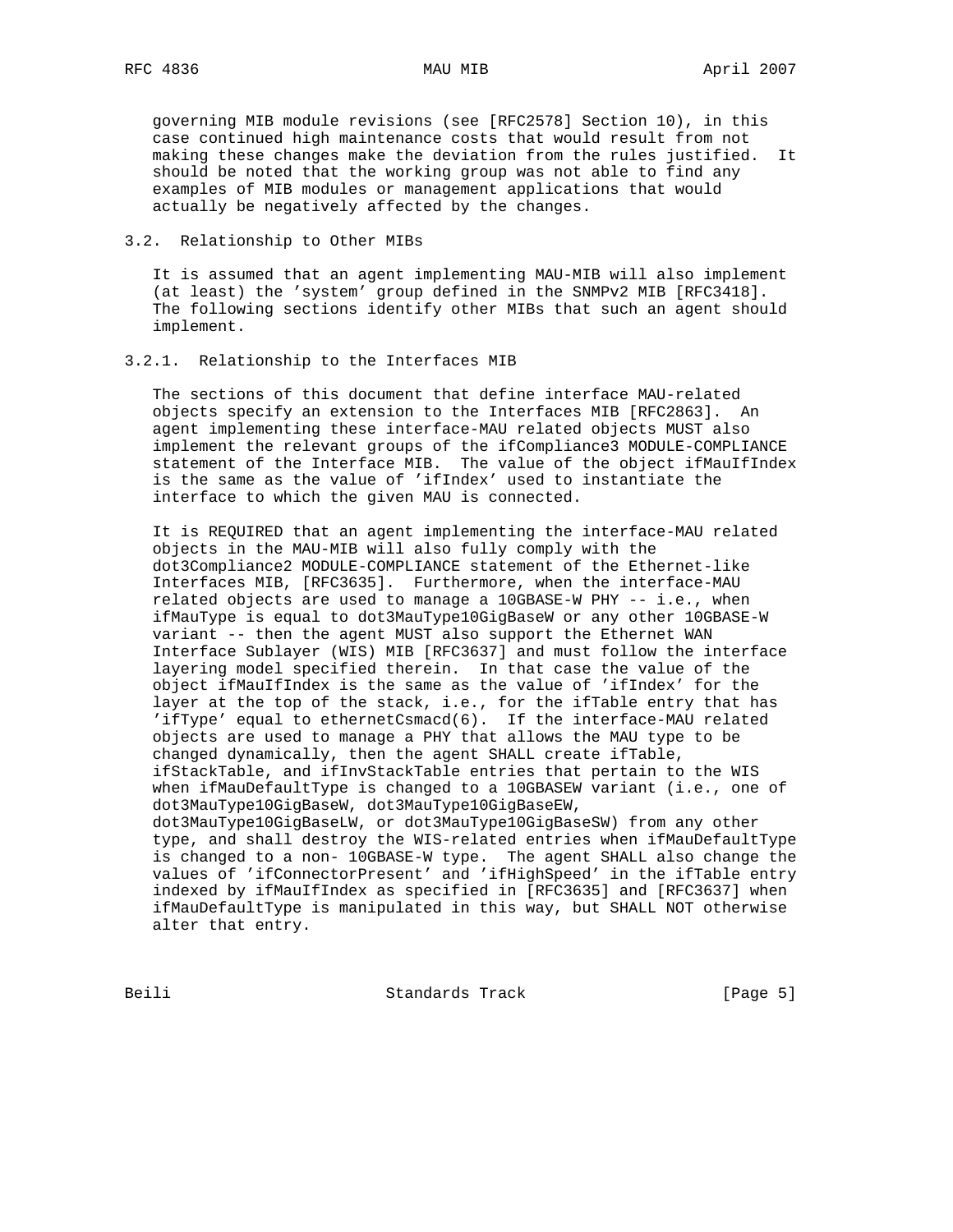(Note that repeater ports are not represented as interfaces in the Interface MIB.)

3.2.2. Relationship to the 802.3 Repeater MIB Module

 The section of this document that defines repeater MAU-related objects specifies an extension to the 802.3 Repeater MIB defined in [RFC2108]. An agent implementing these repeater-MAU related objects MUST also comply with the snmpRptrModCompl compliance statement of the 802.3 Repeater MIB module.

 The values of 'rpMauGroupIndex' and 'rpMauPortIndex' used to instantiate a repeater MAU variable SHALL be the same as the values of 'rptrPortGroupIndex' and 'rptrPortIndex' used to instantiate the port that the given MAU is connected to.

3.3. Management of Internal MAUs

 In some situations, a MAU can be "internal" -- i.e., its functionality is implemented entirely within a device. For example, a managed repeater may contain an internal repeater-MAU and/or an internal interface-MAU through which management communications originating on one of the repeater's external ports pass, in order to reach the management agent associated with the repeater. Such internal MAUs may or may not be managed. If they are managed, objects describing their attributes should appear in the appropriate MIB subtree: dot3RpMauBasicGroup for internal repeater-MAUs and dot3IfMauBasicGroup for internal interface-MAUs.

3.4. Mapping of IEEE 802.3 Managed Objects

 This section contains the mapping between relevant managed objects (attributes) defined in [IEEE802.3] Clause 30, and managed objects defined in this document.

Beili Standards Track [Page 6]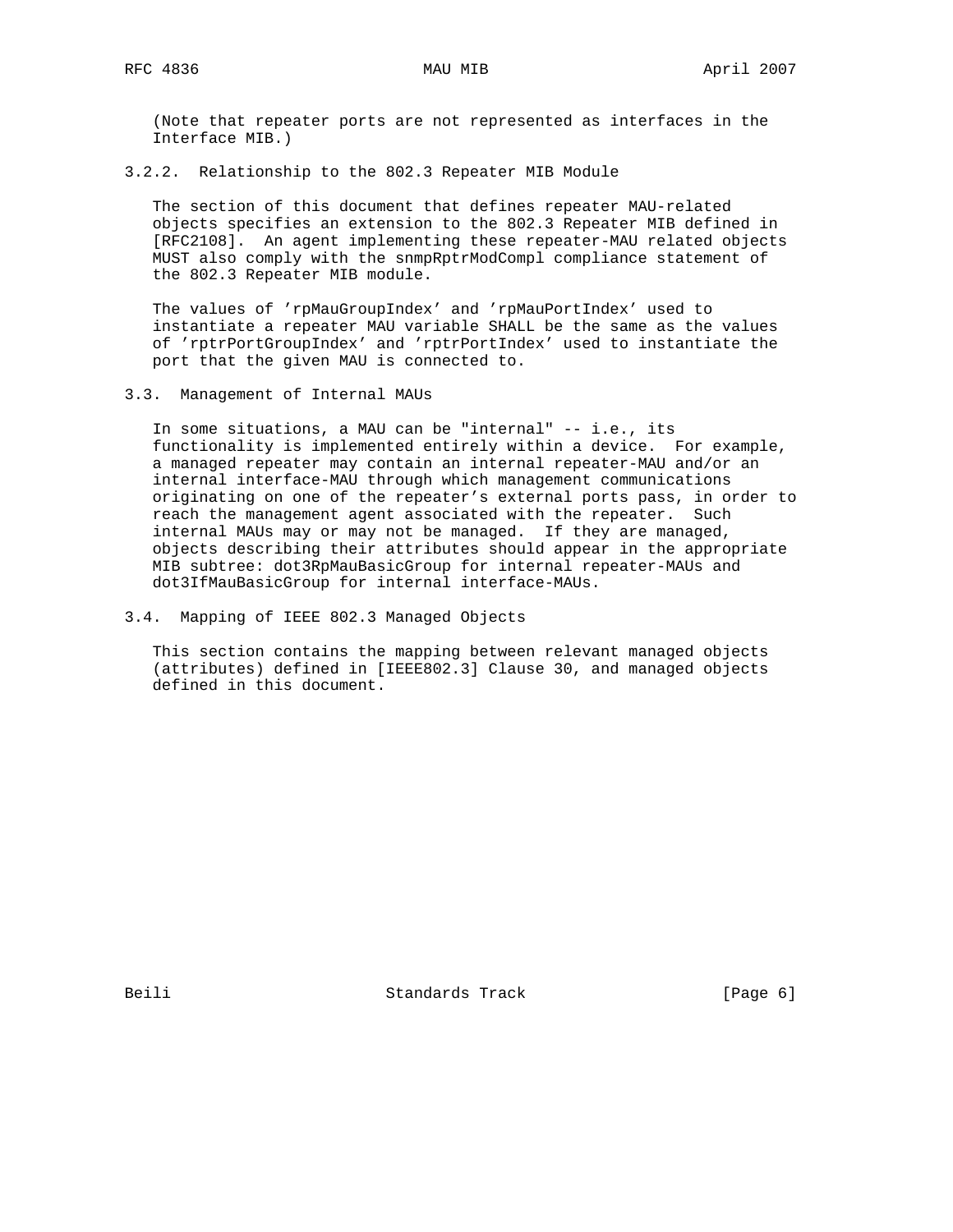| IEEE 802.3 Managed Object | Corresponding SNMP Object                                                                                 |
|---------------------------|-----------------------------------------------------------------------------------------------------------|
| oMAU                      |                                                                                                           |
| .aMAUID                   | rpMauIndex or ifMauIndex or<br>broadMauIndex                                                              |
| .aMAUType                 | rpMauType or ifMauType                                                                                    |
| .aMAUTypeList             | ifMauTypeListBits                                                                                         |
| .aMediaAvailable          | rpMauMediaAvailable or<br>ifMauMediaAvailable                                                             |
| .aLoseMediaCounter        | rpMauMediaAvailableStateExits<br>or<br>ifMauMediaAvailableStateExits                                      |
| .aJabber                  | rpMauJabberState and<br>rpMauJabberingStateEnters or<br>ifMauJabberState and<br>ifMauJabberingStateEnters |
| .aMAUAdminState           | rpMauStatus or ifMauStatus                                                                                |
| .aBbMAUXmitRcvSplitType   | broadMauXmtRcvSplitType                                                                                   |
| .aBroadbandFrequencies    | broadMauXmtCarrierFreq and<br>broadMauTranslationFreq                                                     |
| .aFalseCarriers           | rpMauFalseCarriers or<br>ifMauFalseCarriers                                                               |
| .acResetMAU               | rpMauStatus or ifMauStatus                                                                                |
| acMAUAdminControl         | rpMauStatus or ifMauStatus                                                                                |
| .nJabber                  | rpMauJabberTrap or<br>ifMauJabberTrap                                                                     |
| oAutoNegotiation          |                                                                                                           |
| .aAutoNegID               | ifMauIndex                                                                                                |
| .aAutoNegAdminState       | ifMauAutoNegAdminStatus                                                                                   |
| .aAutoNegRemoteSignalling | ifMauAutoNegRemoteSignalling                                                                              |

Beili Standards Track [Page 7]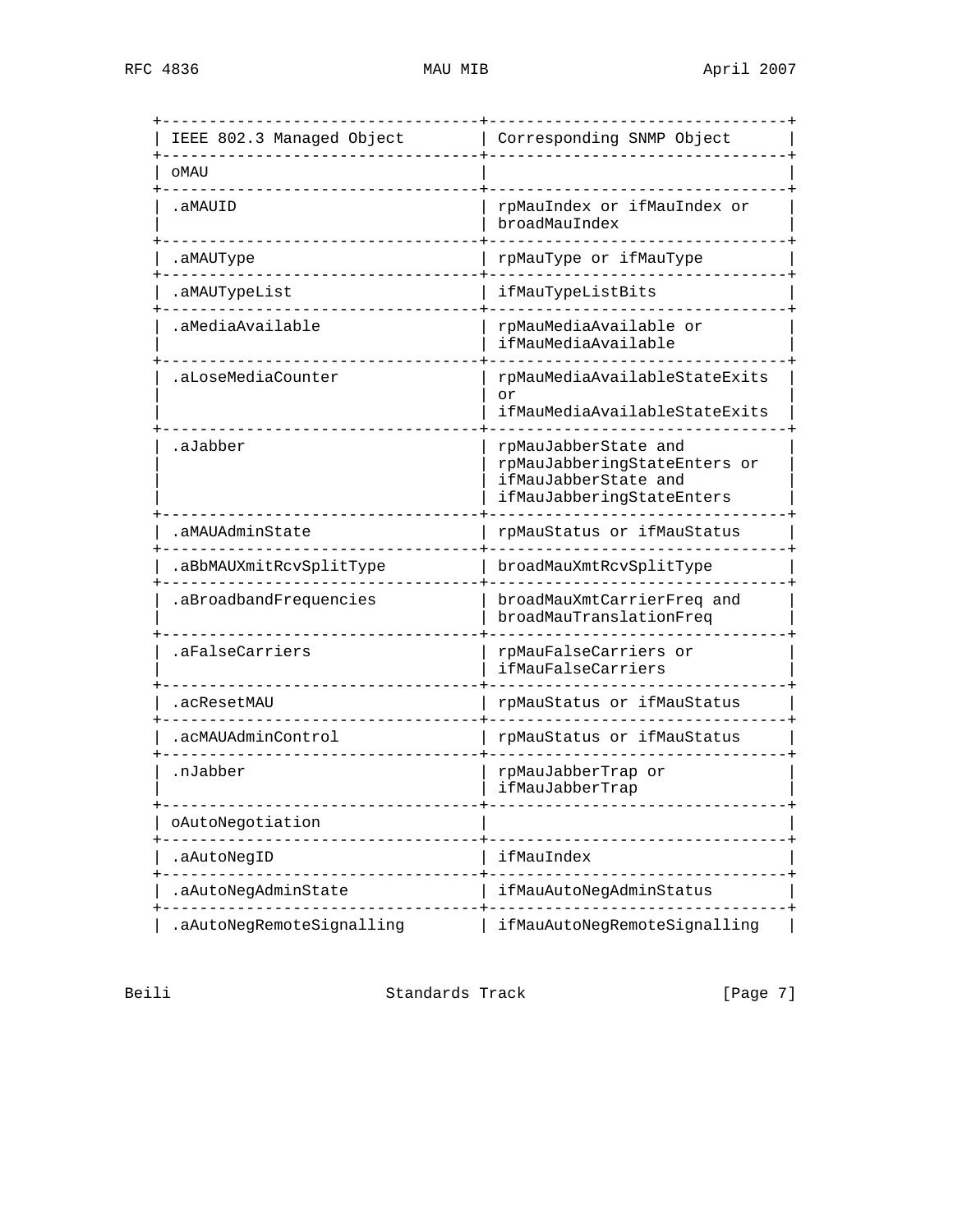| .aAutoNegAutoConfiq                      | ifMauAutoNegConfig                                                      |
|------------------------------------------|-------------------------------------------------------------------------|
| .aAutoNeqLocalTechnologyAbility          | ifMauAutoNeqCapabilityBits                                              |
| .aAutoNegAdvertisedTechnologyAbi<br>lity | ifMauAutoNegAdvertisedBits and<br>ifMauAutoNegRemoteFaultAdverti<br>sed |
| .aAutoNegReceivedTechnologyAbili<br>ty   | ifMauAutoNegReceivedBits and<br>ifMauAutoNeqRemoteFaultReceive          |
| .acAutoNegRestartAutoConfig              | ifMauAutoNegRestart                                                     |
| .acAutoNegAdminControl                   | ifMauAutoNegAdminStatus                                                 |
|                                          |                                                                         |

Table 1: Mapping of IEEE 802.3 Managed Objects

 The following IEEE 802.3 managed objects have not been included in the MAU-MIB for the following reasons.

| Reason for exclusion                                                                      |
|-------------------------------------------------------------------------------------------|
|                                                                                           |
| Only useful for 100BaseT2,<br>which is not widely<br>implemented.                         |
|                                                                                           |
| Only needed for support of<br>isoethernet (802.9a), which<br>is not supported by MAU-MIB. |
|                                                                                           |
|                                                                                           |
|                                                                                           |

Table 2: Unmapped IEEE 802.3 Managed Objects

Beili Standards Track [Page 8]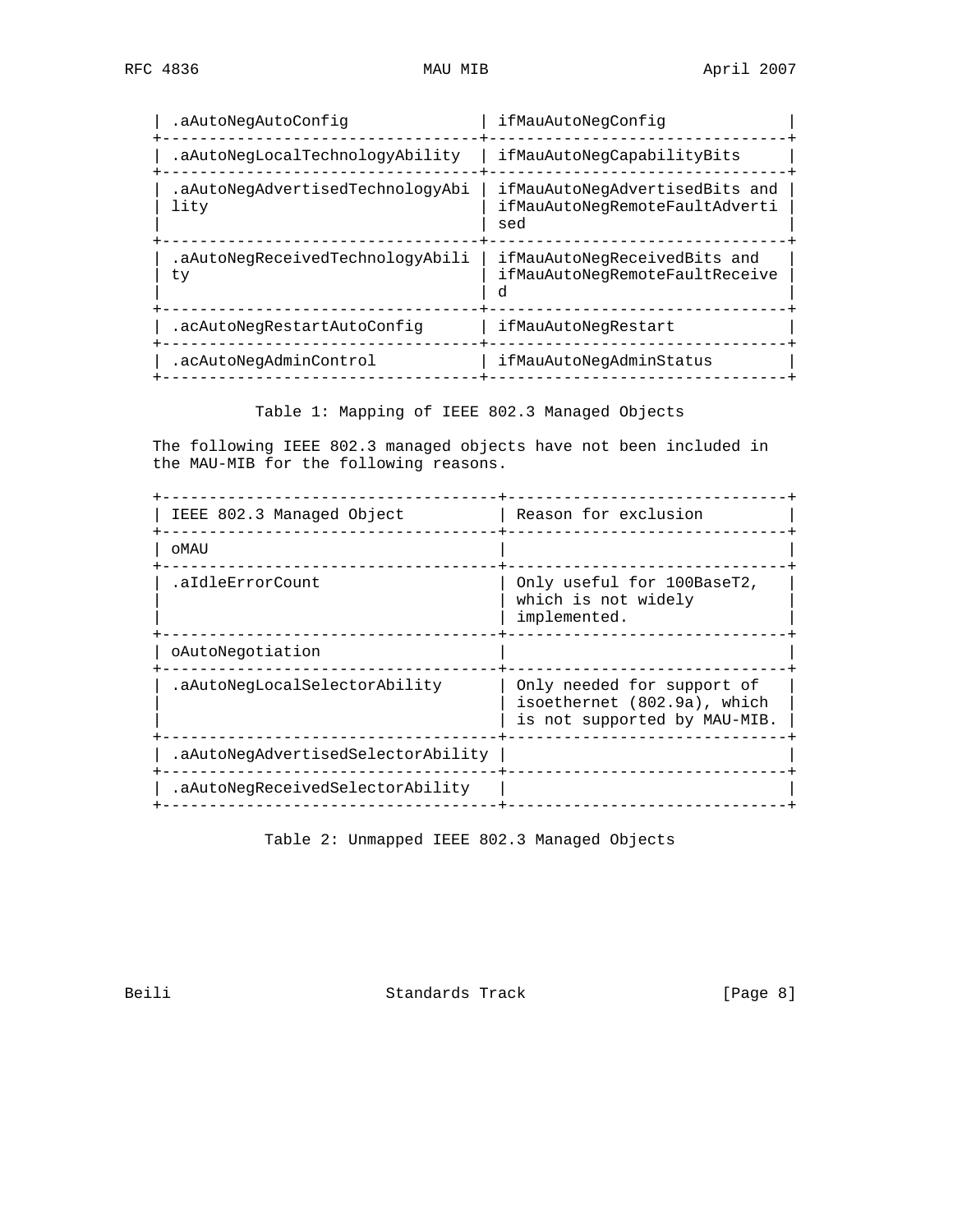## 3.5. Addition of New MAU Types

### 3.5.1. dot3MauType OBJECT-IDENTITIES

 The dot3MauType OBJECT IDENTIFIER and its OBJECT-IDENTITY definitions has been moved from the MAU-MIB into the IANA-maintained IANA-MAU- MIB, the first version of which is defined in this document.

 When a new IEEE 802.3 MAU is defined, IANA can re-issue a version of IANA-MAU-MIB with the new dot3MauType OBJECT-IDENTITY and its matching IANAifMauTypeListBits textual convention value and, possibly, with new IANAifMauMediaAvailable, IANAifMauAutoNegCapBits, and/or IANAifJackType values.

 An Expert Review, as defined in RFC 2434 [RFC2434], is REQUIRED for the addition of the new MAU, Media Available states, Auto Negotiation capabilities, and/or Jack types.

 In some cases, new MAU types may require additional managed objects or may have side effects on the behavior of existing managed objects. In such cases a standards-track specification (which may be a new document or a revision of this document) is also REQUIRED. Any such document is REQUIRED to note any special properties of the MAU types that it defines - for example, side effects on the ifStackTable as noted in this document for 10GBASE-W MAUs.

### 3.5.2. IANAifMauTypeListBits TEXTUAL-CONVENTION

 The syntax of ifMauTypeListBits is changed to be a textual convention, such that the enumerated integer values are now defined in the textual convention IANAifMauTypeListBits, which can be re specified (with additional values, when defined by IEEE 802.3) in the IANA-maintained MIB module without issuing a new version of this document.

# 3.5.3. IANAifMauMediaAvailable TEXTUAL-CONVENTION

 The syntax of ifMauMediaAvailable and rpMauMediaAvailable is changed to be a textual convention, such that the enumerated integer values are now defined in the textual convention IANAifMauMediaAvailable, which can be re-specified (with additional values, when defined by IEEE 802.3) in the IANA-maintained MIB module without issuing a new version of this document.

Beili Standards Track [Page 9]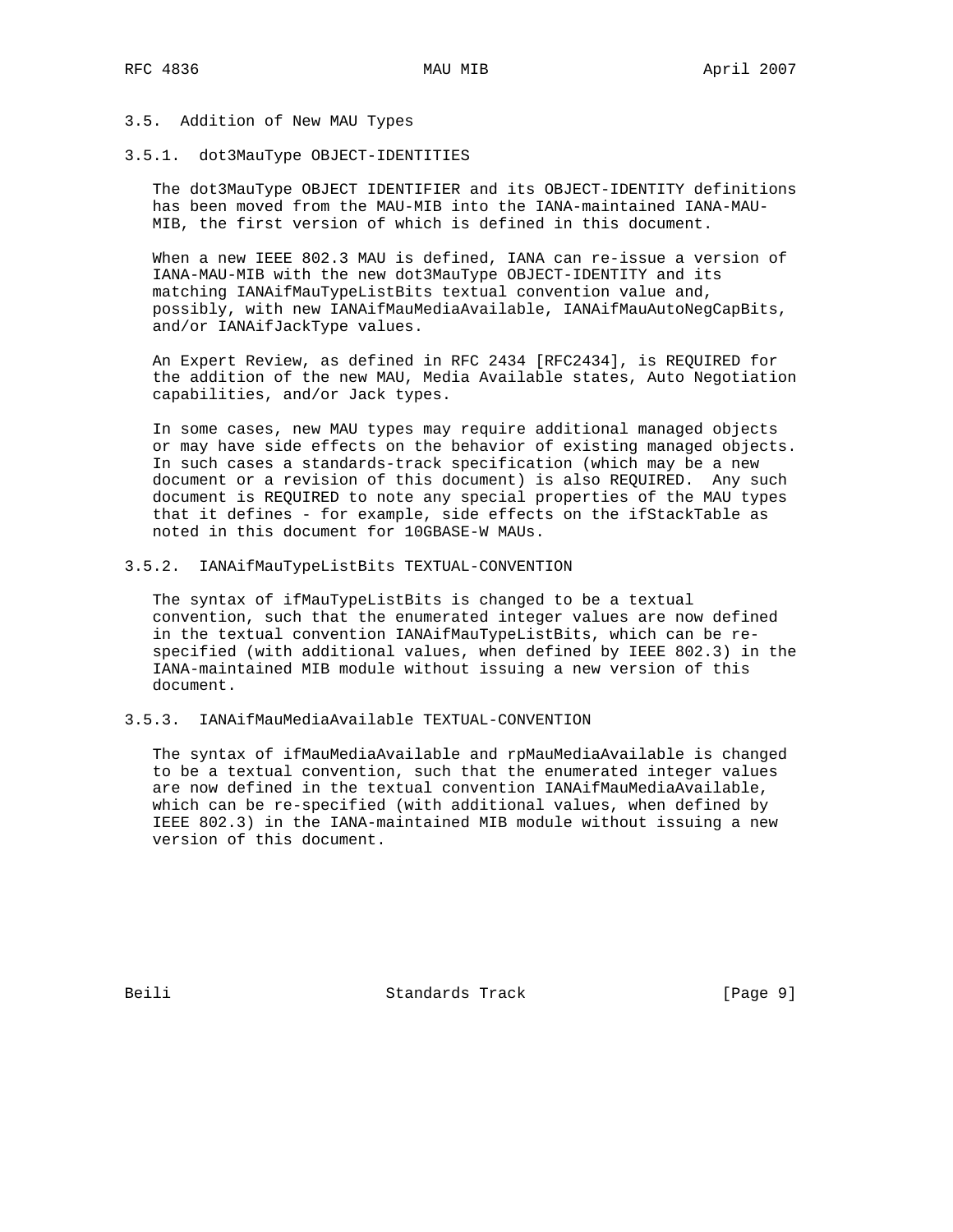## 3.5.4. IANAifMauAutoNegCapBits TEXTUAL-CONVENTION

 The syntax of ifMauAutoNegCapabilityBits, ifMauAutoNegCapAdvertisedBits, and ifMauAutoNegCapReceivedBits objects is changed to be a textual convention, such that the enumerated integer values are now defined in the textual convention IANAifMauAutoNegCapBits, which can be re-specified (with additional values, when defined by IEEE 802.3) in the IANA-maintained MIB module without issuing a new version of this document.

3.5.5. JackType TEXTUAL-CONVENTION

 The JackType Textual Convention has been deprecated in favor of the IANAifJackType defined in the IANA-maintained MIB module, so the new Jack types can be added (when defined by IEEE 802.3) without issuing a new version of this document.

4. MAU MIB Definitions

 $MAU-MIB$  DEFINITIONS ::= BEGIN

 IMPORTS Counter32, Integer32, Counter64, OBJECT-TYPE, MODULE-IDENTITY, NOTIFICATION-TYPE, mib-2 FROM SNMPv2-SMI -- RFC 2578 TruthValue, AutonomousType, TEXTUAL-CONVENTION  $FROM$  SNMP $v2-TC$   $--$  RFC 2579 OBJECT-GROUP, MODULE-COMPLIANCE, NOTIFICATION-GROUP FROM SNMPv2-CONF -- RFC 2580 InterfaceIndex FROM IF-MIB -- RFC 2863 IANAifMauTypeListBits, IANAifMauMediaAvailable, IANAifMauAutoNegCapBits, IANAifJackType FROM IANA-MAU-MIB -- http://www.iana.org/assignments/ianamau-mib ; mauMod MODULE-IDENTITY LAST-UPDATED "200704210000Z" -- April 21, 2007 ORGANIZATION "IETF Ethernet Interfaces and Hub MIB Working Group" CONTACT-INFO "WG charter: http://www.ietf.org/html.charters/hubmib-charter.html Mailing Lists: General Discussion: hubmib@ietf.org To Subscribe: hubmib-request@ietf.org In Body: subscribe your\_email\_address

Beili Standards Track [Page 10]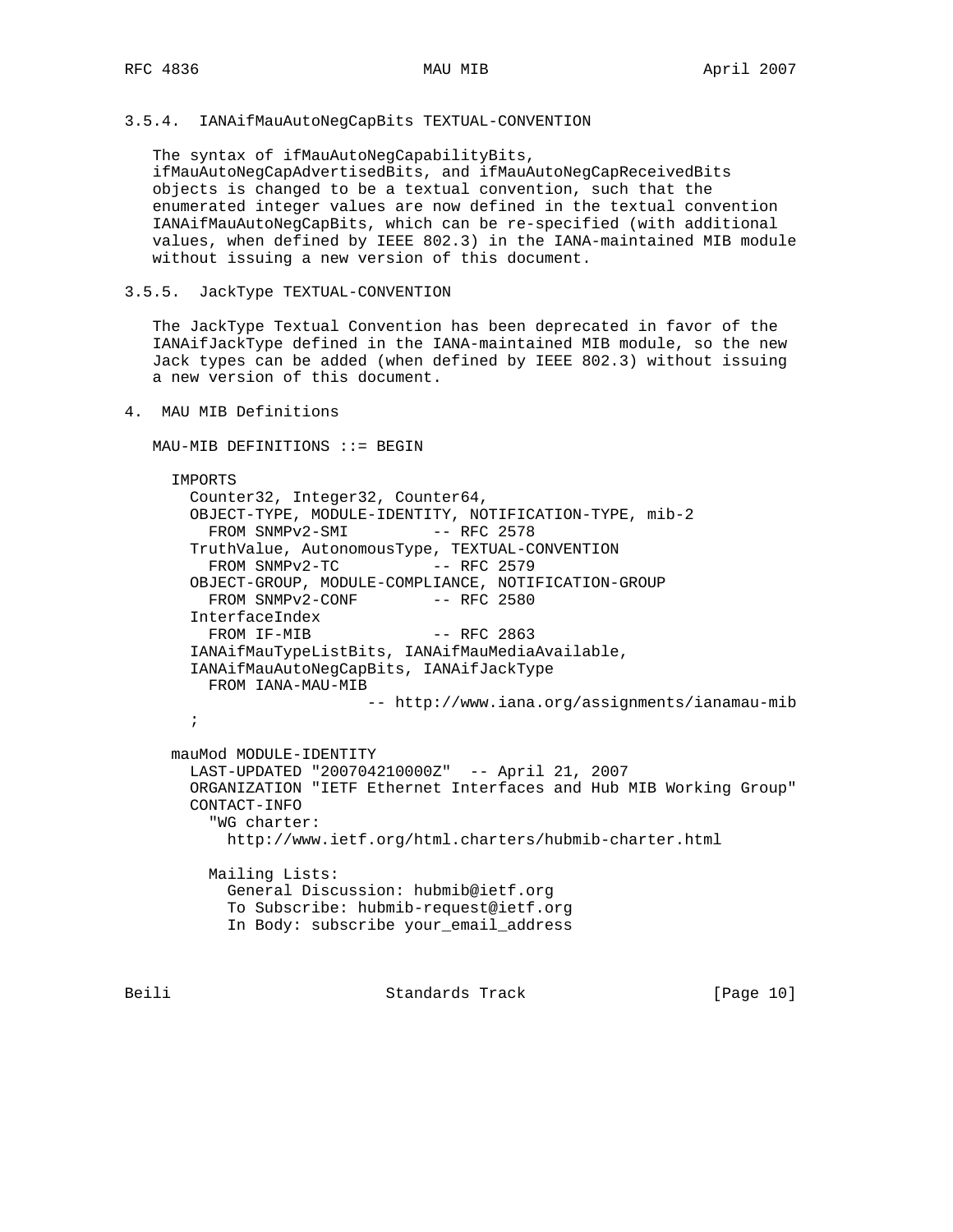Chair: Bert Wijnen Postal: Alcatel-Lucent Schagen 33 3461 GL Linschoten Netherlands Phone: +31-348-407-775 EMail: bwijnen@alcatel-lucent.com Editor: Edward Beili Postal: Actelis Networks Inc. 25 Bazel St., P.O.B. 10173 Petach-Tikva 10173 Israel Tel: +972-3-924-3491 EMail: edward.beili@actelis.com" DESCRIPTION "Management information for 802.3 MAUs. The following reference is used throughout this MIB module: [IEEE802.3] refers to: IEEE Std 802.3, 2005 Edition: 'IEEE Standard for Information technology - Telecommunications and information exchange between systems - Local and metropolitan area networks - Specific requirements - Part 3: Carrier sense multiple access with collision detection (CSMA/CD) access method and physical layer specifications'. Of particular interest is Clause 30, 'Management'. Copyright (C) The IETF Trust (2007). This version of this MIB module is part of RFC 4836; see the RFC itself for full legal notices." REVISION "200704210000Z" -- April 21, 2007 DESCRIPTION "Updated to reference IANA maintaned textual conventions for MAU types, Media Availability state, Auto Negotiation capabilities, and jack types, instead of using internally defined values. This version is published as RFC 4836." REVISION "200309190000Z" -- September 19, 2003 DESCRIPTION "Updated to include support for 10 Gb/s MAUs. This resulted in the following revisions: - Added OBJECT-IDENTITY definitions for 10 gigabit MAU types Beili Standards Track [Page 11]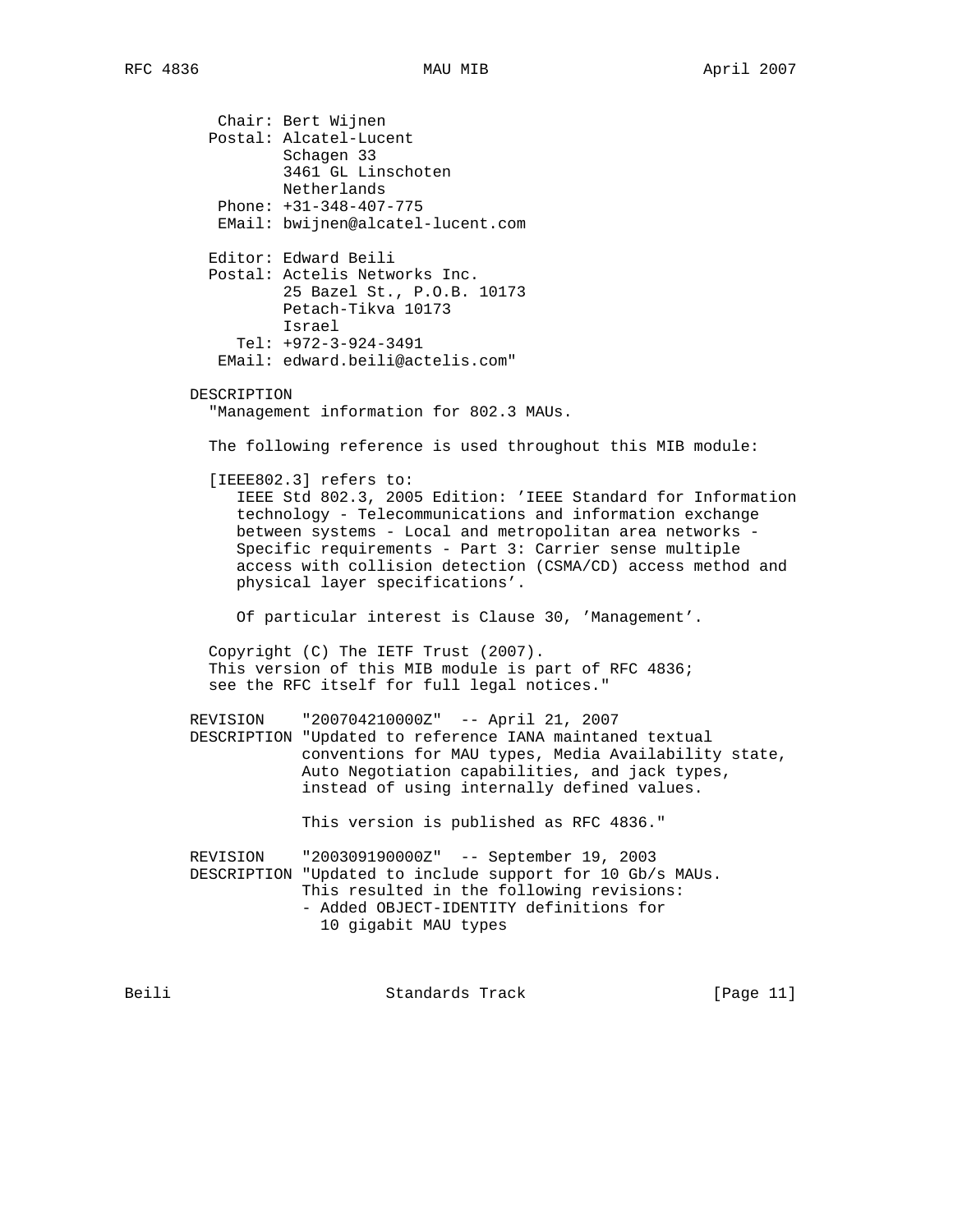- Added fiberLC jack type to JackType TC - Extended ifMauTypeListBits with bits for the 10 gigabit MAU types - Added enumerations to ifMauMediaAvailable, and updated its DESCRIPTION to reflect behaviour at 10 Gb/s - Added 64-bit version of ifMauFalseCarriers and added mauIfGrpHCStats object group to contain the new object - Deprecated mauModIfCompl2 and replaced it with mauModIfCompl3, which includes the new object group This version published as RFC 3636." REVISION "199908240400Z" -- August 24, 1999 DESCRIPTION "This version published as RFC 2668. Updated to include support for 1000 Mb/sec MAUs and flow control negotiation." REVISION "199710310000Z" -- October 31, 1997 DESCRIPTION "Version published as RFC 2239." REVISION "199309300000Z" -- September 30, 1993 DESCRIPTION "Initial version, published as RFC 1515."  $::=$  { snmpDot3MauMgt 6 } snmpDot3MauMgt OBJECT IDENTIFIER ::= { mib-2 26 } -- Textual Conventions JackType ::= TEXTUAL-CONVENTION deprecated DESCRIPTION "\*\*\*\*\*\*\*\*\* THIS TC IS DEPRECATED \*\*\*\*\*\*\*\*\*\* This TC has been deprecated in favour of IANAifJackType. Common enumeration values for repeater and interface MAU jack types." SYNTAX INTEGER { other(1),  $r$  $j$ 45(2),  $rj45S(3)$ , --  $rj45$  shielded db9(4), bnc $(5)$ ,  $fAUI(6)$ , -- female aui

Beili Standards Track [Page 12]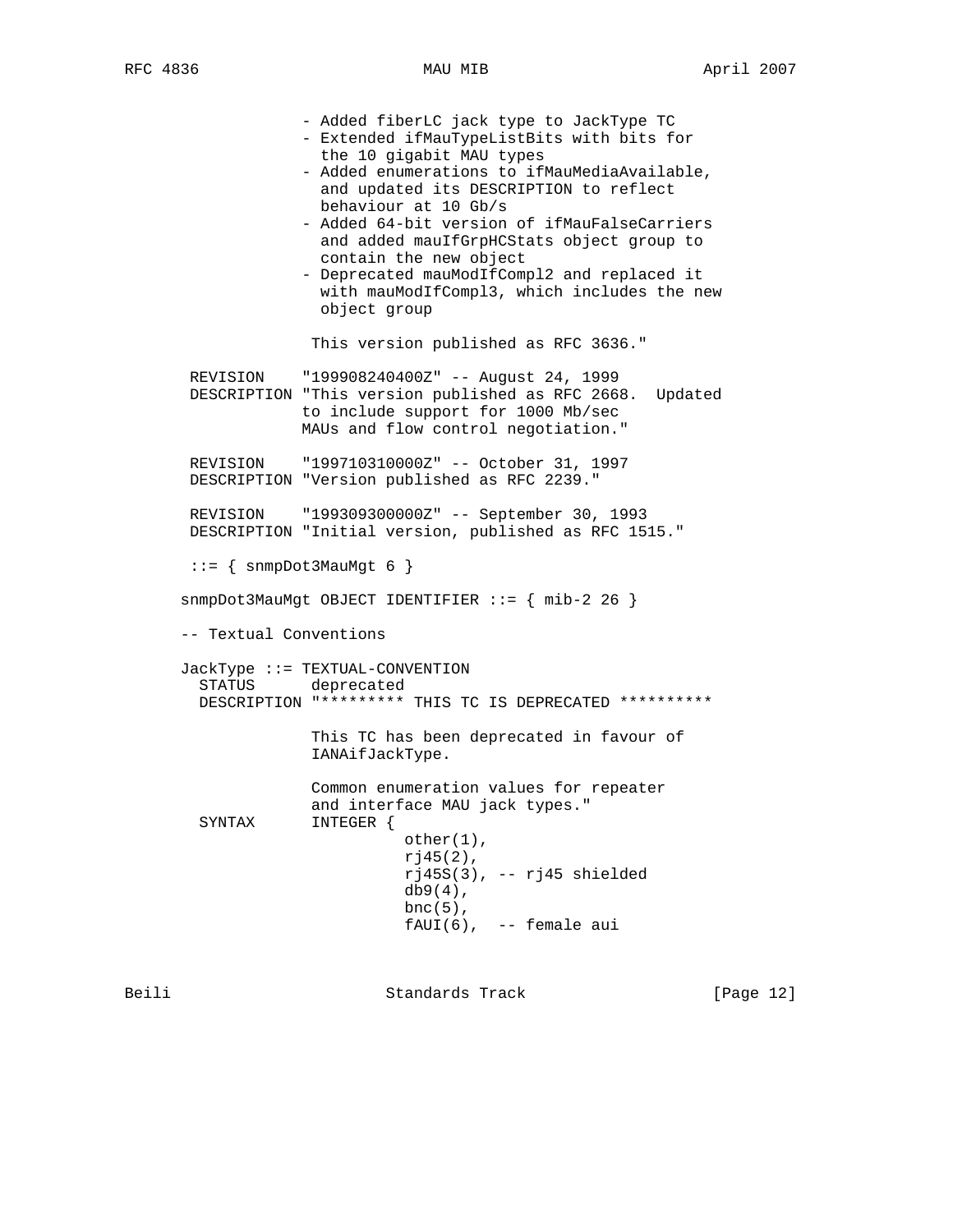```
 mAUI(7), -- male aui
                              fiberSC(8),
                              fiberMIC(9),
                              fiberST(10),
                              telco(11),
                             mtrj(12), -- fiber MT-RJ
                             hssdc(13), -- fiber channel style-2
                         fiberLC(14)<br>}
 }
      dot3RpMauBasicGroup
          OBJECT IDENTIFIER ::= { snmpDot3MauMgt 1 }
      dot3IfMauBasicGroup
          OBJECT IDENTIFIER ::= { snmpDot3MauMgt 2 }
      dot3BroadMauBasicGroup
          OBJECT IDENTIFIER ::= { snmpDot3MauMgt 3 }
      -- OIDs under the following branch are reserved for
      -- the IANA-MAU-MIB to assign as MAU type values:
     -- \{ \text{snmpDot 3MauMgt 4 } \} dot3IfMauAutoNegGroup
          OBJECT IDENTIFIER ::= { snmpDot3MauMgt 5 }
      -- the following OID is the MODULE-IDENTITY value
     -- for this MIB module: { snmpDot3MauMgt 6 }
 --
      -- The Basic Repeater MAU Table
 --
      rpMauTable OBJECT-TYPE
        SYNTAX SEQUENCE OF RpMauEntry
        MAX-ACCESS not-accessible
        STATUS current
        DESCRIPTION "Table of descriptive and status information
                   about the MAU(s) attached to the ports of a
                    repeater."
        ::= { dot3RpMauBasicGroup 1 }
      rpMauEntry OBJECT-TYPE
        SYNTAX RpMauEntry
        MAX-ACCESS not-accessible
        STATUS current
        DESCRIPTION "An entry in the table, containing information
                   about a single MAU."
        INDEX { rpMauGroupIndex,
                     rpMauPortIndex,
```
Beili Standards Track [Page 13]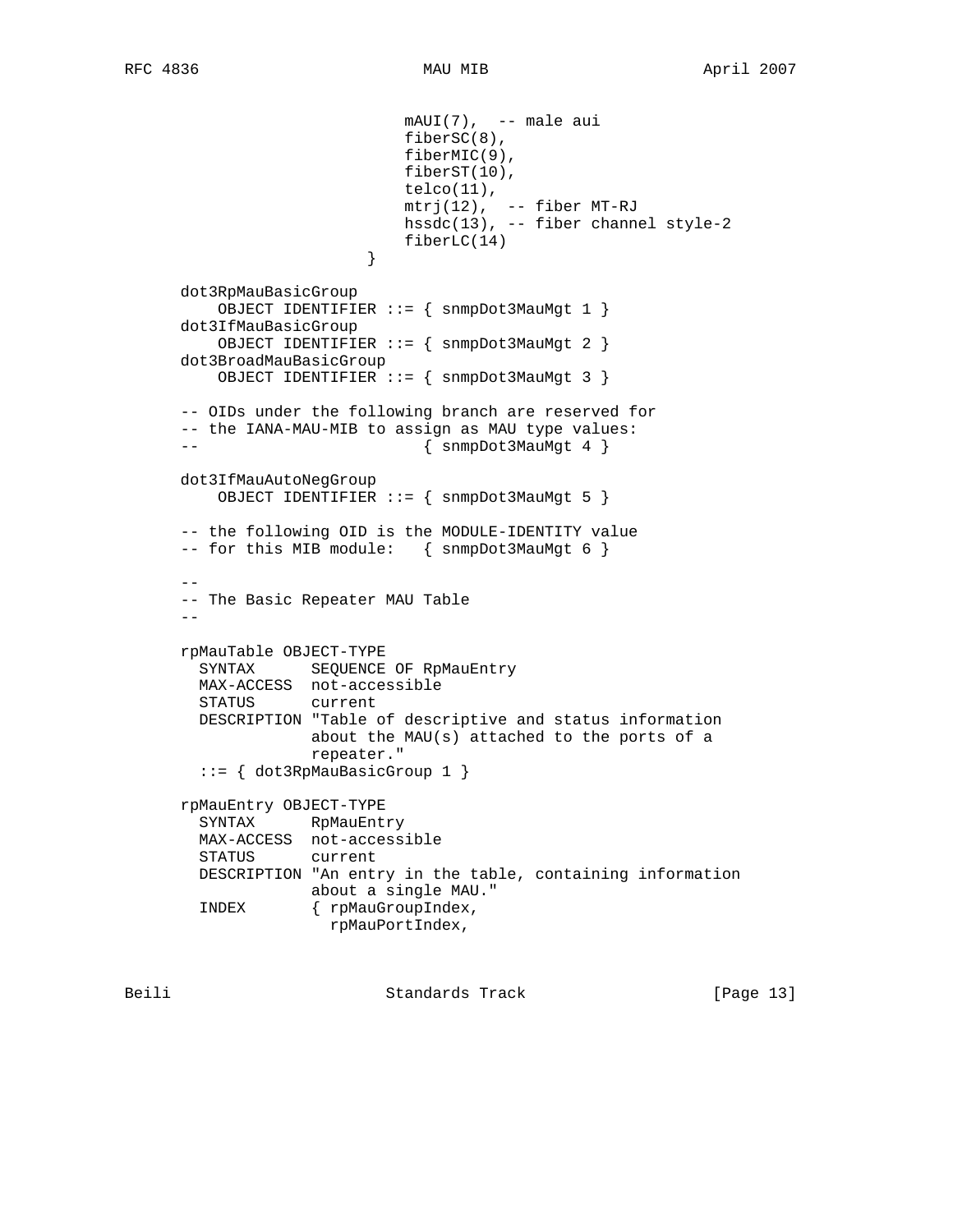rpMauIndex }  $::=$  { rpMauTable 1 } RpMauEntry ::= SEQUENCE { rpMauGroupIndex Integer32, rpMauPortIndex Integer32, rpMauIndex Integer32, rpMauType AutonomousType, rpMauStatus INTEGER, rpMauMediaAvailable IANAifMauMediaAvailable,<br>
rpMauMediaAvailableStateExits Counter32, rpMauMediaAvailableStateExits Counter32, rpMauJabberState INTEGER, rpMauJabberingStateEnters Counter32, rpMauFalseCarriers Counter32 } rpMauGroupIndex OBJECT-TYPE SYNTAX Integer32 (1..2147483647) MAX-ACCESS read-only -- read-only since originally an -- SMIv1 index STATUS current DESCRIPTION "This variable uniquely identifies the group containing the port to which the MAU described by this entry is connected. Note: In practice, a group will generally be a field-replaceable unit (i.e., module, card, or board) that can fit in the physical system enclosure, and the group number will correspond to a number marked on the physical enclosure. The group denoted by a particular value of this object is the same as the group denoted by the same value of rptrGroupIndex." REFERENCE "RFC 2108, rptrGroupIndex."  $::=$  { rpMauEntry 1 } rpMauPortIndex OBJECT-TYPE SYNTAX Integer32 (1..2147483647) MAX-ACCESS read-only -- read-only since originally an -- SMIv1 index STATUS current DESCRIPTION "This variable uniquely identifies the repeater port within group rpMauGroupIndex to which the MAU described by this entry is connected." REFERENCE "RFC 2108, rptrPortIndex."

Beili Standards Track [Page 14]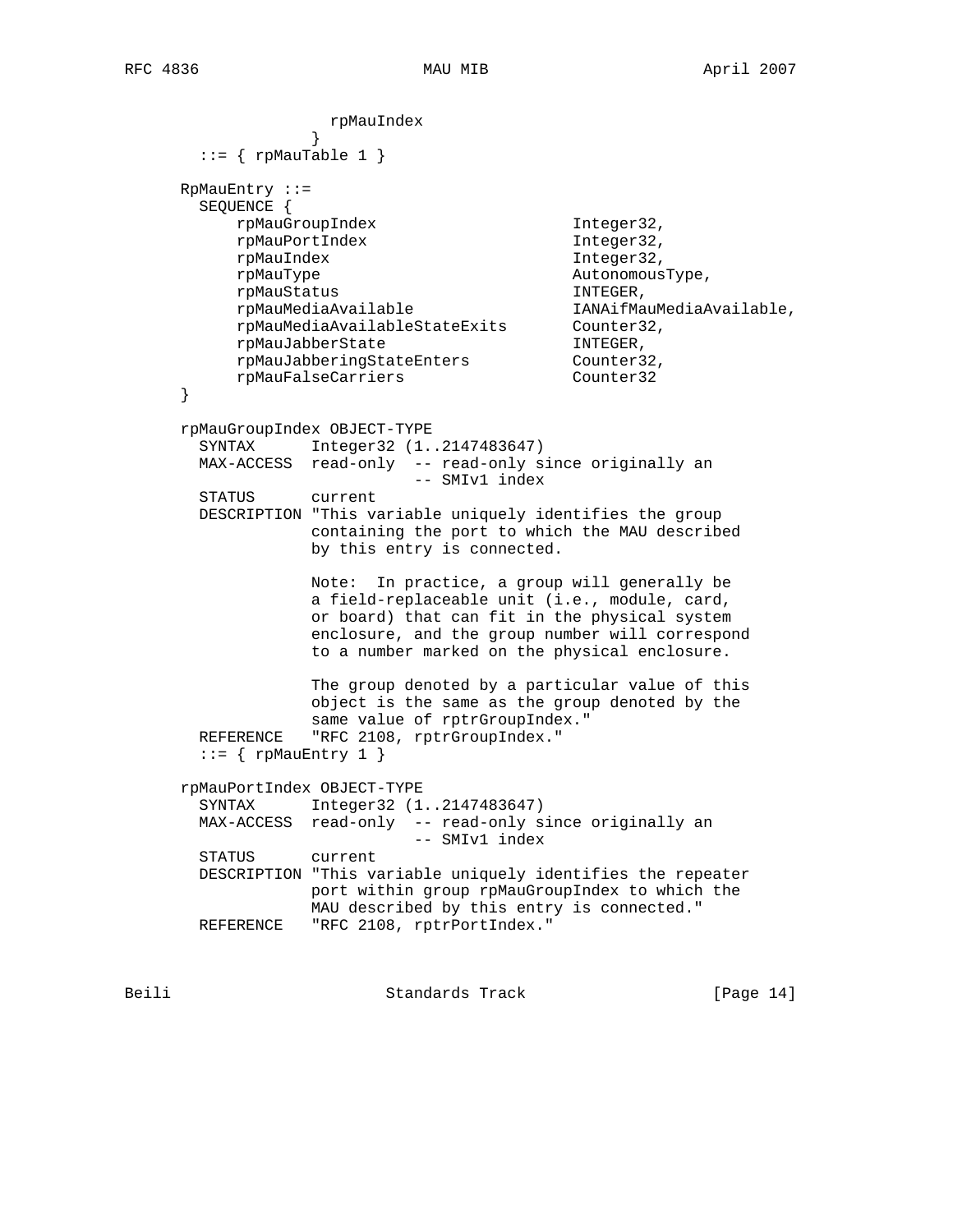```
::= { rpMauEntry 2 }
      rpMauIndex OBJECT-TYPE
        SYNTAX Integer32 (1..2147483647)
        MAX-ACCESS read-only -- read-only since originally an
                               -- SMIv1 index
        STATUS current
        DESCRIPTION "This variable uniquely identifies the MAU
                   described by this entry from among other
                    MAUs connected to the same port
                    (rpMauPortIndex)."
        REFERENCE "[IEEE802.3], 30.5.1.1.1, aMAUID."
       ::= { rpMauEntry 3 }
      rpMauType OBJECT-TYPE
        SYNTAX AutonomousType
        MAX-ACCESS read-only
        STATUS current
        DESCRIPTION "This object identifies the MAU type. Values for
                   standard IEEE 802.3 MAU types are defined in the
                    IANA maintained IANA-MAU-MIB module, as
                    OBJECT-IDENTITIES of dot3MauType.
                    If the MAU type is unknown, the object identifier
                   zeroDotZero is returned."
       REFERENCE "[IEEE802.3], 30.5.1.1.2, aMAUType."
       ::= { rpMauEntry 4 }
      rpMauStatus OBJECT-TYPE
          SYNTAX INTEGER {
                          other(1),
                          unknown(2),
                          operational(3),
                         standby(4),
                         shutdown(5),
                     reset(6)<br>}
 }
          MAX-ACCESS read-write
          STATUS current
          DESCRIPTION "The current state of the MAU. This object MAY
                      be implemented as a read-only object by those
                      agents and MAUs that do not implement software
                      control of the MAU state. Some agents may not
                      support setting the value of this object to some
                      of the enumerated values.
                      The value other(1) is returned if the MAU is in
                      a state other than one of the states 2 through
\overline{6}.
```
Beili Standards Track [Page 15]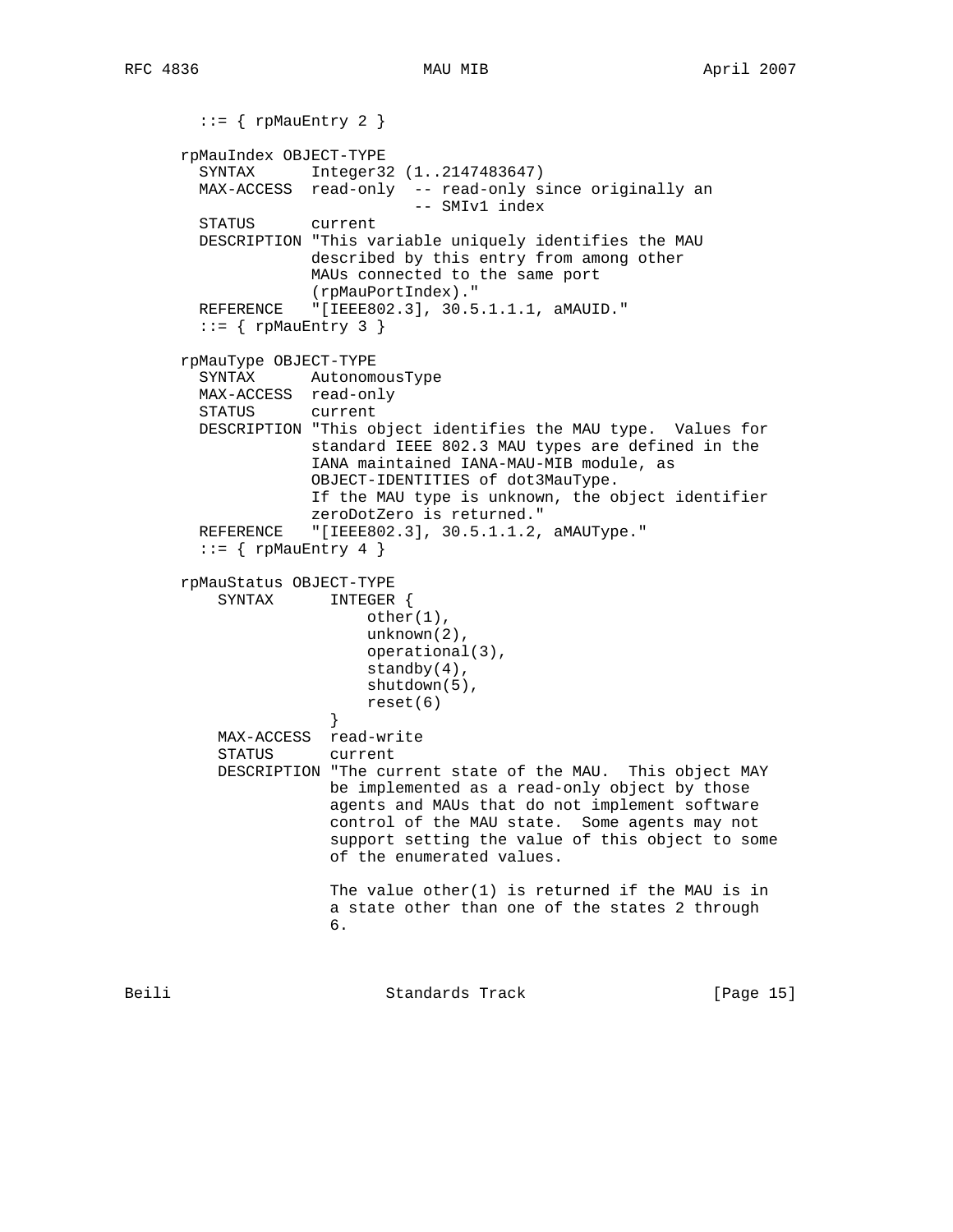The value unknown(2) is returned when the MAU's true state is unknown; for example, when it is being initialized.

 A MAU in the operational(3) state is fully functional; it operates, and passes signals to its attached DTE or repeater port in accordance to its specification.

 A MAU in standby(4) state forces DI and CI to idle, and the media transmitter to idle or fault, if supported. Standby(4) mode only applies to link type MAUs. The state of rpMauMediaAvailable is unaffected.

 A MAU in shutdown(5) state assumes the same condition on DI, CI, and the media transmitter, as though it were powered down or not connected. The MAU MAY return other(1) value for the rpMauJabberState and rpMauMediaAvailable objects when it is in this state. For an AUI, this state will remove power from the AUI.

 Setting this variable to the value reset(6) resets the MAU in the same manner as a power-off, power-on cycle of at least one-half second would. The agent is not required to return the value reset(6).

 Setting this variable to the value operational(3), standby(4), or shutdown(5) causes the MAU to assume the respective state, except that setting a mixing-type MAU or an AUI to standby(4) will cause the MAU to enter the shutdown state." REFERENCE "[IEEE802.3], 30.5.1.1.7, aMAUAdminState,

 30.5.1.2.2, acMAUAdminControl, and 30.5.1.2.1, acResetMAU."

```
::= { rpMauEntry 5 }
```
rpMauMediaAvailable OBJECT-TYPE

 SYNTAX IANAifMauMediaAvailable MAX-ACCESS read-only STATUS current DESCRIPTION "This object identifies Media Available state of the MAU, complementary to the rpMauStatus. Values for the standard IEEE 802.3 Media Available states are defined in the IANA maintained IANA-MAU-MIB

Beili Standards Track [Page 16]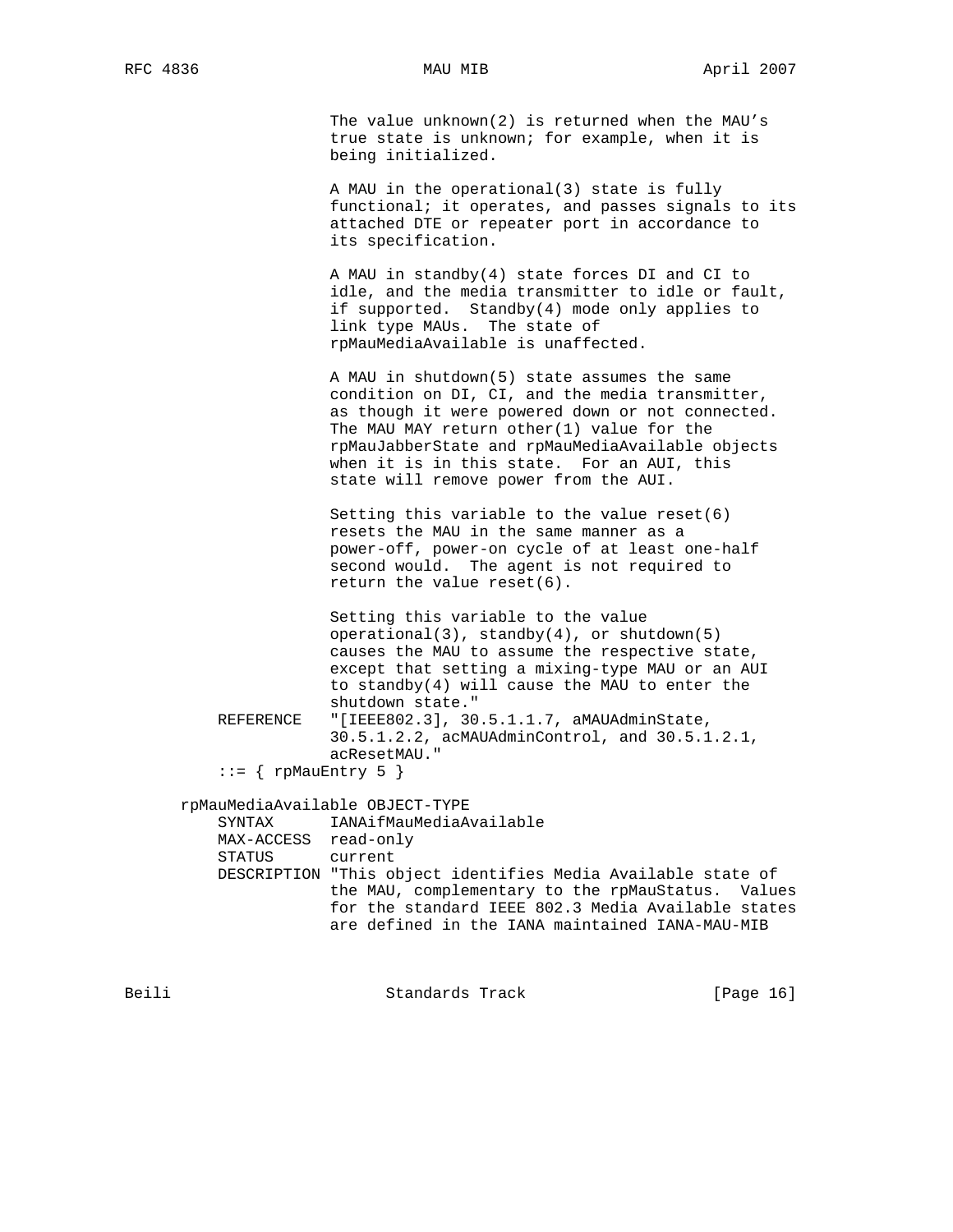module, as IANAifMauMediaAvailable TC."

 REFERENCE "[IEEE802.3], 30.5.1.1.4, aMediaAvailable."  $::=$  { rpMauEntry 6 } rpMauMediaAvailableStateExits OBJECT-TYPE SYNTAX Counter32 MAX-ACCESS read-only STATUS current DESCRIPTION "A count of the number of times that rpMauMediaAvailable for this MAU instance leaves the state available(3). Discontinuities in the value of this counter can occur at re-initialization of the management system and at other times, as indicated by the value of rptrMonitorPortLastChange."<br>REFERENCE "[IEEE802.3], 30.5.1.1.5, aLoseMedia "[IEEE802.3], 30.5.1.1.5, aLoseMediaCounter. RFC 2108, rptrMonitorPortLastChange"  $::=$  { rpMauEntry 7 } rpMauJabberState OBJECT-TYPE SYNTAX INTEGER { other(1), unknown(2), noJabber(3), jabbering(4)<br>} } MAX-ACCESS read-only STATUS current DESCRIPTION "The value other(1) is returned if the jabber state is not 2, 3, or 4. The agent MUST always return other(1) for MAU type dot3MauTypeAUI. The value unknown(2) is returned when the MAU's true state is unknown; for example, when it is being initialized. If the MAU is not jabbering the agent returns noJabber(3). This is the 'normal' state. If the MAU is in jabber state the agent returns the jabbering(4) value." REFERENCE "[IEEE802.3], 30.5.1.1.6, aJabber.jabberFlag."  $::=$  { rpMauEntry 8 } rpMauJabberingStateEnters OBJECT-TYPE SYNTAX Counter32 MAX-ACCESS read-only

Beili Standards Track [Page 17]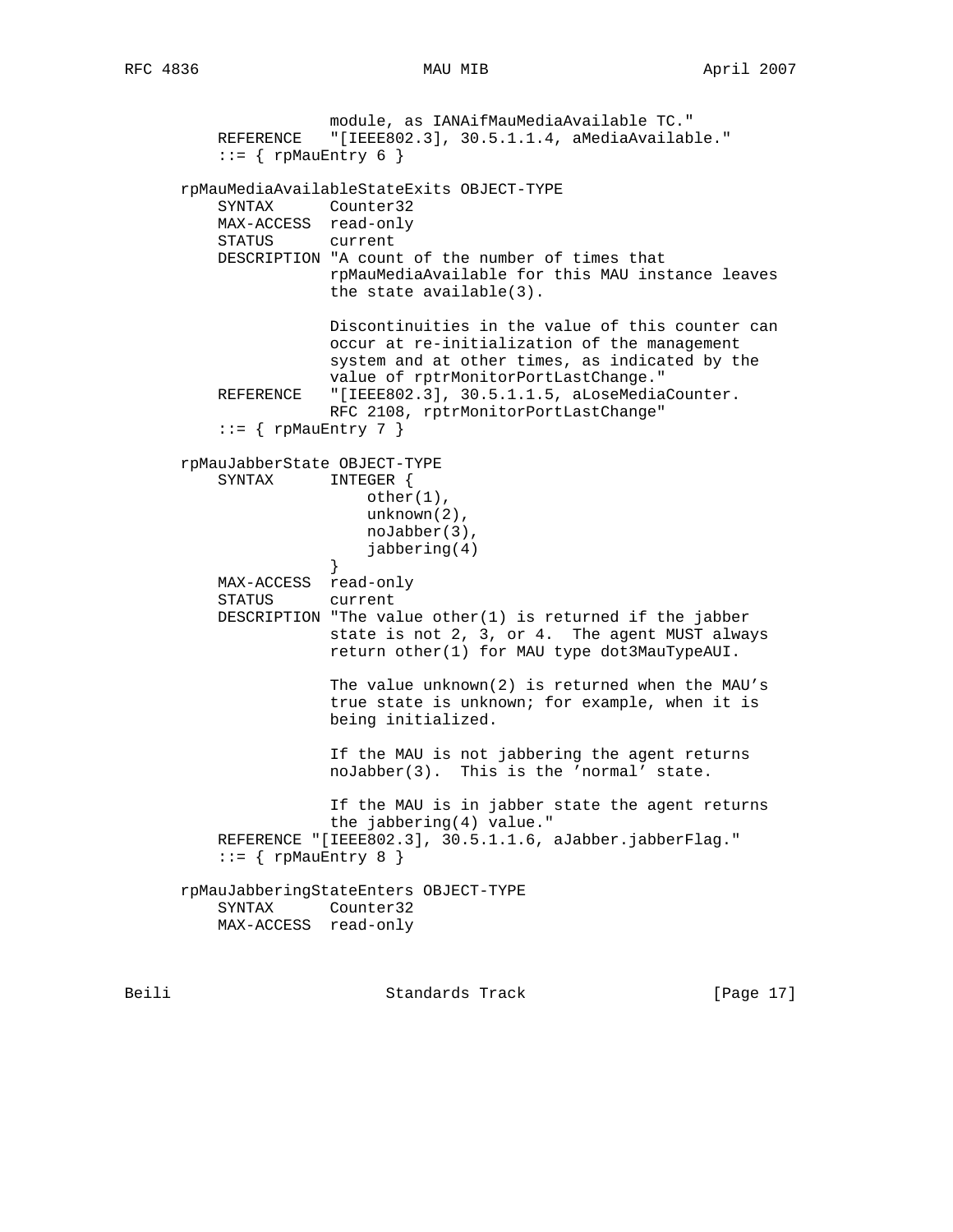STATUS current DESCRIPTION "A count of the number of times that mauJabberState for this MAU instance enters the state jabbering(4). For MAUs of type dot3MauTypeAUI, dot3MauType100BaseT4, dot3MauType100BaseTX, dot3MauType100BaseFX, and all 1000Mbps types, this counter will always indicate zero. Discontinuities in the value of this counter can occur at re-initialization of the management system and at other times, as indicated by the value of rptrMonitorPortLastChange." REFERENCE "[IEEE802.3], 30.5.1.1.6, aJabber.jabberCounter. RFC 2108, rptrMonitorPortLastChange"  $::=$  { rpMauEntry 9 } rpMauFalseCarriers OBJECT-TYPE SYNTAX Counter32 MAX-ACCESS read-only STATUS current DESCRIPTION "A count of the number of false carrier events during IDLE in 100BASE-X links. This counter does not increment at the symbol rate. It can increment after a valid carrier completion at a maximum rate of once per 100 ms until the next carrier event. This counter increments only for MAUs of type dot3MauType100BaseT4, dot3MauType100BaseTX, dot3MauType100BaseFX, and all 1000Mbps types. For all other MAU types, this counter will always indicate zero. The approximate minimum time for rollover of this counter is 7.4 hours. Discontinuities in the value of this counter can occur at re-initialization of the management system and at other times, as indicated by the value of rptrMonitorPortLastChange." REFERENCE "[IEEE802.3], 30.5.1.1.10, aFalseCarriers. RFC 2108, rptrMonitorPortLastChange"  $::=$  { rpMauEntry 10 } -- The rpJackTable applies to MAUs attached to repeaters

-- which have one or more external jacks (connectors).

Beili Standards Track [Page 18]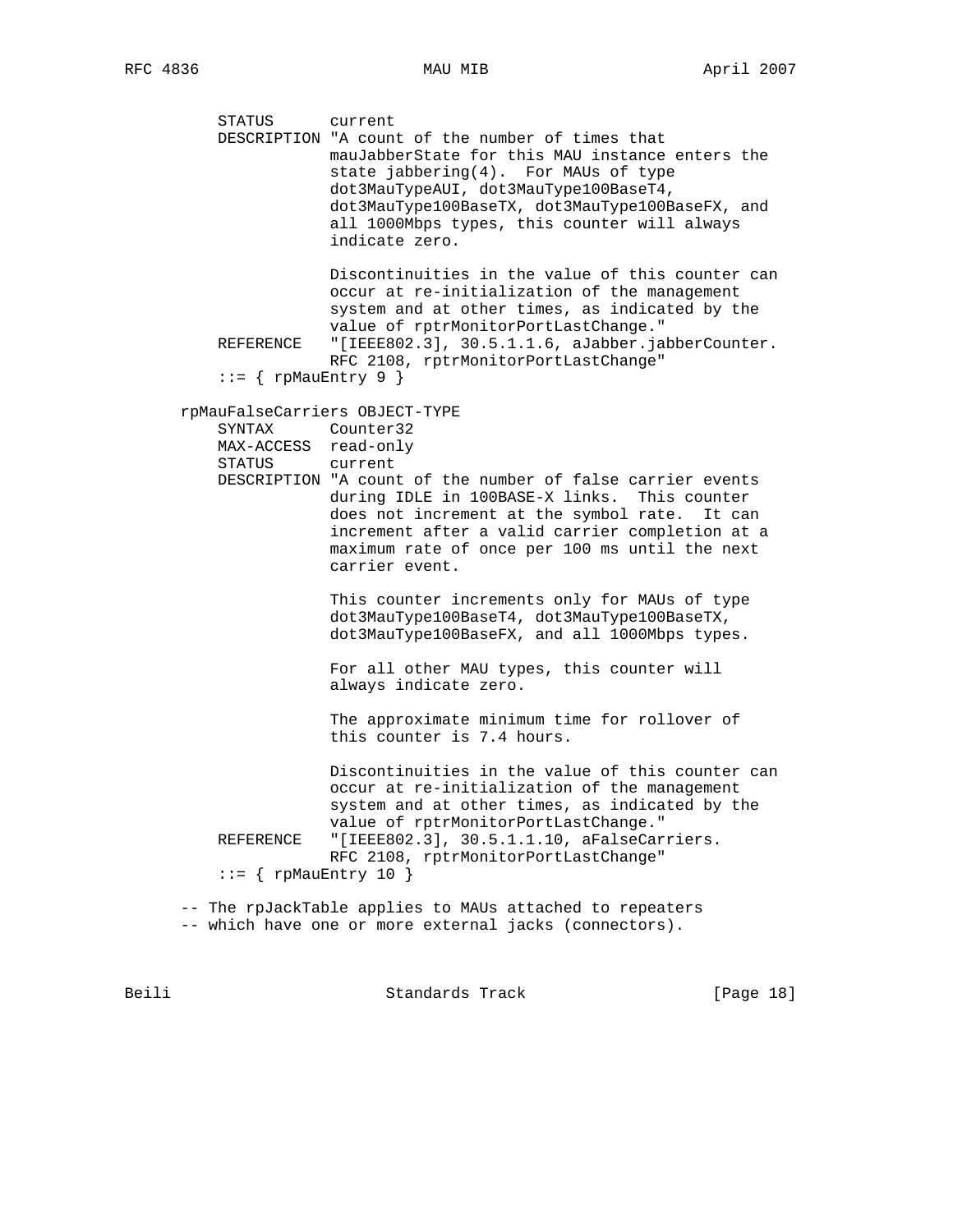```
 rpJackTable OBJECT-TYPE
 SYNTAX SEQUENCE OF RpJackEntry
 MAX-ACCESS not-accessible
         STATUS current
         DESCRIPTION "Information about the external jacks attached
                    to MAUs attached to the ports of a repeater."
          ::= { dot3RpMauBasicGroup 2 }
      rpJackEntry OBJECT-TYPE
         SYNTAX RpJackEntry
         MAX-ACCESS not-accessible
         STATUS current
         DESCRIPTION "An entry in the table, containing information
                    about a particular jack."
         INDEX { rpMauGroupIndex,
                      rpMauPortIndex,
                      rpMauIndex,
                      rpJackIndex
 }
         ::= { rpJackTable 1 }
      RpJackEntry ::=
         SEQUENCE {
             rpJackIndex Integer32,
          rpJackType IANAifJackType
 }
      rpJackIndex OBJECT-TYPE
         SYNTAX Integer32 (1..2147483647)
         MAX-ACCESS not-accessible
         STATUS current
         DESCRIPTION "This variable uniquely identifies the jack
                    described by this entry from among other jacks
                    attached to the same MAU (rpMauIndex)."
         ::= \{ rpJackEntry 1 \} rpJackType OBJECT-TYPE
         SYNTAX IANAifJackType
         MAX-ACCESS read-only
         STATUS current
         DESCRIPTION "The jack connector type, as it appears on the
                    outside of the system."
        ::= { rpJackEntry 2 }
 --
      -- The Basic Interface MAU Table
     -
```
Beili Standards Track [Page 19]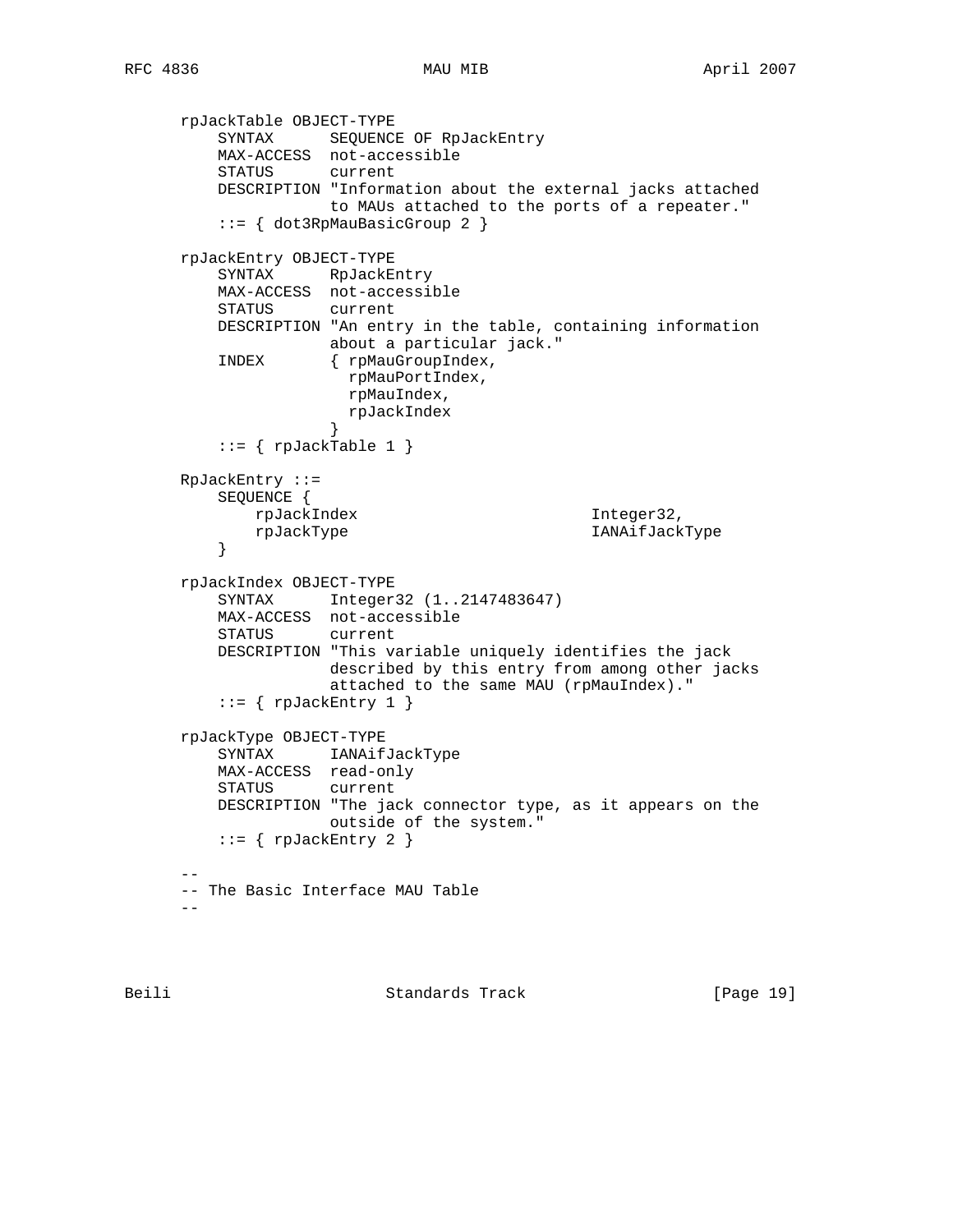```
 ifMauTable OBJECT-TYPE
 SYNTAX SEQUENCE OF IfMauEntry
 MAX-ACCESS not-accessible
        STATUS current
        DESCRIPTION "Table of descriptive and status information
                 about MAU(s) attached to an interface."
        ::= { dot3IfMauBasicGroup 1 }
     ifMauEntry OBJECT-TYPE
       SYNTAX IfMauEntry
        MAX-ACCESS not-accessible
        STATUS current
        DESCRIPTION "An entry in the table, containing information
                about a single MAU."
        INDEX { ifMauIfIndex,
                  ifMauIndex
 }
       ::= { ifMauTable 1 }
     IfMauEntry ::=
        SEQUENCE {
          ifMauIfIndex 1nterfaceIndex,
          ifMauIndex 1nteger32,
           ifMauType AutonomousType,
ifMauStatus INTEGER,
 ifMauMediaAvailable IANAifMauMediaAvailable,
 ifMauMediaAvailableStateExits Counter32,
ifMauJabberState INTEGER,
ifMauJabberingStateEnters Counter32,
ifMauFalseCarriers Counter32,
ifMauTypeList integer32,
ifMauDefaultType and autonomousType,
 ifMauAutoNegSupported TruthValue,
 ifMauTypeListBits IANAifMauTypeListBits,
ifMauHCFalseCarriers counter64
 }
     ifMauIfIndex OBJECT-TYPE
        SYNTAX InterfaceIndex
        MAX-ACCESS read-only -- read-only since originally an
                        -- SMIv1 index
        STATUS current
        DESCRIPTION "This variable uniquely identifies the interface
                to which the MAU described by this entry is
                connected."
       REFERENCE "RFC 2863, ifIndex"
       ::= { ifMauEntry 1 }
```
Beili Standards Track [Page 20]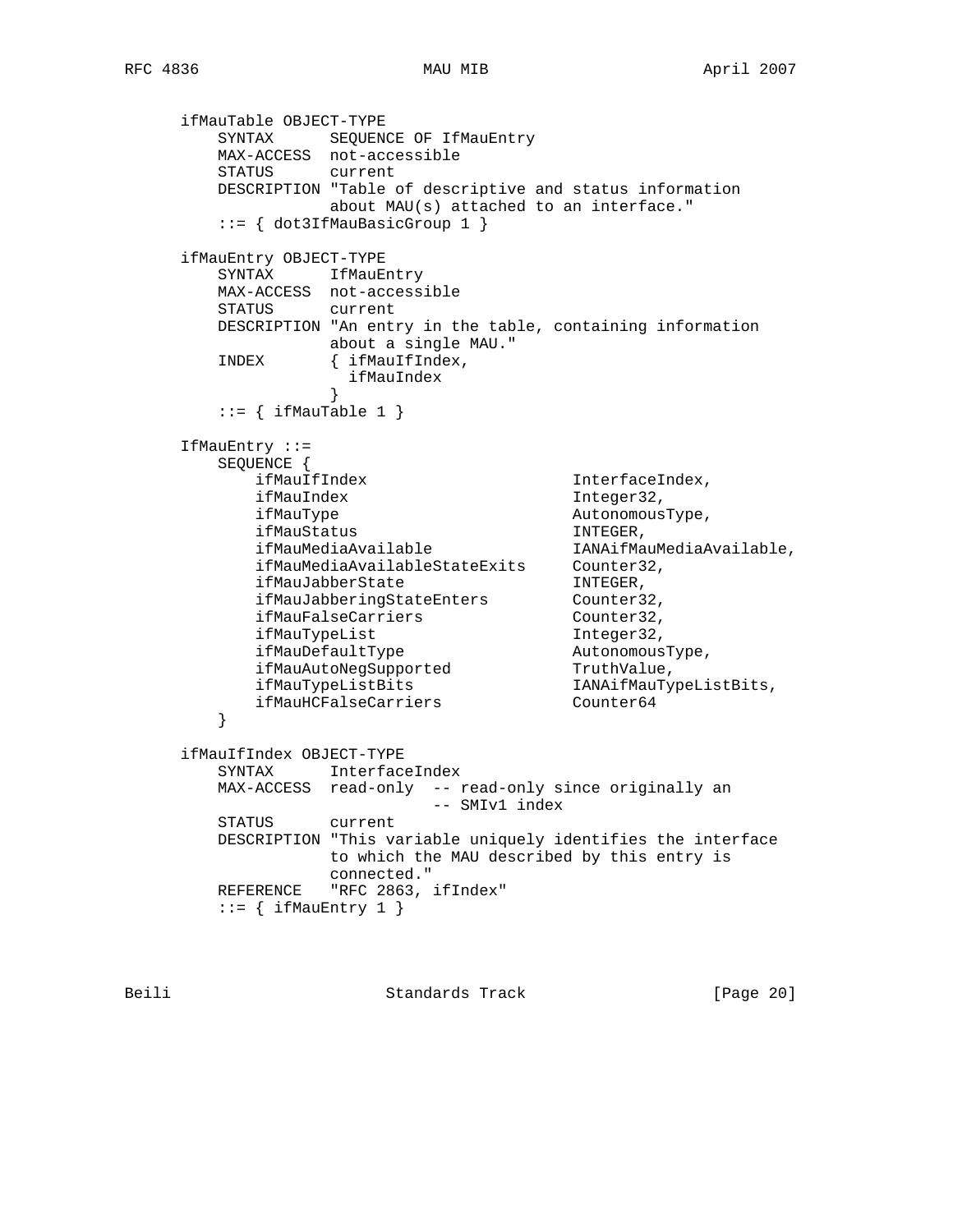ifMauIndex OBJECT-TYPE SYNTAX Integer32 (1..2147483647) MAX-ACCESS read-only -- read-only since originally an -- SMIv1 index STATUS current DESCRIPTION "This variable uniquely identifies the MAU described by this entry from among other MAUs connected to the same interface (ifMauIfIndex)." REFERENCE "[IEEE802.3], 30.5.1.1.1, aMAUID."  $::=$  { ifMauEntry 2 } ifMauType OBJECT-TYPE SYNTAX AutonomousType MAX-ACCESS read-only STATUS current DESCRIPTION "This object identifies the MAU type. Values for standard IEEE 802.3 MAU types are defined in the IANA maintained IANA-MAU-MIB module, as OBJECT-IDENTITIES of dot3MauType. If the MAU type is unknown, the object identifier zeroDotZero is returned. This object represents the operational type of the MAU, as determined by either 1) the result of the auto-negotiation function or 2) if auto-negotiation is not enabled or is not implemented for this MAU, by the value of the object ifMauDefaultType. In case 2), a set to the object ifMauDefaultType will force the MAU into the new operating mode." REFERENCE "[IEEE802.3], 30.5.1.1.2, aMAUType."  $::=$  { ifMauEntry 3 } ifMauStatus OBJECT-TYPE SYNTAX INTEGER { other(1), unknown(2), operational(3), standby(4), shutdown(5), reset(6)<br>} } MAX-ACCESS read-write STATUS current DESCRIPTION "The current state of the MAU. This object MAY be implemented as a read-only object by those agents and MAUs that do not implement software control of the MAU state. Some agents may not

Beili Standards Track [Page 21]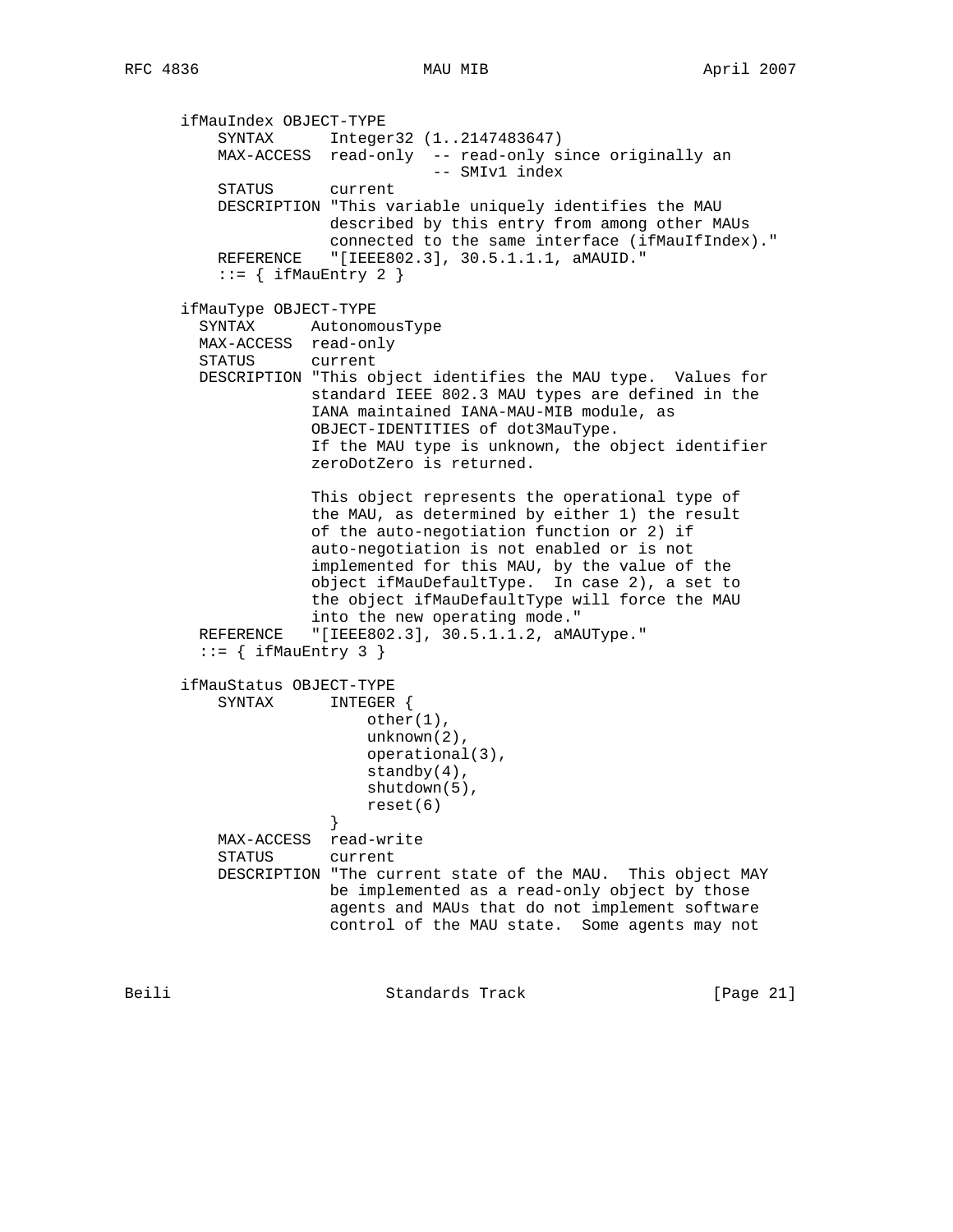support setting the value of this object to some of the enumerated values.

 The value other(1) is returned if the MAU is in a state other than one of the states 2 through  $\overline{6}$ .

> The value unknown(2) is returned when the MAU's true state is unknown; for example, when it is being initialized.

 A MAU in the operational(3) state is fully functional; it operates, and passes signals to its attached DTE or repeater port in accordance to its specification.

 A MAU in standby(4) state forces DI and CI to idle and the media transmitter to idle or fault, if supported. Standby(4) mode only applies to link type MAUs. The state of ifMauMediaAvailable is unaffected.

 A MAU in shutdown(5) state assumes the same condition on DI, CI, and the media transmitter, as though it were powered down or not connected. The MAU MAY return other(1) value for the ifMauJabberState and ifMauMediaAvailable objects when it is in this state. For an AUI, this state will remove power from the AUI.

 Setting this variable to the value reset(6) resets the MAU in the same manner as a power-off, power-on cycle of at least one-half second would. The agent is not required to return the value reset(6).

 Setting this variable to the value operational(3), standby(4), or shutdown(5) causes the MAU to assume the respective state, except that setting a mixing-type MAU or an AUI to standby(4) will cause the MAU to enter the shutdown state."<br>REFERENCE "[IEEE802.3], 30 "[IEEE802.3], 30.5.1.1.7, aMAUAdminState, 30.5.1.2.2, acMAUAdminControl, and 30.5.1.2.1, acResetMAU."  $::=$  { ifMauEntry 4 }

ifMauMediaAvailable OBJECT-TYPE

Beili Standards Track [Page 22]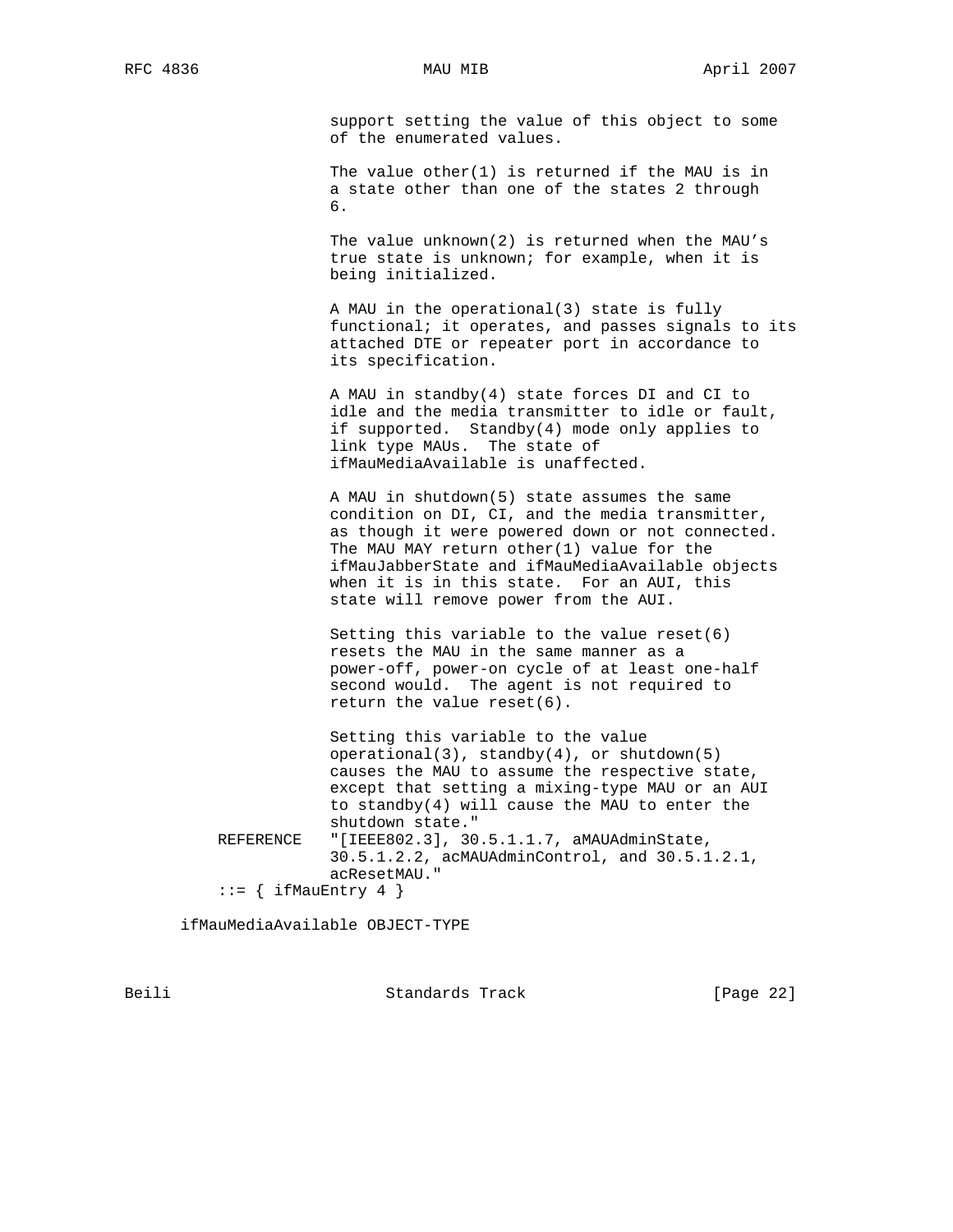SYNTAX IANAifMauMediaAvailable MAX-ACCESS read-only STATUS current DESCRIPTION "This object identifies Media Available state of the MAU, complementary to the ifMauStatus. Values for the standard IEEE 802.3 Media Available states are defined in the IANA maintained IANA-MAU-MIB module, as IANAifMauMediaAvailable TC." REFERENCE "[IEEE802.3], 30.5.1.1.4, aMediaAvailable."  $::=$  { ifMauEntry 5 } ifMauMediaAvailableStateExits OBJECT-TYPE SYNTAX Counter32 MAX-ACCESS read-only STATUS current DESCRIPTION "A count of the number of times that ifMauMediaAvailable for this MAU instance leaves the state available(3). Discontinuities in the value of this counter can occur at re-initialization of the management system and at other times, as indicated by the value of ifCounterDiscontinuityTime." REFERENCE "[IEEE802.3], 30.5.1.1.5, aLoseMediaCounter. RFC 2863, ifCounterDiscontinuityTime."  $::=$  { ifMauEntry 6 } ifMauJabberState OBJECT-TYPE SYNTAX INTEGER { other(1), unknown(2), noJabber(3), jabbering(4) } MAX-ACCESS read-only STATUS current DESCRIPTION "The value other(1) is returned if the jabber state is not 2, 3, or 4. The agent MUST always return other(1) for MAU type dot3MauTypeAUI. The value unknown(2) is returned when the MAU's true state is unknown; for example, when it is being initialized. If the MAU is not jabbering the agent returns noJabber(3). This is the 'normal' state. If the MAU is in jabber state the agent returns

Beili Standards Track [Page 23]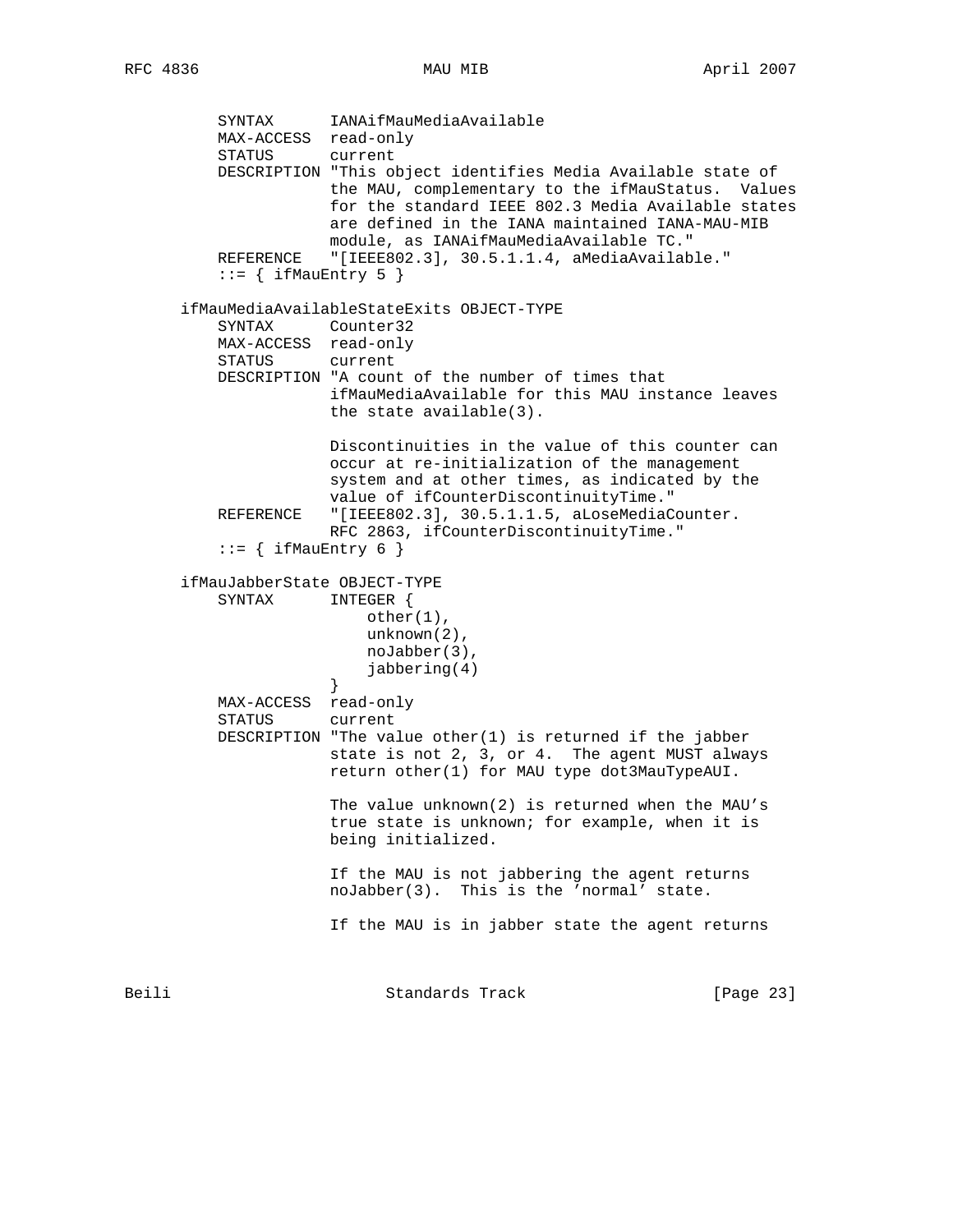the jabbering(4) value." REFERENCE "[IEEE802.3], 30.5.1.1.6, aJabber.jabberFlag."  $::=$  { ifMauEntry 7 } ifMauJabberingStateEnters OBJECT-TYPE SYNTAX Counter32 MAX-ACCESS read-only STATUS current DESCRIPTION "A count of the number of times that mauJabberState for this MAU instance enters the state jabbering(4). This counter will always indicate zero for MAUs of type dot3MauTypeAUI and those of speeds above 10Mbps. Discontinuities in the value of this counter can occur at re-initialization of the management system and at other times, as indicated by the value of ifCounterDiscontinuityTime."<br>REFERENCE "[IEEE802.3], 30.5.1.1.6, aJabber.jab "[IEEE802.3], 30.5.1.1.6, aJabber.jabberCounter. RFC 2863, ifCounterDiscontinuityTime."  $::=$  { ifMauEntry 8 } ifMauFalseCarriers OBJECT-TYPE SYNTAX Counter32 MAX-ACCESS read-only STATUS current DESCRIPTION "A count of the number of false carrier events during IDLE in 100BASE-X and 1000BASE-X links. For all other MAU types, this counter will always indicate zero. This counter does not increment at the symbol rate. It can increment after a valid carrier completion at a maximum rate of once per 100 ms for 100BASE-X and once per 10us for 1000BASE-X until the next CarrierEvent. This counter can roll over very quickly. A management station is advised to poll the ifMauHCFalseCarriers instead of this counter in order to avoid loss of information. Discontinuities in the value of this counter can occur at re-initialization of the management system and at other times, as indicated by the value of ifCounterDiscontinuityTime." REFERENCE "[IEEE802.3], 30.5.1.1.10, aFalseCarriers.

Beili Standards Track [Page 24]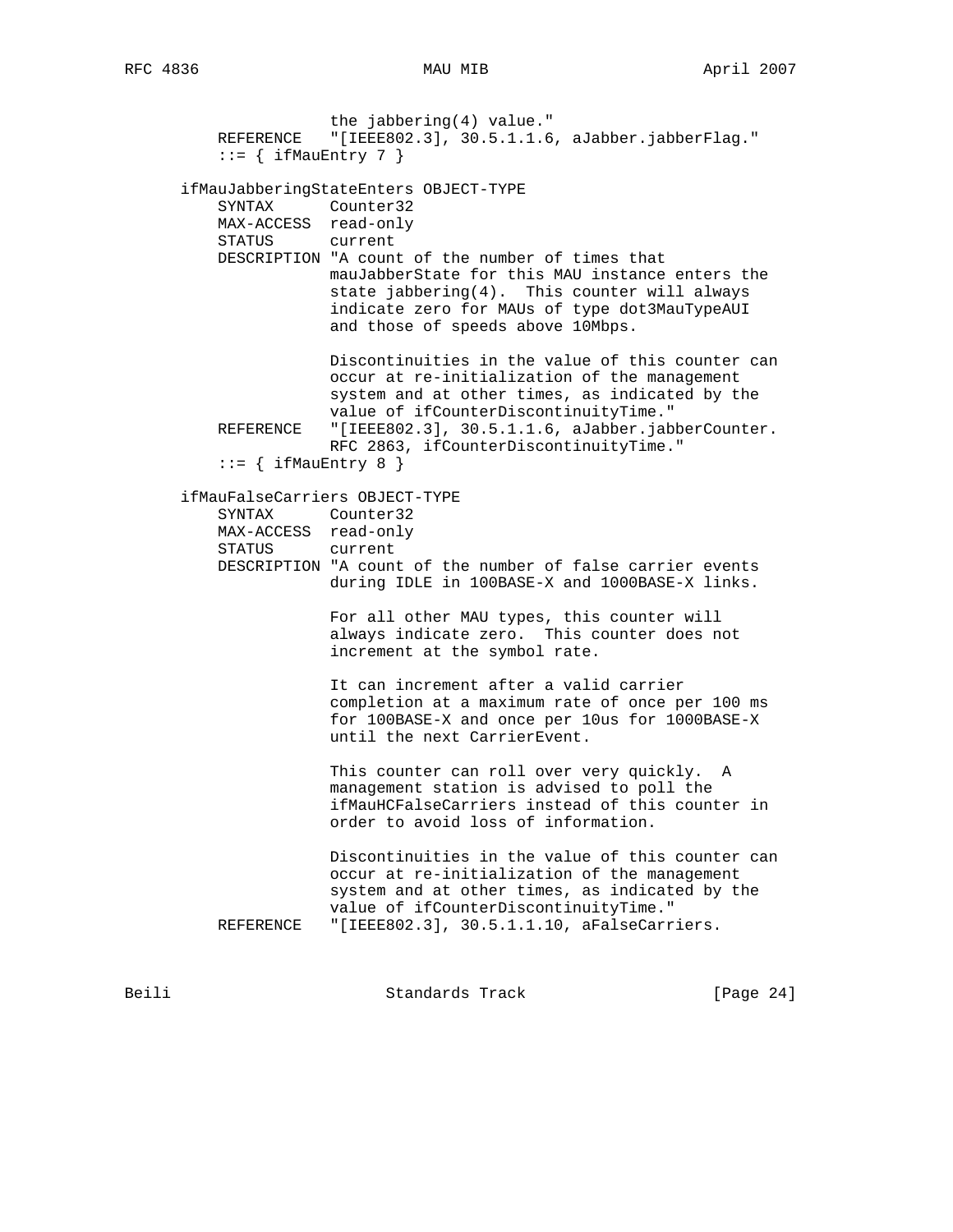RFC 2863, ifCounterDiscontinuityTime."  $::=$  { ifMauEntry 9 } ifMauTypeList OBJECT-TYPE SYNTAX Integer32 MAX-ACCESS read-only STATUS deprecated DESCRIPTION "\*\*\*\*\*\*\*\*\* THIS OBJECT IS DEPRECATED \*\*\*\*\*\*\*\*\*\* This object has been deprecated in favour of ifMauTypeListBits. A value that uniquely identifies the set of possible IEEE 802.3 types that the MAU could be. The value is a sum that initially takes the value zero. Then, for each type capability of this MAU, 2 raised to the power noted below is added to the sum. For example, a MAU that has the capability to be only 10BASE-T would have a value of 512 (2\*\*9). In contrast, a MAU that supports both 10Base-T (full duplex) and 100BASE-TX (full duplex) would have a value of  $((2**11) + (2**16))$ , or 67584. The powers of 2 assigned to the capabilities are these: Power Capability 0 other or unknown  $\begin{array}{cc} 1 & \quad & \textrm{AUI} \\ 2 & \quad & 10 \textrm{Bi} \end{array}$  2 10BASE-5 3 FOIRL 4 10BASE-2 5 10BASE-T duplex mode unknown 6 10BASE-FP 7 10BASE-FB 8 10BASE-FL duplex mode unknown 9 10BROAD36 10 10BASE-T half duplex mode 11 10BASE-T full duplex mode 11 10BASE-T full duplex mode<br>12 10BASE-FL half duplex mode<br>13 10BASE-FL full duplex mode<br>14 100BASE-T4 13 10BASE-FL full duplex mode 14 100BASE-T4 15 100BASE-TX half duplex mode 16 100BASE-TX full duplex mode 17 100BASE-FX half duplex mode 18 100BASE-FX full duplex mode 19 100BASE-T2 half duplex mode Beili Standards Track [Page 25]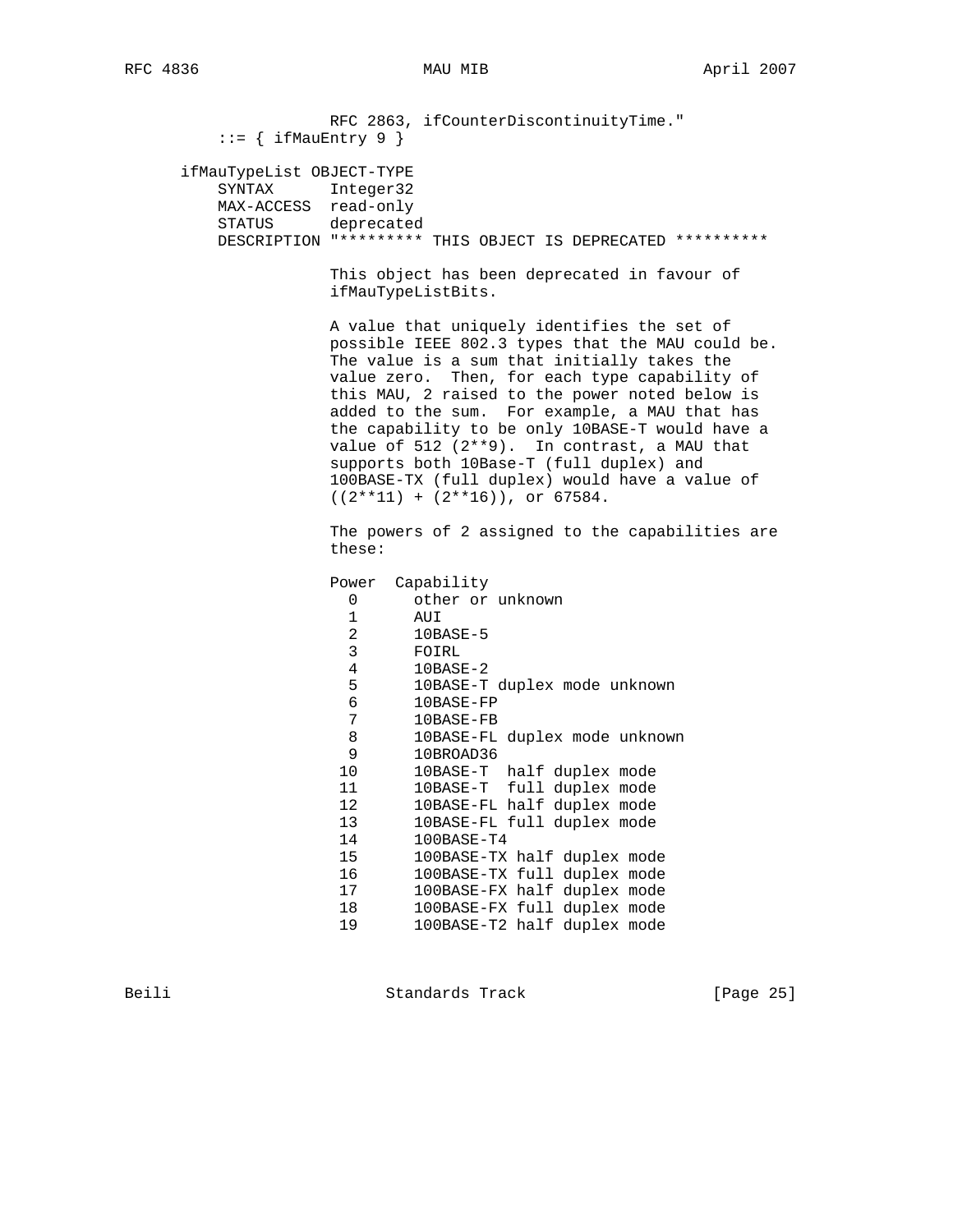20 100BASE-T2 full duplex mode If auto-negotiation is present on this MAU, this object will map to ifMauAutoNegCapability."  $::=$  { ifMauEntry 10 } ifMauDefaultType OBJECT-TYPE SYNTAX AutonomousType MAX-ACCESS read-write STATUS current DESCRIPTION "This object identifies the default administrative baseband MAU type to be used in conjunction with the operational MAU type denoted by ifMauType. The set of possible values for this object is the same as the set defined for the ifMauType object. This object represents the administratively-configured type of the MAU. If auto-negotiation is not enabled or is not implemented for this MAU, the value of this object determines the operational type of the MAU. In this case, a set to this object will force the MAU into the specified operating mode. If auto-negotiation is implemented and enabled for this MAU, the operational type of the MAU is determined by auto-negotiation, and the value of this object denotes the type to which the MAU will automatically revert if/when auto-negotiation is later disabled. NOTE TO IMPLEMENTORS: It may be necessary to provide for underlying hardware implementations which do not follow the exact behavior specified above. In particular, when ifMauAutoNegAdminStatus transitions from enabled to disabled, the agent implementation MUST ensure that the operational type of the MAU (as reported by ifMauType) correctly transitions to the value specified by this object, rather than continuing to operate at the value earlier determined by the auto-negotiation function." REFERENCE "[IEEE802.3], 30.5.1.1.1, aMAUID, and 22.2.4.1.4."  $::=$  { ifMauEntry 11 }

Beili Standards Track [Page 26]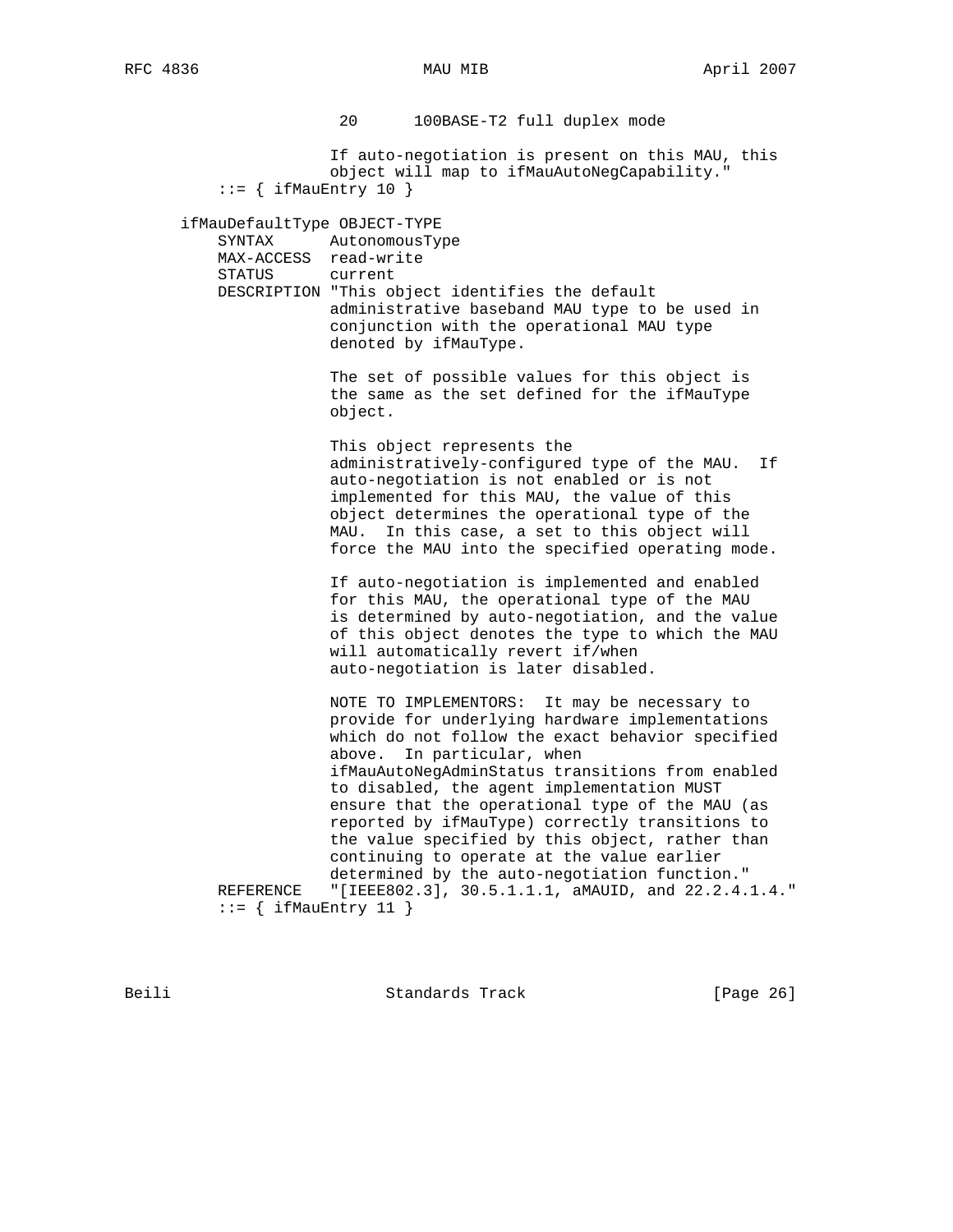ifMauAutoNegSupported OBJECT-TYPE SYNTAX TruthValue MAX-ACCESS read-only STATUS current DESCRIPTION "This object indicates whether or not auto-negotiation is supported on this MAU."  $::=$  { ifMauEntry 12 } ifMauTypeListBits OBJECT-TYPE SYNTAX IANAifMauTypeListBits MAX-ACCESS read-only STATUS current DESCRIPTION "A value that uniquely identifies the set of possible IEEE 802.3 types that the MAU could be. If auto-negotiation is present on this MAU, this object will map to ifMauAutoNegCapabilityBits. Note that this MAU may be capable of operating as a MAU type that is beyond the scope of this MIB. This is indicated by returning the bit value bOther in addition to any bit values for standard capabilities that are listed in the IANAifMauTypeListBits TC."  $::=$  { ifMauEntry 13 } ifMauHCFalseCarriers OBJECT-TYPE SYNTAX Counter64 MAX-ACCESS read-only STATUS current DESCRIPTION "A count of the number of false carrier events during IDLE in 100BASE-X and 1000BASE-X links. For all other MAU types, this counter will always indicate zero. This counter does not increment at the symbol rate. This counter is a 64-bit version of ifMauFalseCarriers. Since the 32-bit version of this counter can roll over very quickly, management stations are advised to poll the 64-bit version instead, in order to avoid loss of information. Discontinuities in the value of this counter can occur at re-initialization of the management system and at other times, as indicated by the value of ifCounterDiscontinuityTime." REFERENCE "[IEEE802.3], 30.5.1.1.10, aFalseCarriers.

Beili Standards Track [Page 27]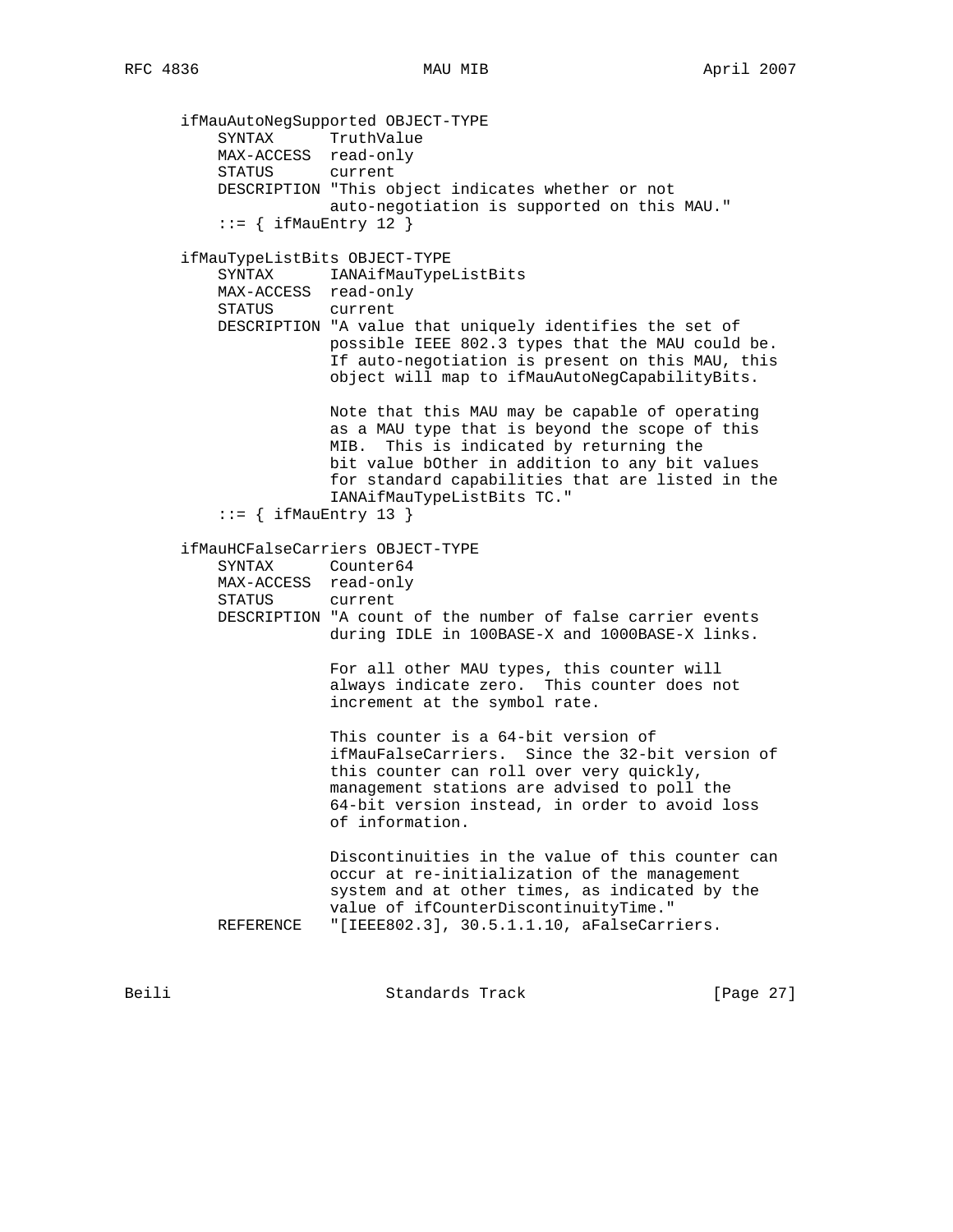RFC 2863, ifCounterDiscontinuityTime."  $::=$  { ifMauEntry 14 } -- The ifJackTable applies to MAUs attached to interfaces -- which have one or more external jacks (connectors). ifJackTable OBJECT-TYPE SYNTAX SEQUENCE OF IfJackEntry MAX-ACCESS not-accessible STATUS current DESCRIPTION "Information about the external jacks attached to MAUs attached to an interface." ::= { dot3IfMauBasicGroup 2 } ifJackEntry OBJECT-TYPE SYNTAX IfJackEntry MAX-ACCESS not-accessible STATUS DESCRIPTION "An entry in the table, containing information about a particular jack." INDEX { ifMauIfIndex, ifMauIndex, ifJackIndex<br>} } ::= { ifJackTable 1 } IfJackEntry ::= SEQUENCE { ifJackIndex Integer32, ifJackType IANAifJackType } ifJackIndex OBJECT-TYPE SYNTAX Integer32 (1..2147483647) MAX-ACCESS not-accessible STATUS current DESCRIPTION "This variable uniquely identifies the jack described by this entry from among other jacks attached to the same MAU."  $::=$  { ifJackEntry 1 } ifJackType OBJECT-TYPE SYNTAX IANAifJackType MAX-ACCESS read-only STATUS current DESCRIPTION "The jack connector type, as it appears on the outside of the system." ::= { ifJackEntry 2 }

Beili Standards Track [Page 28]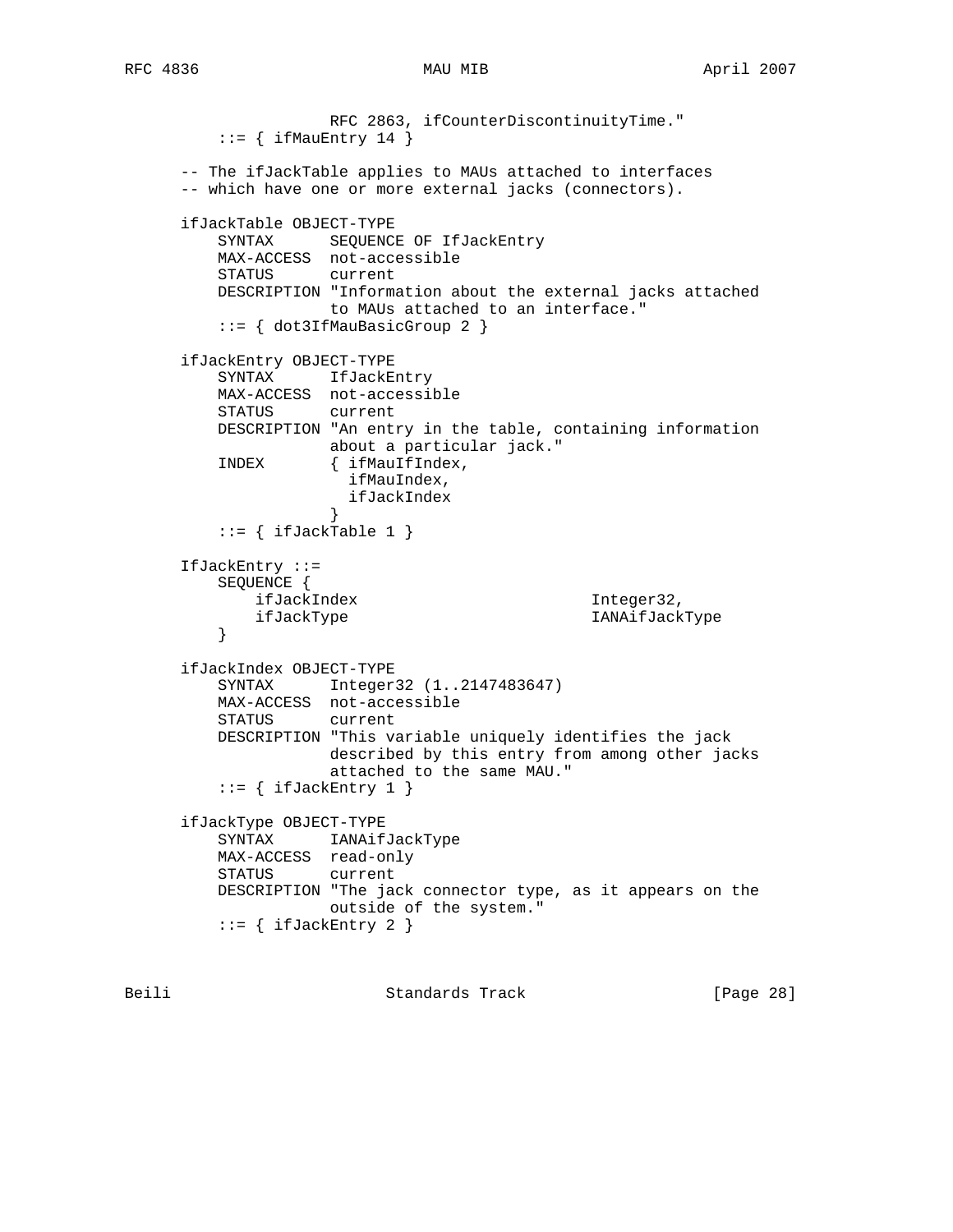```
 --
      -- The MAU Auto-Negotiation Table
 --
     ifMauAutoNegTable OBJECT-TYPE
        SYNTAX SEQUENCE OF IfMauAutoNegEntry
         MAX-ACCESS not-accessible
         STATUS current
         DESCRIPTION "Configuration and status objects for the
                   auto-negotiation function of MAUs attached to
                   interfaces.
                   The ifMauAutoNegTable applies to systems in
                   which auto-negotiation is supported on one or
                   more MAUs attached to interfaces. Note that if
                   auto-negotiation is present and enabled, the
                   ifMauType object reflects the result of the
                   auto-negotiation function."
         ::= { dot3IfMauAutoNegGroup 1 }
      ifMauAutoNegEntry OBJECT-TYPE
        SYNTAX IfMauAutoNegEntry
         MAX-ACCESS not-accessible
         STATUS current
         DESCRIPTION "An entry in the table, containing configuration
                   and status information for the auto-negotiation
                   function of a particular MAU."
         INDEX { ifMauIfIndex,
                    ifMauIndex
 }
         ::= { ifMauAutoNegTable 1 }
      IfMauAutoNegEntry ::=
         SEQUENCE {
 ifMauAutoNegAdminStatus INTEGER,
ifMauAutoNegRemoteSignaling  INTEGER,
ifMauAutoNegConfig INTEGER,
 ifMauAutoNegCapability Integer32,
 ifMauAutoNegCapAdvertised Integer32,
ifMauAutoNegCapReceived 1nteger32,
ifMauAutoNegRestart TNTEGER,
 ifMauAutoNegCapabilityBits IANAifMauAutoNegCapBits,
 ifMauAutoNegCapAdvertisedBits IANAifMauAutoNegCapBits,
 ifMauAutoNegCapReceivedBits IANAifMauAutoNegCapBits,
            ifMauAutoNegRemoteFaultAdvertised INTEGER,
         ifMauAutoNegRemoteFaultReceived INTEGER
 }
```
Beili Standards Track [Page 29]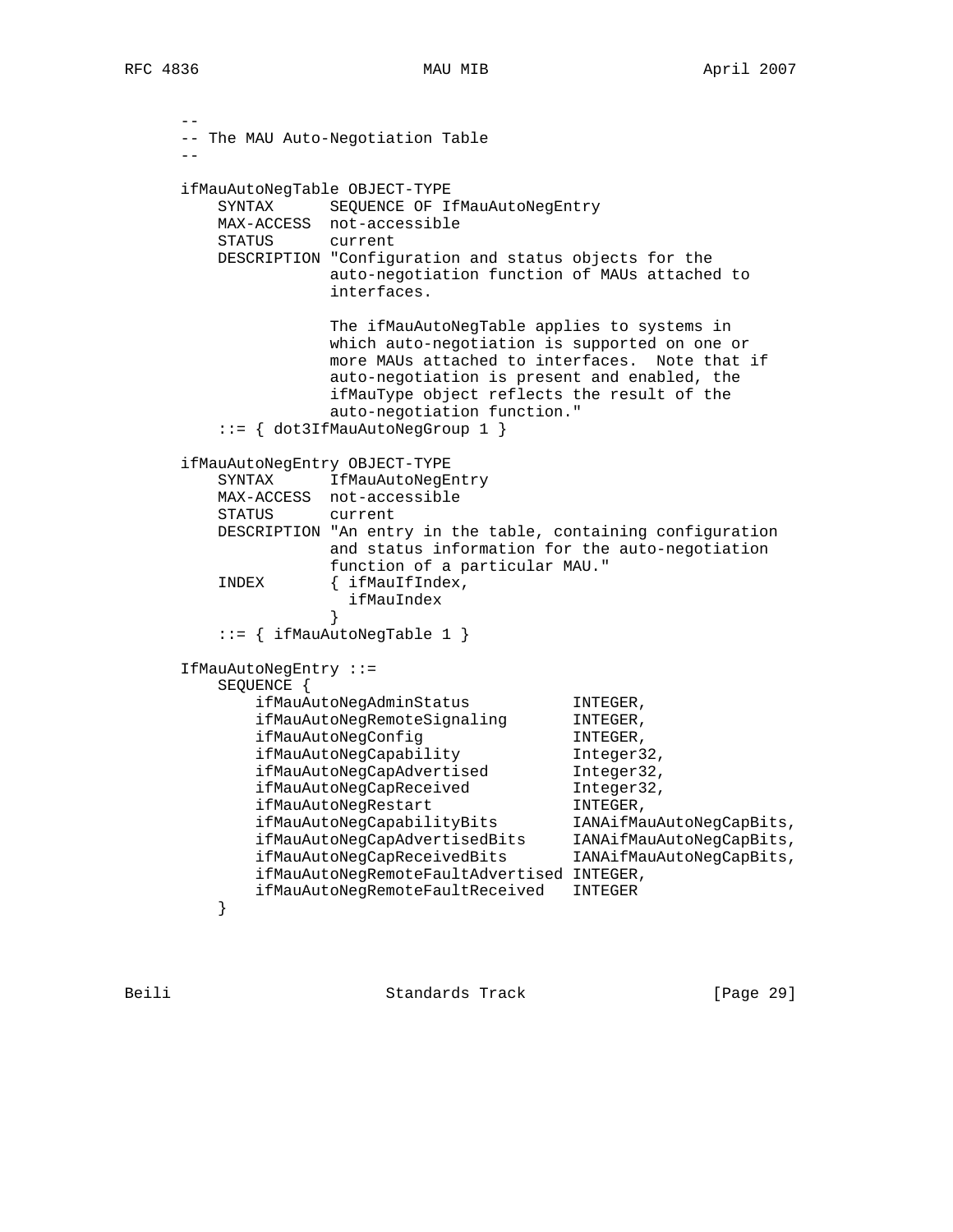ifMauAutoNegAdminStatus OBJECT-TYPE SYNTAX INTEGER { enabled(1), disabled(2) } MAX-ACCESS read-write STATUS current DESCRIPTION "Setting this object to enabled(1) will cause the interface that has the auto-negotiation signaling ability to be enabled. If the value of this object is disabled(2) then the interface will act as it would if it had no auto-negotiation signaling. Under these conditions, an IEEE 802.3 MAU will immediately be forced to the state indicated by the value of the object ifMauDefaultType. NOTE TO IMPLEMENTORS: When ifMauAutoNegAdminStatus transitions from enabled to disabled, the agent implementation MUST ensure that the operational type of the MAU (as reported by ifMauType) correctly transitions to the value specified by the ifMauDefaultType object, rather than continuing to operate at the value earlier determined by the auto-negotiation function." REFERENCE "[IEEE802.3], 30.6.1.1.2, aAutoNegAdminState, and 30.6.1.2.2, acAutoNegAdminControl." ::= { ifMauAutoNegEntry 1 } ifMauAutoNegRemoteSignaling OBJECT-TYPE SYNTAX INTEGER { detected(1), notdetected(2)<br>} } MAX-ACCESS read-only STATUS current DESCRIPTION "A value indicating whether the remote end of the link is using auto-negotiation signaling. It takes the value detected(1) if and only if, during the previous link negotiation, FLP Bursts were received." REFERENCE "[IEEE802.3], 30.6.1.1.3, aAutoNegRemoteSignaling." ::= { ifMauAutoNegEntry 2 }

ifMauAutoNegConfig OBJECT-TYPE

Beili Standards Track [Page 30]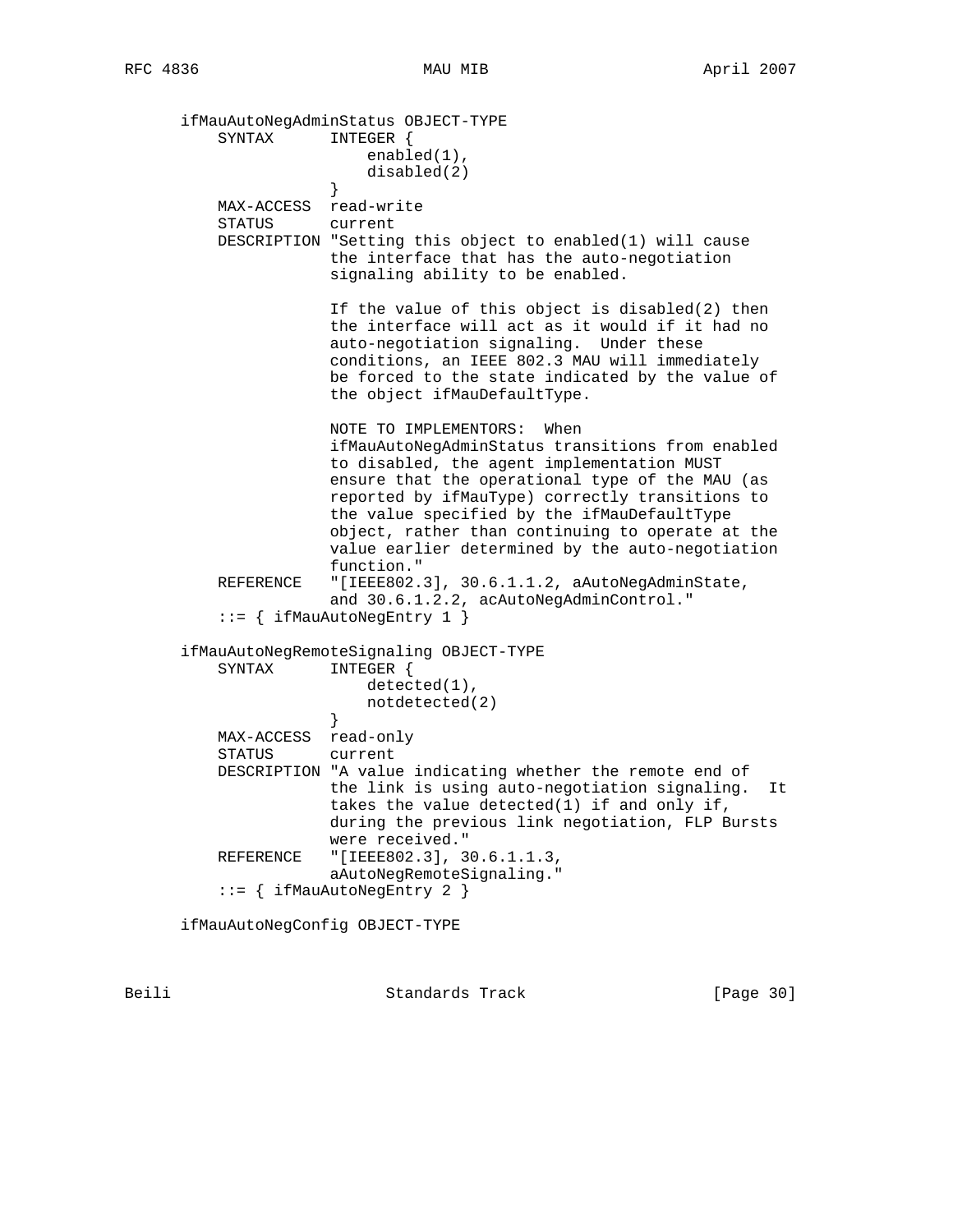SYNTAX INTEGER { other(1), configuring(2), complete(3), disabled(4), parallelDetectFail(5) } MAX-ACCESS read-only STATUS current DESCRIPTION "A value indicating the current status of the auto-negotiation process. The enumeration parallelDetectFail(5) maps to a failure in parallel detection as defined in 28.2.3.1 of [IEEE802.3]." REFERENCE "[IEEE802.3], 30.6.1.1.4, aAutoNegAutoConfig." ::= { ifMauAutoNegEntry 4 } ifMauAutoNegCapability OBJECT-TYPE SYNTAX Integer32 MAX-ACCESS read-only STATUS deprecated DESCRIPTION "\*\*\*\*\*\*\*\*\* THIS OBJECT IS DEPRECATED \*\*\*\*\*\*\*\*\*\* This object has been deprecated in favour of ifMauAutoNegCapabilityBits. A value that uniquely identifies the set of capabilities of the local auto-negotiation entity. The value is a sum that initially takes the value zero. Then, for each capability of this interface, 2 raised to the power noted below is added to the sum. For example, an interface that has the capability to support only 100Base-TX half duplex would have a value of 32768 (2\*\*15). In contrast, an interface that supports both 100Base-TX half duplex and 100Base-TX full duplex would have a value of 98304 ((2\*\*15) + (2\*\*16)). The powers of 2 assigned to the capabilities are these: Power Capability 0 other or unknown (1-9) (reserved) 10 10BASE-T half duplex mode 11 10BASE-T full duplex mode 12 (reserved) Beili Standards Track [Page 31]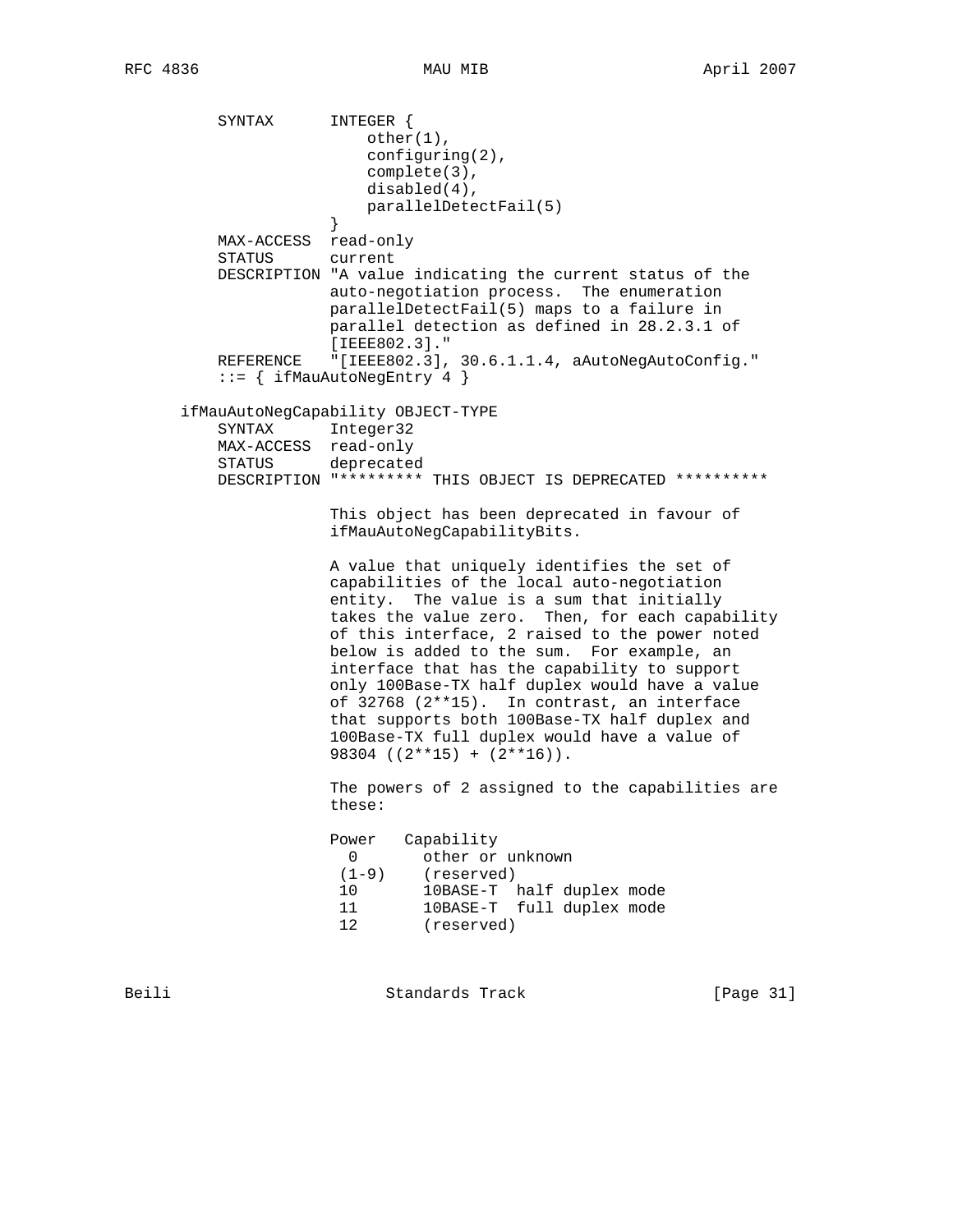13 (reserved) 14 100BASE-T4 15 100BASE-TX half duplex mode 16 100BASE-TX full duplex mode 17 (reserved) 18 (reserved)<br>19 100BASE-T2 19 100BASE-T2 half duplex mode 20 100BASE-T2 full duplex mode Note that interfaces that support this MIB may have capabilities that extend beyond the scope of this MIB." REFERENCE "[IEEE802.3], 30.6.1.1.5, aAutoNegLocalTechnologyAbility." ::= { ifMauAutoNegEntry 5 } ifMauAutoNegCapAdvertised OBJECT-TYPE SYNTAX Integer32 MAX-ACCESS read-write STATUS deprecated DESCRIPTION "\*\*\*\*\*\*\*\*\* THIS OBJECT IS DEPRECATED \*\*\*\*\*\*\*\*\*\* This object has been deprecated in favour of ifMauAutoNegCapAdvertisedBits. A value that uniquely identifies the set of capabilities advertised by the local auto-negotiation entity. Refer to ifMauAutoNegCapability for a description of the possible values of this object. Capabilities in this object that are not available in ifMauAutoNegCapability cannot be enabled." REFERENCE "[IEEE802.3], 30.6.1.1.6, aAutoNegAdvertisedTechnologyAbility." ::= { ifMauAutoNegEntry 6 } ifMauAutoNegCapReceived OBJECT-TYPE SYNTAX Integer32 MAX-ACCESS read-only STATUS deprecated DESCRIPTION "\*\*\*\*\*\*\*\*\* THIS OBJECT IS DEPRECATED \*\*\*\*\*\*\*\*\*\* This object has been deprecated in favour of ifMauAutoNegCapReceivedBits. A value that uniquely identifies the set of

Beili Standards Track [Page 32]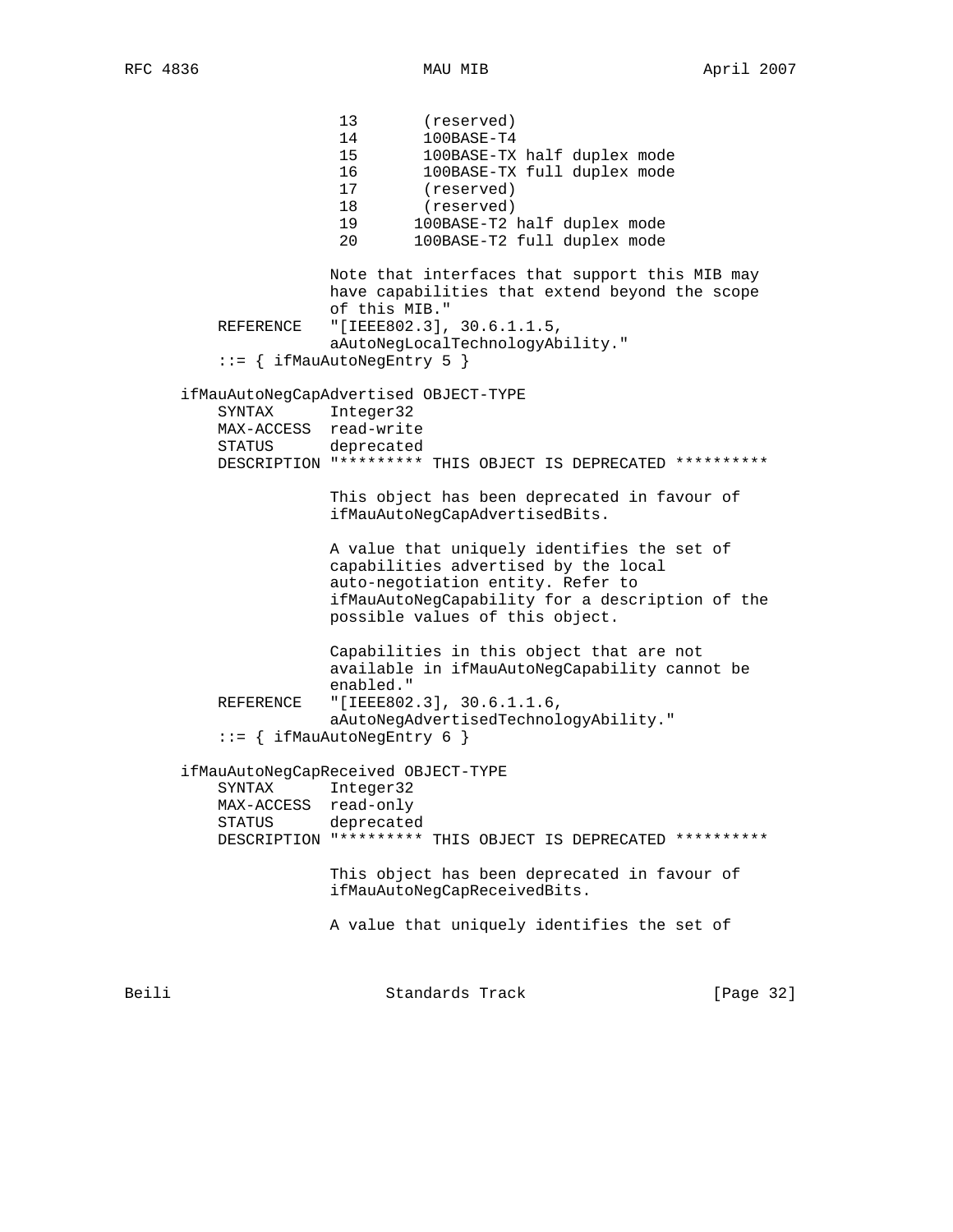capabilities received from the remote auto-negotiation entity. Refer to ifMauAutoNegCapability for a description of the possible values of this object. Note that interfaces that support this MIB may be attached to remote auto-negotiation entities that have capabilities beyond the scope of this MIB." REFERENCE "[IEEE802.3], 30.6.1.1.7, aAutoNegReceivedTechnologyAbility." ::= { ifMauAutoNegEntry 7 } ifMauAutoNegRestart OBJECT-TYPE SYNTAX INTEGER { restart(1), norestart(2)<br>} } MAX-ACCESS read-write STATUS current DESCRIPTION "If the value of this object is set to restart(1) then this will force auto-negotiation to begin link renegotiation. If auto-negotiation signaling is disabled, a write to this object has no effect. Setting the value of this object to norestart(2) has no effect." REFERENCE "[IEEE802.3], 30.6.1.2.1, acAutoNegRestartAutoConfig." ::= { ifMauAutoNegEntry 8 } ifMauAutoNegCapabilityBits OBJECT-TYPE SYNTAX IANAifMauAutoNegCapBits MAX-ACCESS read-only STATUS current DESCRIPTION "A value that uniquely identifies the set of capabilities of the local auto-negotiation entity. Note that interfaces that support this MIB may have capabilities that extend beyond the scope of this MIB. Note that the local auto-negotiation entity may support some capabilities beyond the scope of this MIB. This is indicated by returning the bit value bOther in addition to any bit values for standard capabilities that are listed in the IANAifMauAutoNegCapBits TC."

Beili Standards Track [Page 33]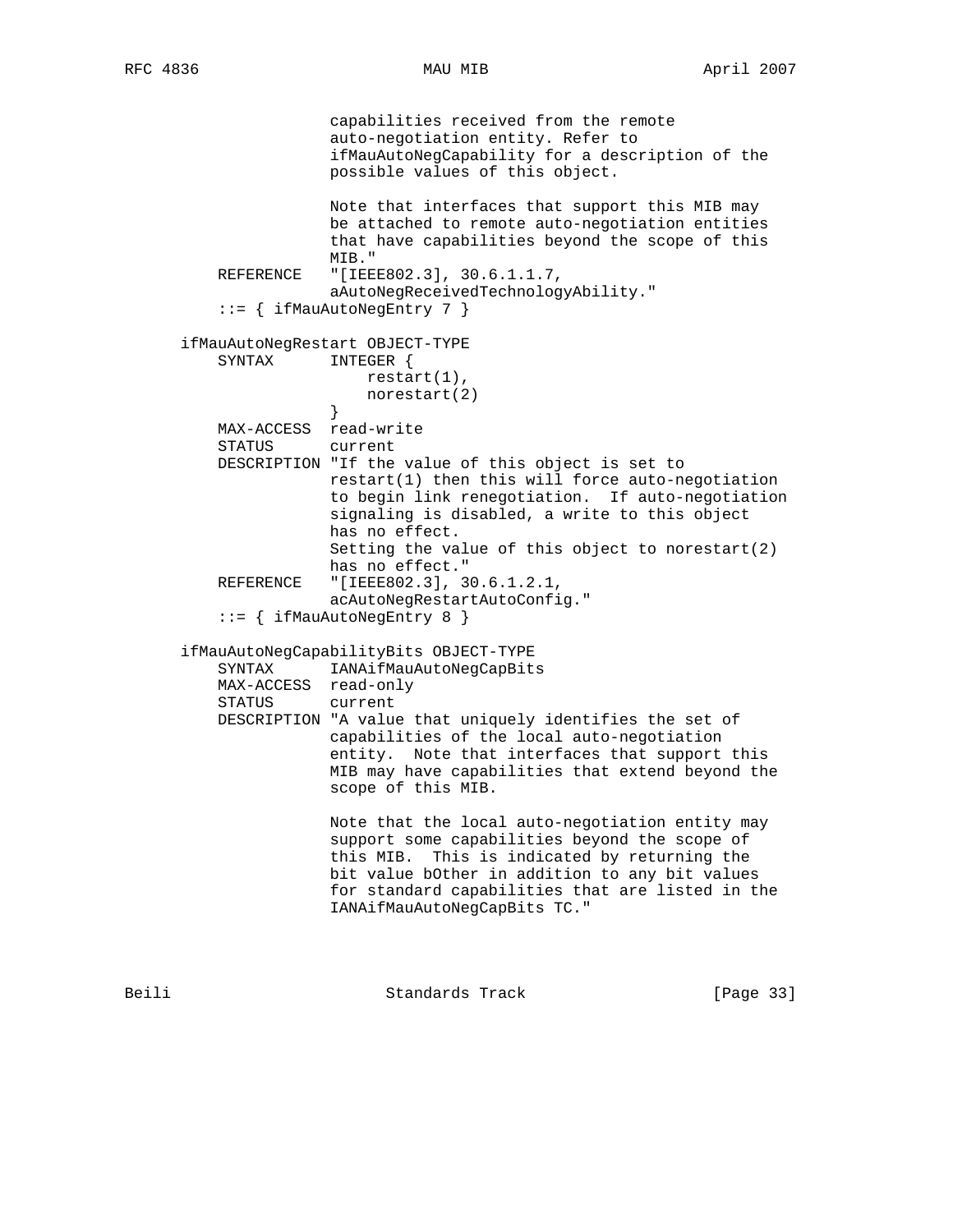REFERENCE "[IEEE802.3], 30.6.1.1.5, aAutoNegLocalTechnologyAbility." ::= { ifMauAutoNegEntry 9 } ifMauAutoNegCapAdvertisedBits OBJECT-TYPE SYNTAX IANAifMauAutoNegCapBits MAX-ACCESS read-write STATUS current DESCRIPTION "A value that uniquely identifies the set of capabilities advertised by the local auto-negotiation entity. Capabilities in this object that are not available in ifMauAutoNegCapabilityBits cannot be enabled. Note that the local auto-negotiation entity may advertise some capabilities beyond the scope of this MIB. This is indicated by returning the bit value bOther in addition to any bit values for standard capabilities that are listed in the IANAifMauAutoNegCapBits TC." REFERENCE "[IEEE802.3], 30.6.1.1.6, aAutoNegAdvertisedTechnologyAbility." ::= { ifMauAutoNegEntry 10 } ifMauAutoNegCapReceivedBits OBJECT-TYPE SYNTAX IANAifMauAutoNegCapBits MAX-ACCESS read-only STATUS current DESCRIPTION "A value that uniquely identifies the set of capabilities received from the remote auto-negotiation entity. Note that interfaces that support this MIB may be attached to remote auto-negotiation entities that have capabilities beyond the scope of this MIB. This is indicated by returning the bit value bOther in addition to any bit values for standard capabilities that are listed in the IANAifMauAutoNegCapBits TC." REFERENCE "[IEEE802.3], 30.6.1.1.7, aAutoNegReceivedTechnologyAbility." ::= { ifMauAutoNegEntry 11 } ifMauAutoNegRemoteFaultAdvertised OBJECT-TYPE SYNTAX INTEGER { noError(1), offline(2),

Beili Standards Track [Page 34]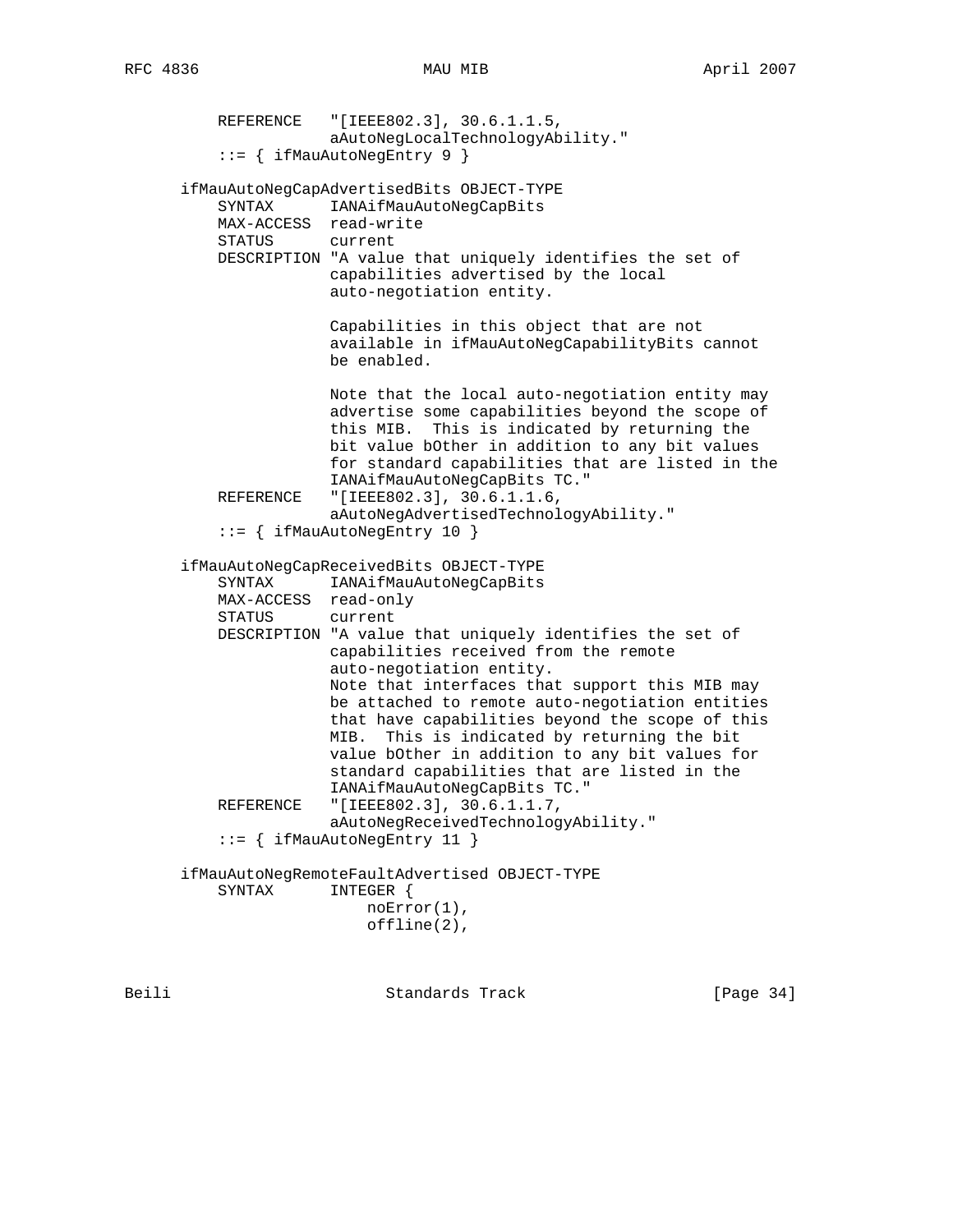linkFailure(3), autoNegError(4)<br>} } MAX-ACCESS read-write STATUS current DESCRIPTION "A value that identifies any local fault indications that this MAU has detected and will advertise at the next auto-negotiation interaction for 1000Mbps MAUs." REFERENCE "[IEEE802.3], 30.6.1.1.6, aAutoNegAdvertisedTechnologyAbility." ::= { ifMauAutoNegEntry 12 } ifMauAutoNegRemoteFaultReceived OBJECT-TYPE SYNTAX INTEGER { noError(1), offline(2), linkFailure(3), autoNegError(4)<br>} } MAX-ACCESS read-only STATUS current DESCRIPTION "A value that identifies any fault indications received from the far end of a link by the local auto-negotiation entity for 1000Mbps MAUs." REFERENCE "[IEEE802.3], 30.6.1.1.7, aAutoNegReceivedTechnologyAbility." ::= { ifMauAutoNegEntry 13 } -- -- The Basic Broadband MAU Table - broadMauBasicTable OBJECT-TYPE SYNTAX SEQUENCE OF BroadMauBasicEntry MAX-ACCESS not-accessible STATUS deprecated DESCRIPTION "\*\*\*\*\*\*\*\*\* THIS OBJECT IS DEPRECATED \*\*\*\*\*\*\*\*\*\* This entire table has been deprecated. There have been no reported implementations of this table, and it is unlikely that there ever will be. IEEE recommends that broadband MAU types should not be used for new installations. Table of descriptive and status information Beili Standards Track [Page 35]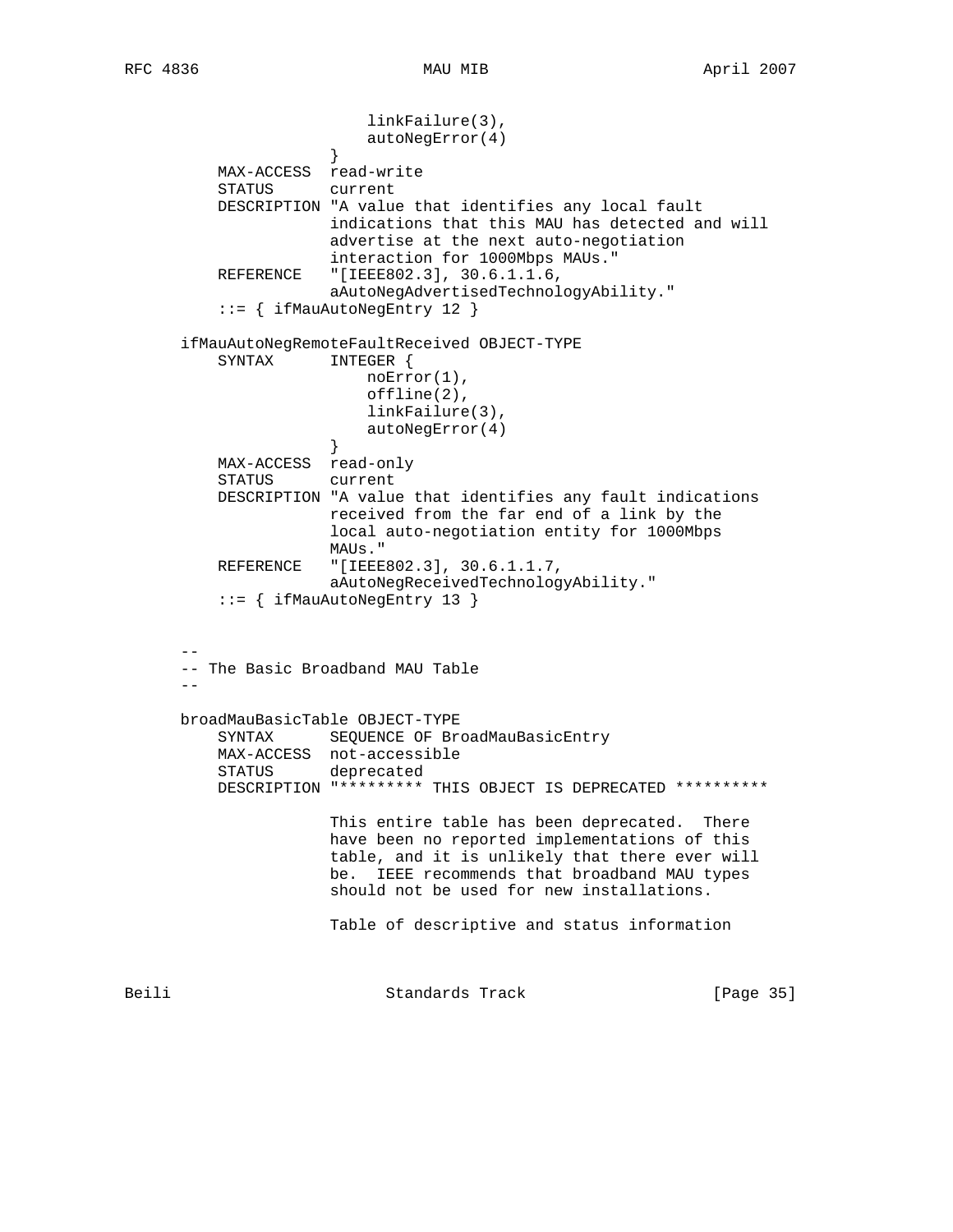```
 about the broadband MAUs connected to
                    interfaces."
          ::= { dot3BroadMauBasicGroup 1 }
      broadMauBasicEntry OBJECT-TYPE
         SYNTAX BroadMauBasicEntry
         MAX-ACCESS not-accessible
         STATUS deprecated
         DESCRIPTION "********* THIS OBJECT IS DEPRECATED **********
                    An entry in the table, containing information
                    about a single broadband MAU."
         INDEX { broadMauIfIndex,
                    broadMauIndex
 }
          ::= { broadMauBasicTable 1 }
      BroadMauBasicEntry ::=
         SEQUENCE {
           broadMauIfIndex InterfaceIndex,
broadMauIndex Integer32,
broadMauXmtRcvSplitType INTEGER,
broadMauXmtCarrierFreq filteger32,
 broadMauTranslationFreq Integer32
 }
      broadMauIfIndex OBJECT-TYPE
         SYNTAX InterfaceIndex
         MAX-ACCESS read-only -- read-only since originally an
        -- SMIv1 index<br>STATUS deprecated
                 deprecated
         DESCRIPTION "********* THIS OBJECT IS DEPRECATED **********
                    This variable uniquely identifies the interface
                    to which the MAU described by this entry is
                   connected."
        REFERENCE "RFC 2863, ifIndex."
         ::= { broadMauBasicEntry 1 }
      broadMauIndex OBJECT-TYPE
         SYNTAX Integer32 (1..2147483647)
         MAX-ACCESS read-only -- read-only since originally an
                             -- SMIv1 index
         STATUS deprecated
         DESCRIPTION "********* THIS OBJECT IS DEPRECATED **********
                    This variable uniquely identifies the MAU
                    connected to interface broadMauIfIndex that is
Beili Standards Track [Page 36]
```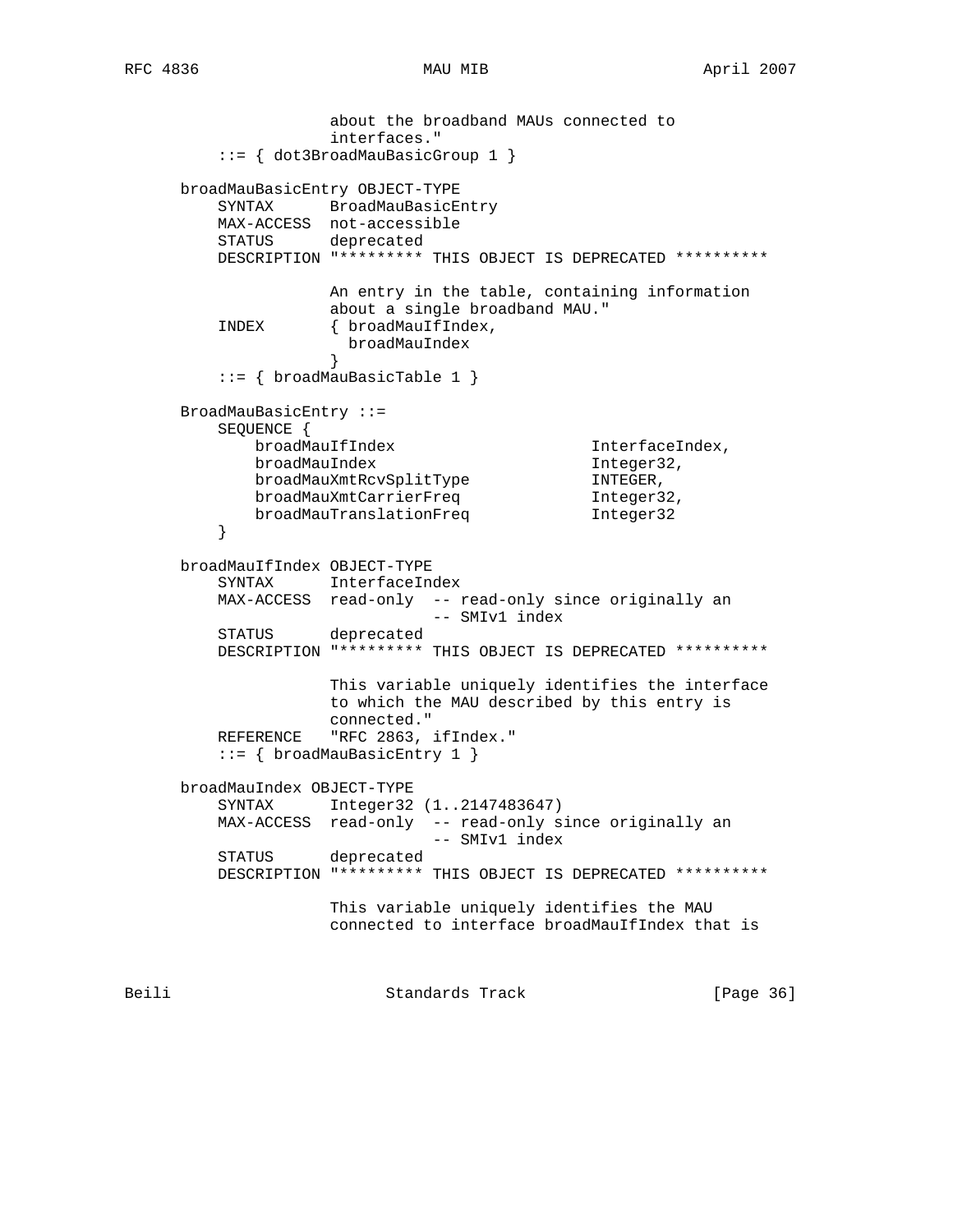described by this entry." REFERENCE "[IEEE802.3], 30.5.1.1.1, aMAUID." ::= { broadMauBasicEntry 2 } broadMauXmtRcvSplitType OBJECT-TYPE SYNTAX INTEGER { other(1), single(2), dual(3) } MAX-ACCESS read-only STATUS deprecated DESCRIPTION "\*\*\*\*\*\*\*\*\* THIS OBJECT IS DEPRECATED \*\*\*\*\*\*\*\*\*\* This object indicates the type of frequency multiplexing/cabling system used to separate the transmit and receive paths for the 10BROAD36 MAU. The value other $(1)$  is returned if the split type is not either single or dual. The value single(2) indicates a single cable system. The value dual(3) indicates a dual cable system, offset normally zero." REFERENCE "[IEEE802.3], 30.5.1.1.8, aBbMAUXmitRcvSplitType." ::= { broadMauBasicEntry 3 } broadMauXmtCarrierFreq OBJECT-TYPE SYNTAX Integer32 MAX-ACCESS read-only STATUS deprecated DESCRIPTION "\*\*\*\*\*\*\*\*\* THIS OBJECT IS DEPRECATED \*\*\*\*\*\*\*\*\*\* This variable indicates the transmit carrier frequency of the 10BROAD36 MAU in MHz/4; that is, in units of 250 kHz." REFERENCE "[IEEE802.3], 30.5.1.1.9, aBroadbandFrequencies.xmitCarrierFrequency." ::= { broadMauBasicEntry 4 } broadMauTranslationFreq OBJECT-TYPE SYNTAX Integer32 MAX-ACCESS read-only STATUS deprecated DESCRIPTION "\*\*\*\*\*\*\*\*\* THIS OBJECT IS DEPRECATED \*\*\*\*\*\*\*\*\*\* This variable indicates the translation offset

Beili Standards Track [Page 37]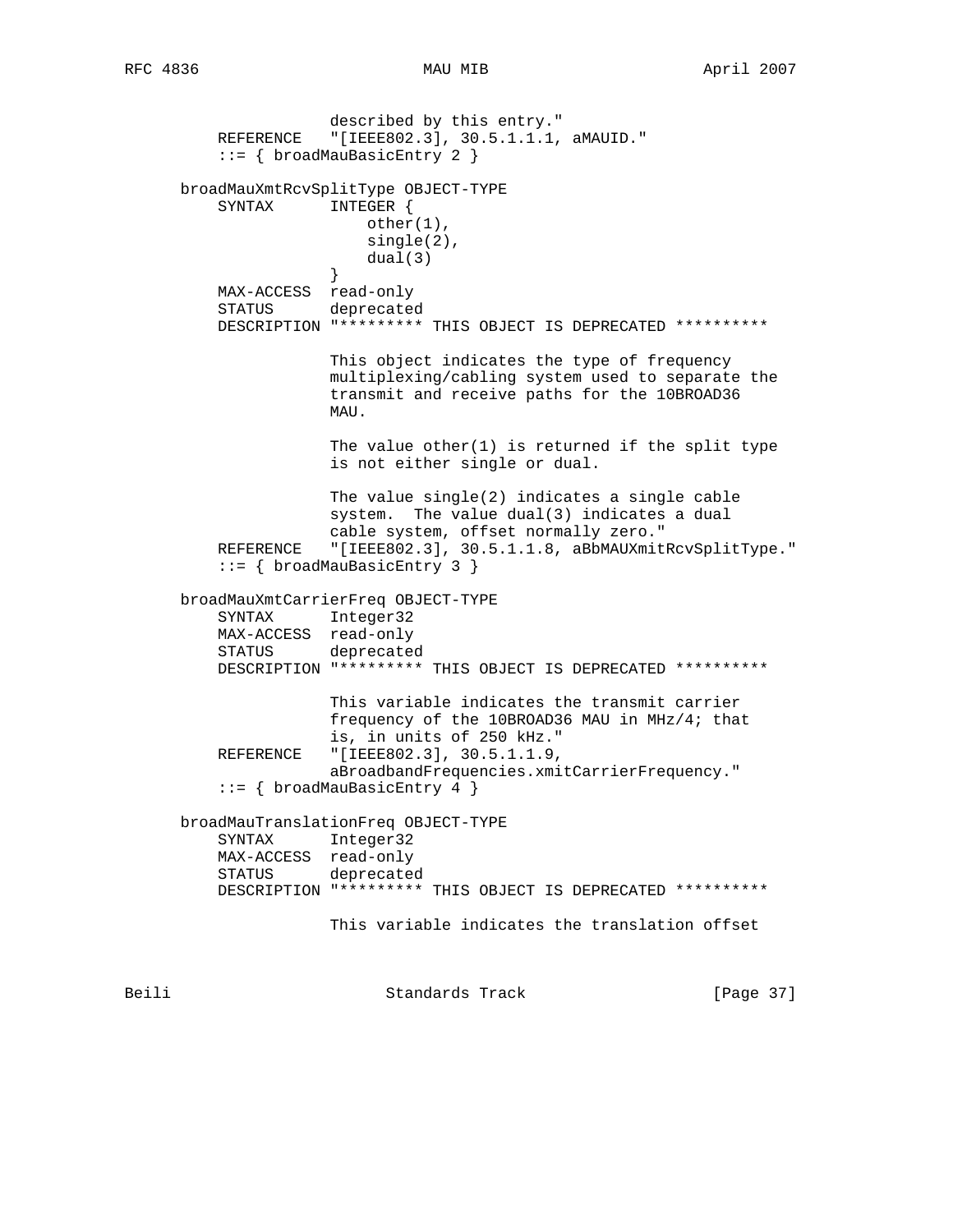frequency of the 10BROAD36 MAU in MHz/4; that is, in units of 250 kHz." REFERENCE "[IEEE802.3], 30.5.1.1.9, aBroadbandFrequencies.translationFrequency." ::= { broadMauBasicEntry 5 } -- Notifications for use by 802.3 MAUs  $s n m p Dot3MauTraps$  OBJECT IDENTIFIER ::=  $\{$  snmpDot3MauMgt 0  $\}$  rpMauJabberTrap NOTIFICATION-TYPE OBJECTS { rpMauJabberState } STATUS current DESCRIPTION "This trap is sent whenever a managed repeater MAU enters the jabber state. The agent MUST throttle the generation of consecutive rpMauJabberTraps so that there is at least a five-second gap between them." REFERENCE "[IEEE802.3], 30.5.1.3.1, nJabber notification." ::= { snmpDot3MauTraps 1 } ifMauJabberTrap NOTIFICATION-TYPE OBJECTS { ifMauJabberState } STATUS current DESCRIPTION "This trap is sent whenever a managed interface MAU enters the jabber state. The agent MUST throttle the generation of consecutive ifMauJabberTraps so that there is at least a five-second gap between them." REFERENCE "[IEEE802.3], 30.5.1.3.1, nJabber notification."  $::=$  { snmpDot3MauTraps 2 } -- Conformance information mauModConf OBJECT IDENTIFIER ::= { mauMod 1 } mauModCompls OBJECT IDENTIFIER ::= { mauModConf 1 } mauModObjGrps OBJECT IDENTIFIER ::= { mauModConf 2 } mauModNotGrps OBJECT IDENTIFIER ::= { mauModConf 3 } -- Object groups

Beili Standards Track [Page 38]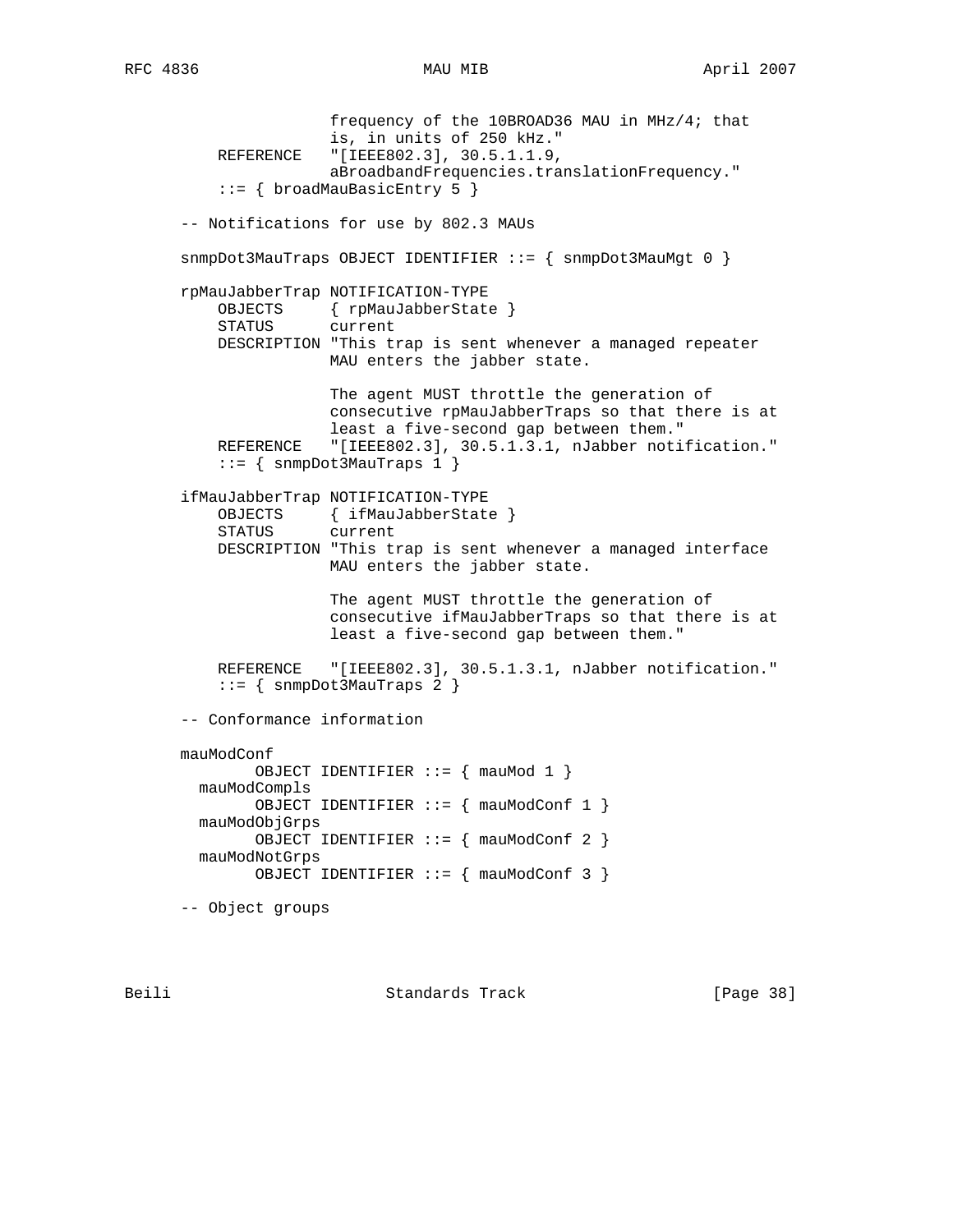```
 mauRpGrpBasic OBJECT-GROUP
          OBJECTS { rpMauGroupIndex,
                        rpMauPortIndex,
                        rpMauIndex,
                        rpMauType,
                        rpMauStatus,
                        rpMauMediaAvailable,
                        rpMauMediaAvailableStateExits,
                        rpMauJabberState,
                        rpMauJabberingStateEnters
 }
          STATUS current
          DESCRIPTION "Basic conformance group for MAUs attached to
                      repeater ports. This group is also the
                      conformance specification for RFC 1515
                      implementations."
         ::= { mauModObjGrps 1 { } mauRpGrp100Mbs OBJECT-GROUP
          OBJECTS { rpMauFalseCarriers }
          STATUS current
          DESCRIPTION "Conformance group for MAUs attached to
                      repeater ports with 100 Mb/s or greater
                      capability."
          ::= { mauModObjGrps 2 }
      mauRpGrpJack OBJECT-GROUP
          OBJECTS { rpJackType }
          STATUS current
          DESCRIPTION "Conformance group for MAUs attached to
                      repeater ports with managed jacks."
          ::= \{ mauModObjGrps 3 \} mauIfGrpBasic OBJECT-GROUP
          OBJECTS { ifMauIfIndex,
                        ifMauIndex,
                        ifMauType,
                        ifMauStatus,
                        ifMauMediaAvailable,
                        ifMauMediaAvailableStateExits,
                        ifMauJabberState,
                        ifMauJabberingStateEnters
 }
          STATUS current
          DESCRIPTION "Basic conformance group for MAUs attached to
                      interfaces. This group also provides a
                      conformance specification for RFC 1515
                      implementations."
```
Beili Standards Track [Page 39]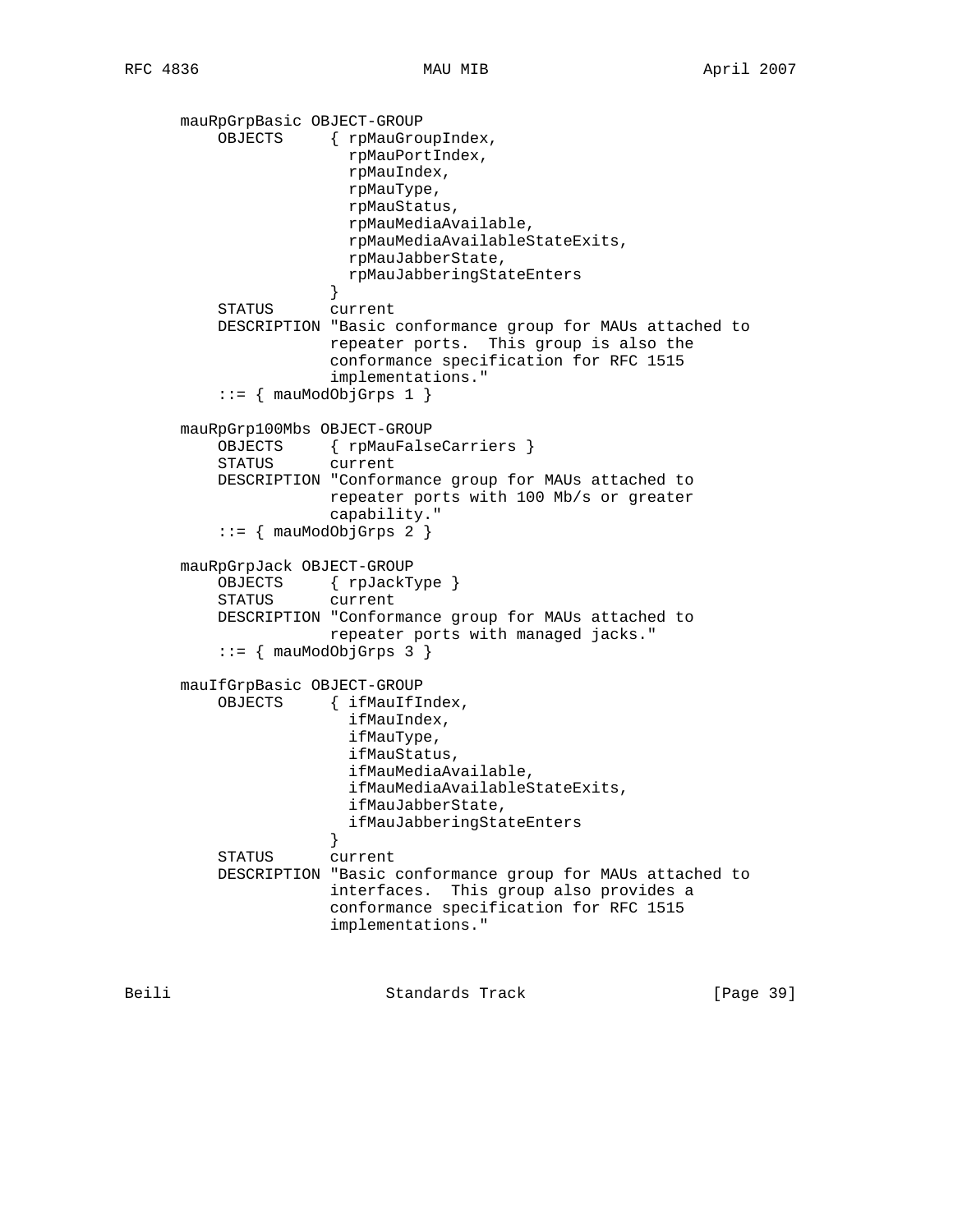::= { mauModObjGrps 4 } mauIfGrp100Mbs OBJECT-GROUP OBJECTS { ifMauFalseCarriers, ifMauTypeList, ifMauDefaultType, ifMauAutoNegSupported } STATUS deprecated DESCRIPTION "\*\*\*\*\*\*\*\*\* THIS GROUP IS DEPRECATED \*\*\*\*\*\*\*\*\*\* Conformance group for MAUs attached to interfaces with 100 Mb/s capability. This object group has been deprecated in favor of mauIfGrpHighCapacity."  $::=$  { mauModObjGrps 5 } mauIfGrpJack OBJECT-GROUP OBJECTS { ifJackType } STATUS current DESCRIPTION "Conformance group for MAUs attached to interfaces with managed jacks."  $::=$  { mauModObjGrps 6 } mauIfGrpAutoNeg OBJECT-GROUP OBJECTS { ifMauAutoNegAdminStatus, ifMauAutoNegRemoteSignaling, ifMauAutoNegConfig, ifMauAutoNegCapability, ifMauAutoNegCapAdvertised, ifMauAutoNegCapReceived, ifMauAutoNegRestart } STATUS deprecated DESCRIPTION "\*\*\*\*\*\*\*\*\* THIS GROUP IS DEPRECATED \*\*\*\*\*\*\*\*\*\* Conformance group for MAUs attached to interfaces with managed auto-negotiation. This object group has been deprecated in favor of mauIfGrpAutoNeg2."  $::=$  { mauModObjGrps 7 } mauBroadBasic OBJECT-GROUP OBJECTS { broadMauIfIndex, broadMauIndex,

Beili Standards Track [Page 40]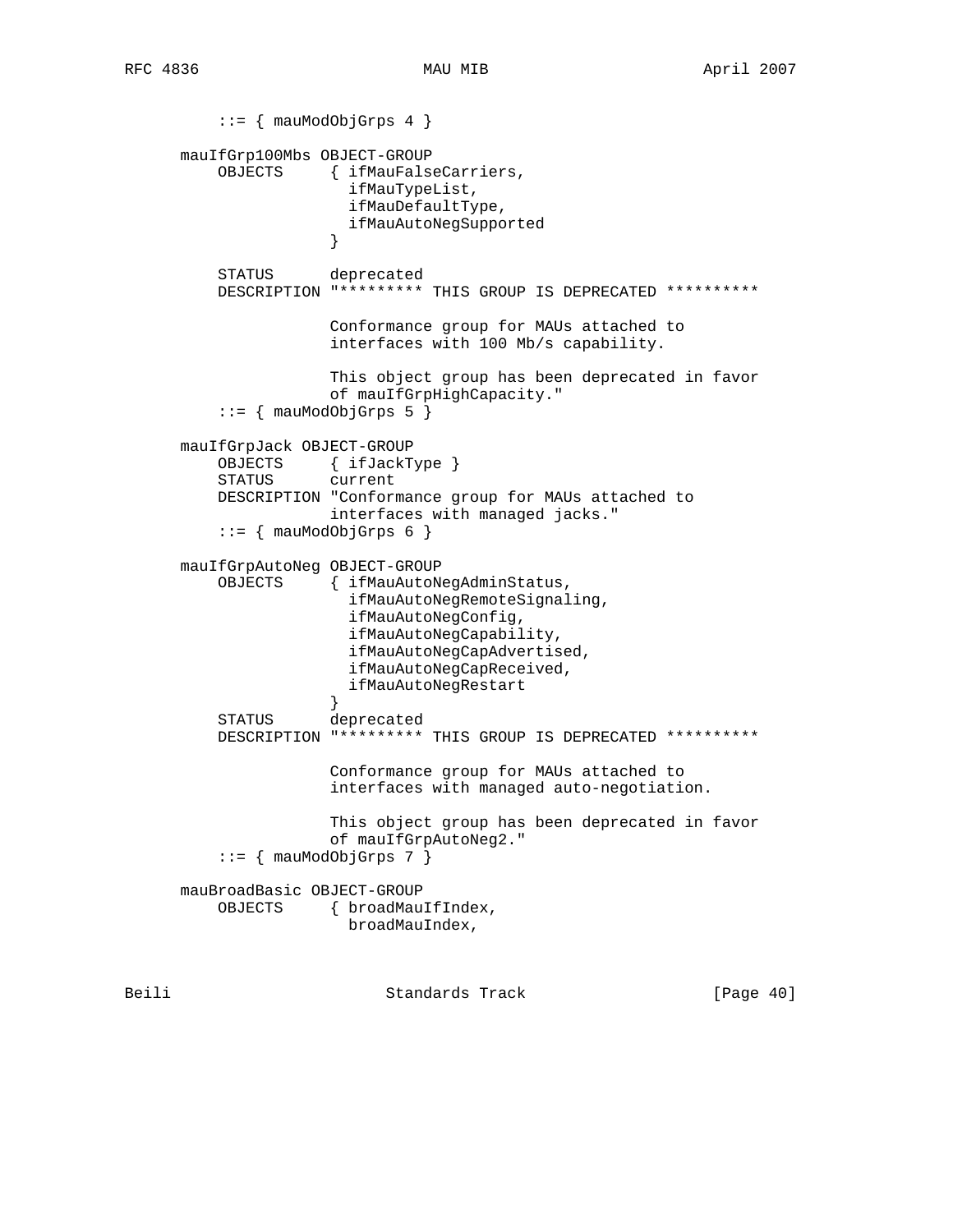broadMauXmtRcvSplitType, broadMauXmtCarrierFreq, broadMauTranslationFreq } STATUS deprecated DESCRIPTION "\*\*\*\*\*\*\*\*\* THIS GROUP IS DEPRECATED \*\*\*\*\*\*\*\*\*\* Conformance group for broadband MAUs attached to interfaces. This object group is deprecated. There have been no reported implementations of this group, and it was felt to be unlikely that there will be any future implementations."  $::= \{$  mauModObjGrps 8  $\}$  mauIfGrpHighCapacity OBJECT-GROUP OBJECTS { ifMauFalseCarriers, ifMauTypeListBits, ifMauDefaultType, ifMauAutoNegSupported } STATUS current DESCRIPTION "Conformance group for MAUs attached to interfaces with 100 Mb/s or greater capability." ::= { mauModObjGrps 9 } mauIfGrpAutoNeg2 OBJECT-GROUP OBJECTS { ifMauAutoNegAdminStatus, ifMauAutoNegRemoteSignaling, ifMauAutoNegConfig, ifMauAutoNegCapabilityBits, ifMauAutoNegCapAdvertisedBits, ifMauAutoNegCapReceivedBits, ifMauAutoNegRestart } STATUS current DESCRIPTION "Conformance group for MAUs attached to interfaces with managed auto-negotiation."  $::=$   $\{$  mauModObjGrps 10  $\}$  mauIfGrpAutoNeg1000Mbps OBJECT-GROUP OBJECTS { ifMauAutoNegRemoteFaultAdvertised, ifMauAutoNegRemoteFaultReceived } STATUS current DESCRIPTION "Conformance group for 1000Mbps MAUs attached to interfaces with managed auto-negotiation."  $::=$  { mauModObjGrps 11 }

Beili Standards Track [Page 41]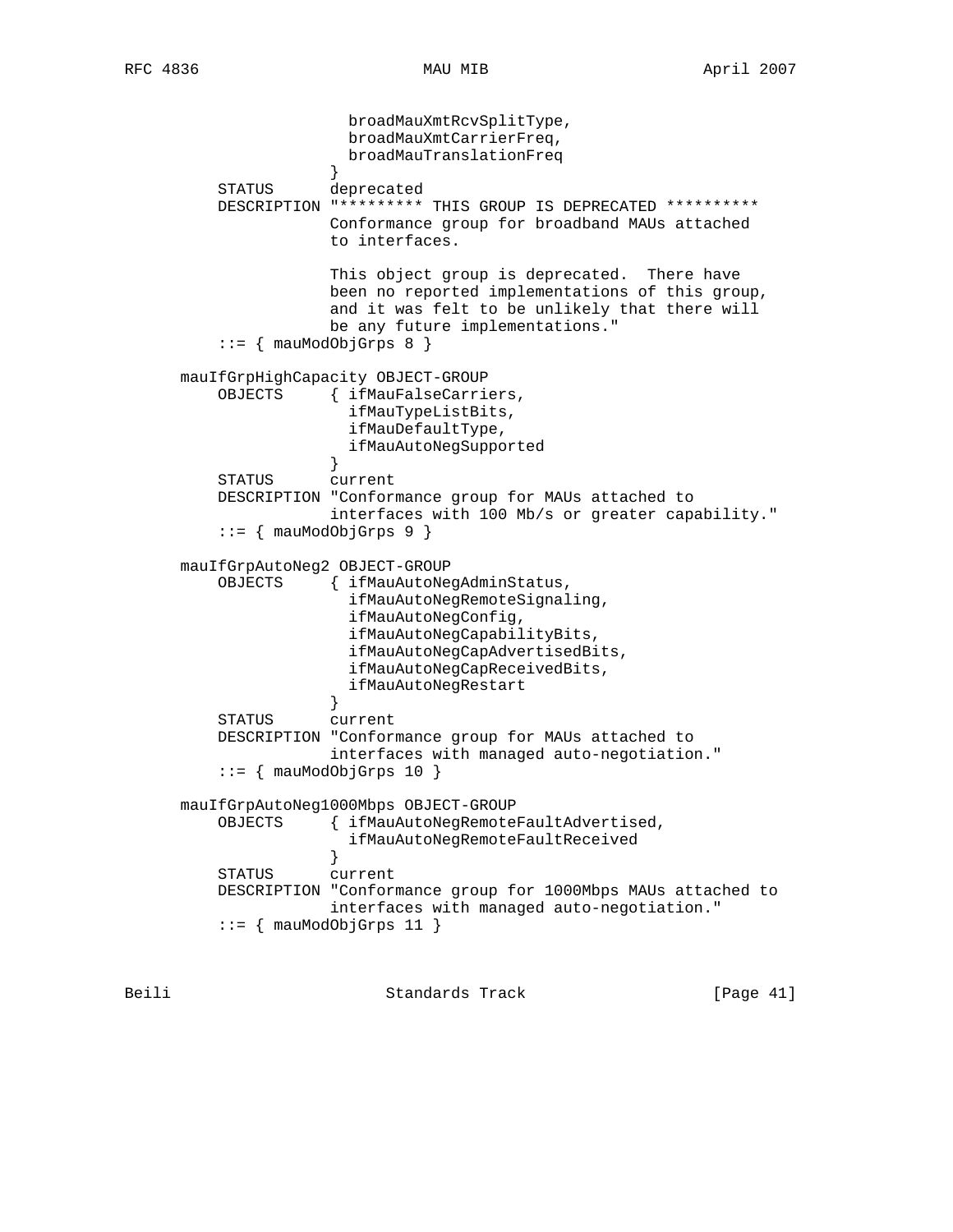mauIfGrpHCStats OBJECT-GROUP OBJECTS { ifMauHCFalseCarriers } STATUS current DESCRIPTION "Conformance for high capacity statistics for MAUs attached to interfaces."  $::=$  { mauModObjGrps 12 } -- Notification groups rpMauNotifications NOTIFICATION-GROUP NOTIFICATIONS { rpMauJabberTrap } STATUS current DESCRIPTION "Notifications for repeater MAUs."  $::=$  { mauModNotGrps 1 } ifMauNotifications NOTIFICATION-GROUP NOTIFICATIONS { ifMauJabberTrap } STATUS current DESCRIPTION "Notifications for interface MAUs."  $::=$  { mauModNotGrps 2 } -- Compliances mauModRpCompl MODULE-COMPLIANCE STATUS deprecated DESCRIPTION "\*\*\*\*\*\*\*\* THIS COMPLIANCE IS DEPRECATED \*\*\*\*\*\*\*\* Compliance for MAUs attached to repeater ports. This compliance is deprecated and replaced by mauModRpCompl2, which corrects an oversight by allowing rpMauStatus to be implemented read-only." MODULE -- this module MANDATORY-GROUPS { mauRpGrpBasic } GROUP mauRpGrp100Mbs DESCRIPTION "Implementation of this optional group is recommended for MAUs that have 100Mb/s or greater capability." GROUP mauRpGrpJack DESCRIPTION "Implementation of this optional group is recommended for MAUs that have one or more external jacks." GROUP rpMauNotifications

Beili Standards Track [Page 42]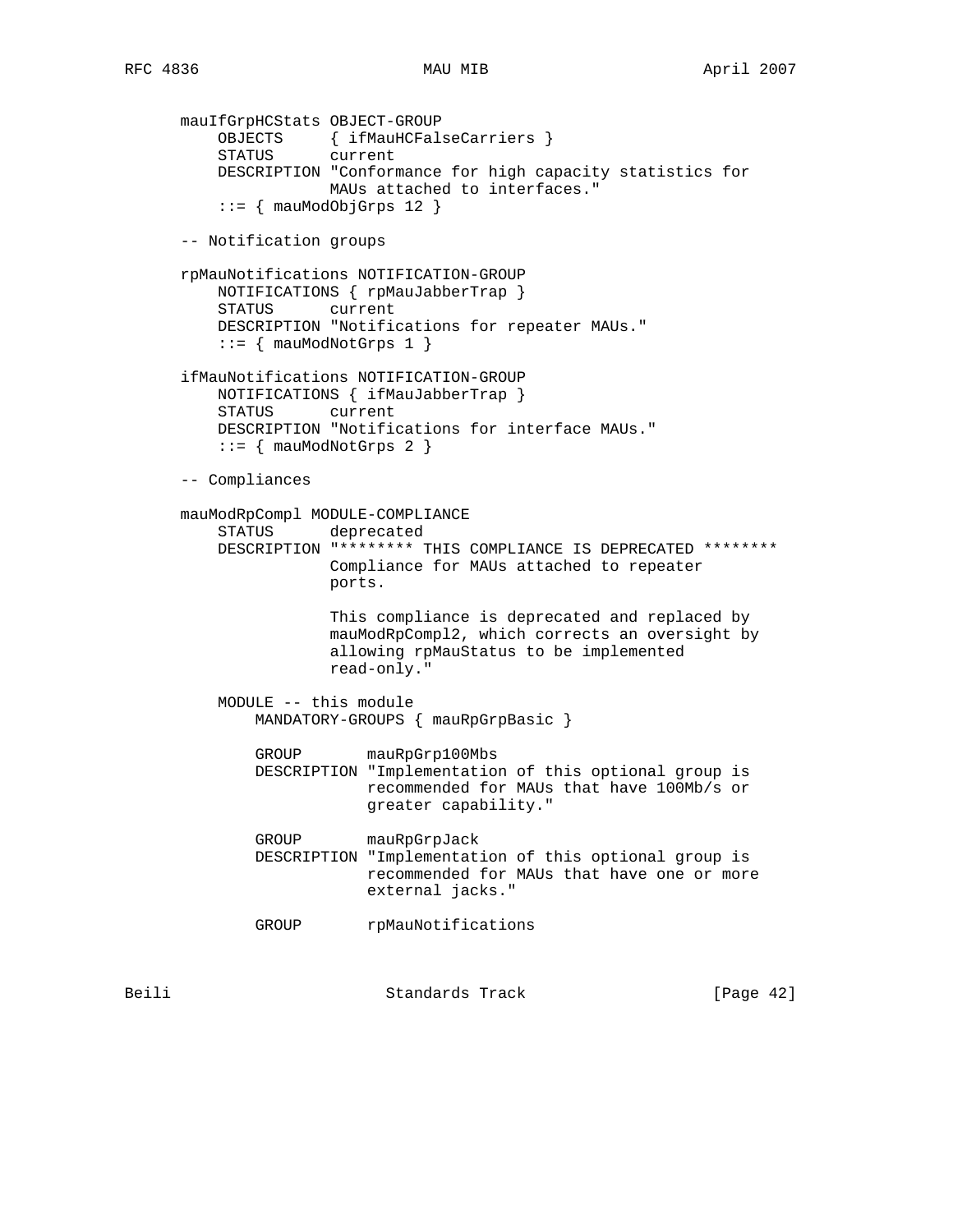DESCRIPTION "Implementation of this group is recommended for MAUs attached to repeater ports."  $::=$  { mauModCompls 1 } mauModIfCompl MODULE-COMPLIANCE STATUS deprecated DESCRIPTION "\*\*\*\*\*\*\*\* THIS COMPLIANCE IS DEPRECATED \*\*\*\*\*\*\*\* Compliance for MAUs attached to interfaces. This compliance is deprecated and replaced by mauModIfCompl2." MODULE -- this module MANDATORY-GROUPS { mauIfGrpBasic } GROUP mauIfGrp100Mbs DESCRIPTION "Implementation of this optional group is recommended for MAUs that have 100Mb/s capability." GROUP mauIfGrpJack DESCRIPTION "Implementation of this optional group is recommended for MAUs that have one or more external jacks." GROUP mauIfGrpAutoNeg DESCRIPTION "Implementation of this group is mandatory for MAUs that support managed auto-negotiation." GROUP mauBroadBasic DESCRIPTION "Implementation of this group is mandatory for broadband MAUs." GROUP ifMauNotifications DESCRIPTION "Implementation of this group is recommended for MAUs attached to interfaces."  $::=$  { mauModCompls 2 } mauModIfCompl2 MODULE-COMPLIANCE STATUS deprecated DESCRIPTION "\*\*\*\*\*\*\*\* THIS COMPLIANCE IS DEPRECATED \*\*\*\*\*\*\*\* Compliance for MAUs attached to interfaces. This compliance is deprecated and replaced by mauModIfCompl3."

Beili Standards Track [Page 43]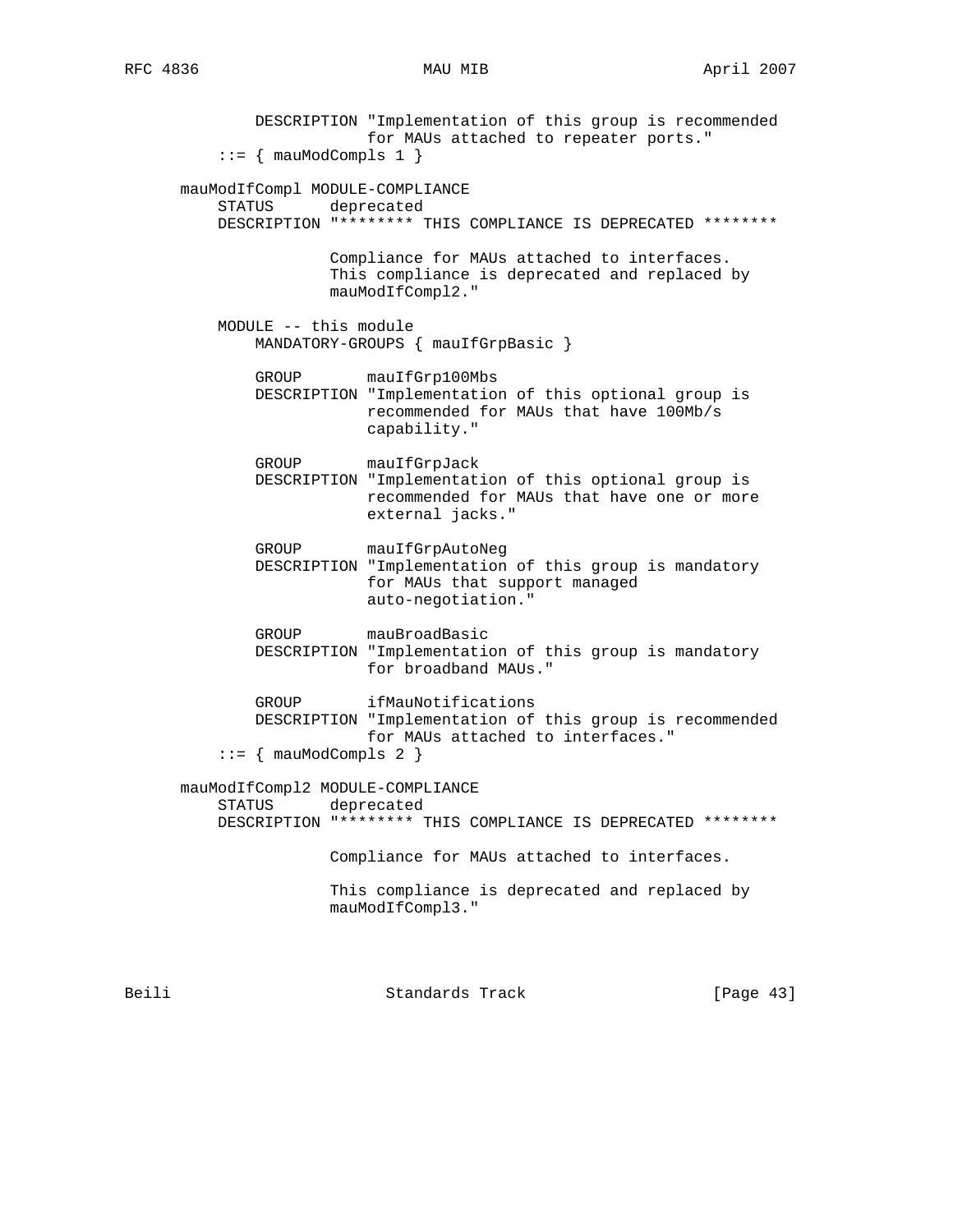MODULE -- this module MANDATORY-GROUPS { mauIfGrpBasic } GROUP mauIfGrpHighCapacity DESCRIPTION "Implementation of this optional group is recommended for MAUs that have 100Mb/s or greater capability." GROUP mauIfGrpJack DESCRIPTION "Implementation of this optional group is recommended for MAUs that have one or more external jacks." GROUP mauIfGrpAutoNeg2 DESCRIPTION "Implementation of this group is mandatory for MAUs that support managed auto-negotiation." GROUP mauIfGrpAutoNeg1000Mbps DESCRIPTION "Implementation of this group is mandatory for MAUs that have 1000Mb/s or greater capability and support managed auto-negotiation." GROUP ifMauNotifications DESCRIPTION "Implementation of this group is recommended for MAUs attached to interfaces." OBJECT ifMauStatus MIN-ACCESS read-only DESCRIPTION "Write access is not required."  $::=$  { mauModCompls 3 } mauModRpCompl2 MODULE-COMPLIANCE STATUS current DESCRIPTION "Compliance for MAUs attached to repeater ports. Note that compliance with this compliance statement requires compliance with the snmpRptrModCompl MODULE-COMPLIANCE statement of the SNMP-REPEATER-MIB (RFC 2108)." MODULE -- this module MANDATORY-GROUPS { mauRpGrpBasic } GROUP mauRpGrp100Mbs

Beili Standards Track [Page 44]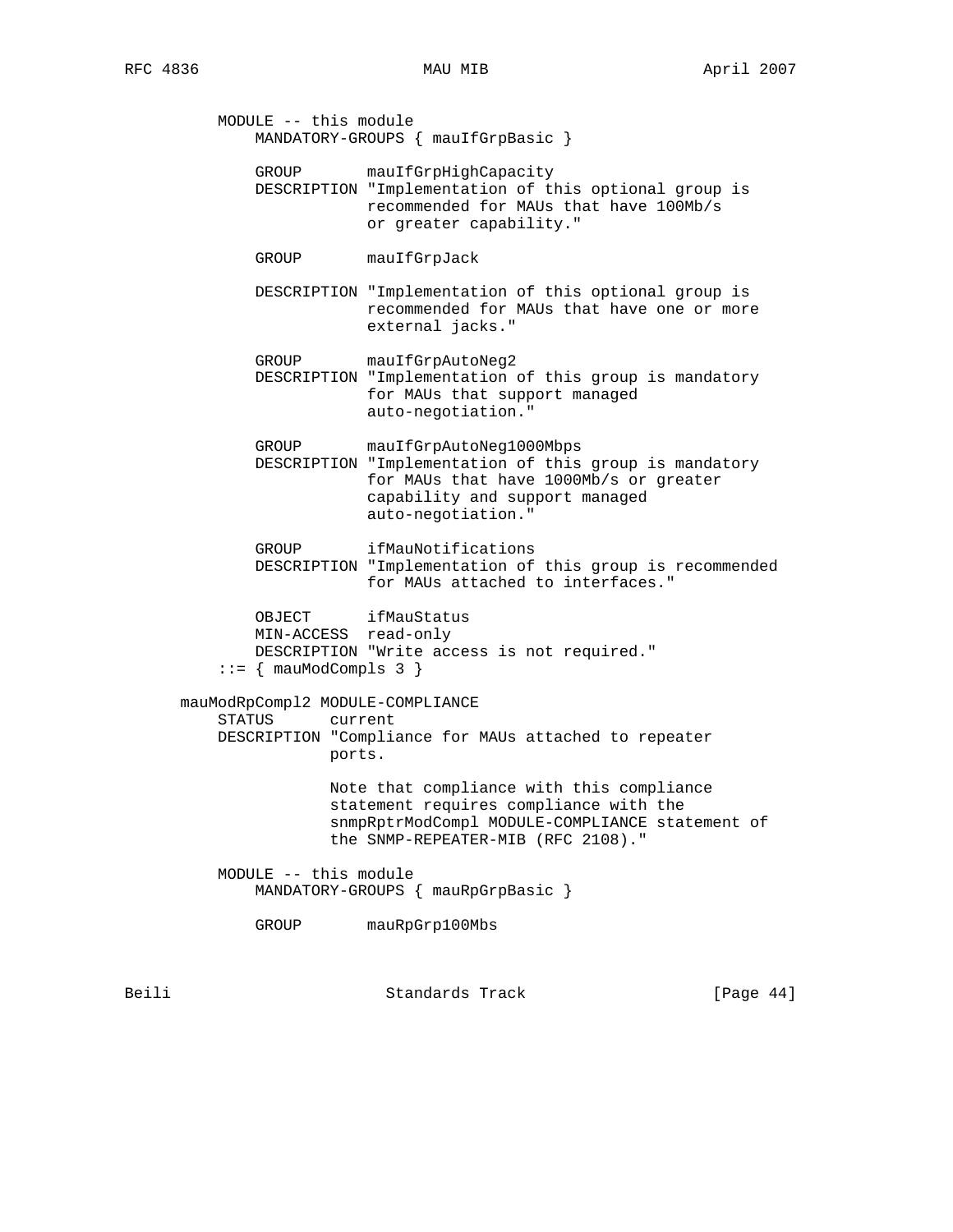- DESCRIPTION "Implementation of this optional group is recommended for MAUs that have 100Mb/s or greater capability."
- GROUP mauRpGrpJack
- DESCRIPTION "Implementation of this optional group is recommended for MAUs that have one or more external jacks."
- GROUP rpMauNotifications
- DESCRIPTION "Implementation of this group is recommended for MAUs attached to repeater ports."

```
OBJECT rpMauStatus
    MIN-ACCESS read-only
    DESCRIPTION "Write access is not required."
::= { mauModCompls 4 }
```
 mauModIfCompl3 MODULE-COMPLIANCE STATUS current DESCRIPTION "Compliance for MAUs attached to interfaces.

> Note that compliance with this compliance statement requires compliance with the ifCompliance3 MODULE-COMPLIANCE statement of the IF-MIB (RFC 2863) and the dot3Compliance2 MODULE-COMPLIANCE statement of the EtherLike-MIB (RFC3635)."

 MODULE -- this module MANDATORY-GROUPS { mauIfGrpBasic }

 GROUP mauIfGrpHighCapacity DESCRIPTION "Implementation of this optional group is recommended for MAUs that have 100Mb/s or greater capability."

GROUP mauIfGrpHCStats DESCRIPTION "Implementation of this group is mandatory for MAUs that have 1000Mb/s capacity, and is recommended for MAUs that have 100Mb/s capacity."

 GROUP mauIfGrpJack DESCRIPTION "Implementation of this optional group is recommended for MAUs that have one or more external jacks."

| Beili | Standards Track | [Page 45] |
|-------|-----------------|-----------|
|       |                 |           |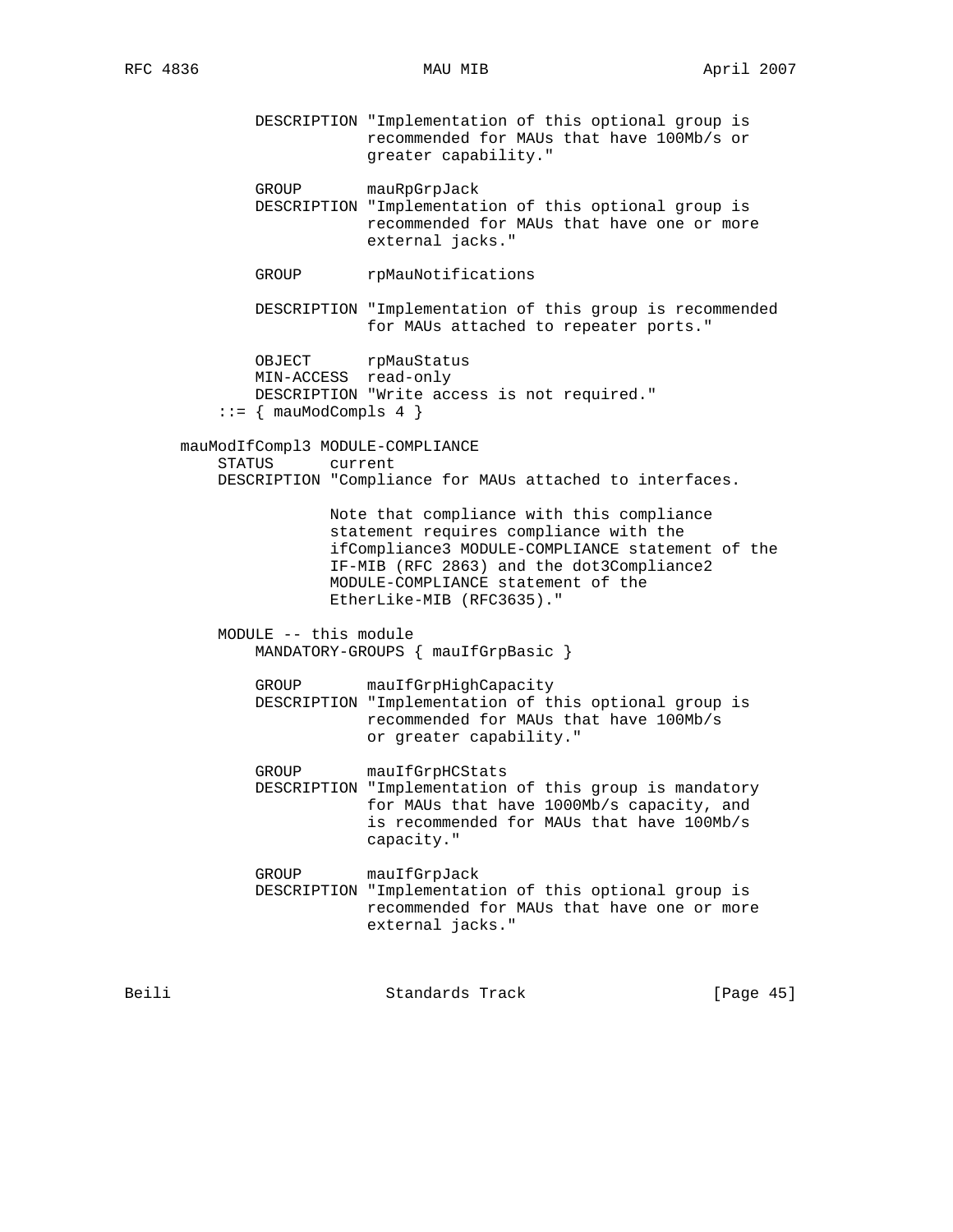GROUP mauIfGrpAutoNeg2 DESCRIPTION "Implementation of this group is mandatory for MAUs that support managed auto-negotiation." GROUP mauIfGrpAutoNeg1000Mbps DESCRIPTION "Implementation of this group is mandatory for MAUs that have 1000Mb/s or greater capability and support managed auto-negotiation." GROUP ifMauNotifications DESCRIPTION "Implementation of this group is recommended for MAUs attached to interfaces." OBJECT ifMauStatus MIN-ACCESS read-only DESCRIPTION "Write access is not required."  $::=$  { mauModCompls 5 } END 5. IANA-Maintained MAU TC Definitions IANA-MAU-MIB DEFINITIONS ::= BEGIN IMPORTS MODULE-IDENTITY, OBJECT-IDENTITY, mib-2 FROM SNMPv2-SMI TEXTUAL-CONVENTION FROM SNMPv2-TC  $\mathcal{L}^{\text{max}}$  ianaMauMIB MODULE-IDENTITY LAST-UPDATED "200704210000Z" -- April 21, 2007 ORGANIZATION "IANA" Internet Assigned Numbers Authority Postal: ICANN 4676 Admiralty Way, Suite 330 Marina del Rey, CA 90292 Tel: +1-310-823-9358 EMail: iana@iana.org" DESCRIPTION "This MIB module defines dot3MauType OBJECT-IDENTITIES and IANAifMauListBits, IANAifMauMediaAvailable, IANAifMauAutoNegCapBits, and IANAifJackType

Beili Standards Track [Page 46]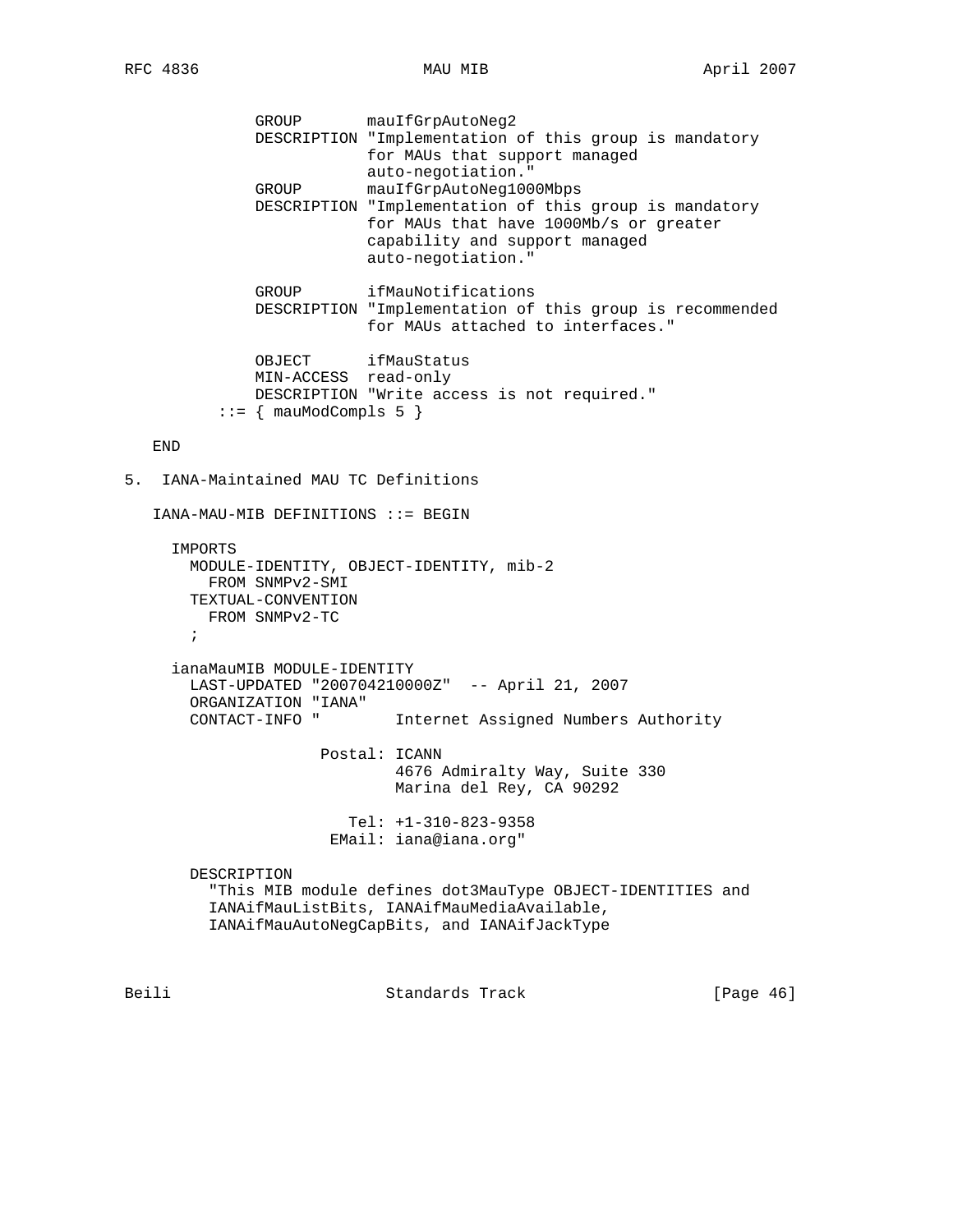TEXTUAL-CONVENTIONs, specifying enumerated values of the ifMauTypeListBits, ifMauMediaAvailable / rpMauMediaAvailable, ifMauAutoNegCapabilityBits / ifMauAutoNegCapAdvertisedBits / ifMauAutoNegCapReceivedBits and ifJackType / rpJackType objects respectively, defined in the MAU-MIB.

 It is intended that each new MAU type, Media Availability state, Auto Negotiation capability and/or Jack type defined by the IEEE 802.3 working group and approved for publication in a revision of IEEE Std 802.3 will be added to this MIB module, provided that it is suitable for being managed by the base objects in the MAU-MIB. An Expert Review, as defined in RFC 2434 [RFC2434], is REQUIRED for such additions.

The following reference is used throughout this MIB module:

[IEEE802.3] refers to:

 IEEE Std 802.3, 2005 Edition: 'IEEE Standard for Information technology - Telecommunications and information exchange between systems - Local and metropolitan area networks - Specific requirements - Part 3: Carrier sense multiple access with collision detection (CSMA/CD) access method and physical layer specifications'.

 This reference should be updated as appropriate when new MAU types, Media Availability states, Auto Negotiation capabilities, and/or Jack types are added to this MIB module.

 Copyright (C) The IETF Trust (2007). The initial version of this MIB module was published in RFC 4836; for full legal notices see the RFC itself. Supplementary information may be available at: http://www.ietf.org/copyrights/ianamib.html"

 REVISION "200704210000Z" -- April 21, 2007 DESCRIPTION "Initial version of this MIB as published in RFC 4836."  $::=$  { mib-2 154 }

-- Textual Conventions

 IANAifMauTypeListBits ::= TEXTUAL-CONVENTION STATUS current DESCRIPTION "This data type is used as the syntax of the ifMauTypeListBits object in the (updated) definition of MAU-MIB's ifMauTable.

Beili Standards Track [Page 47]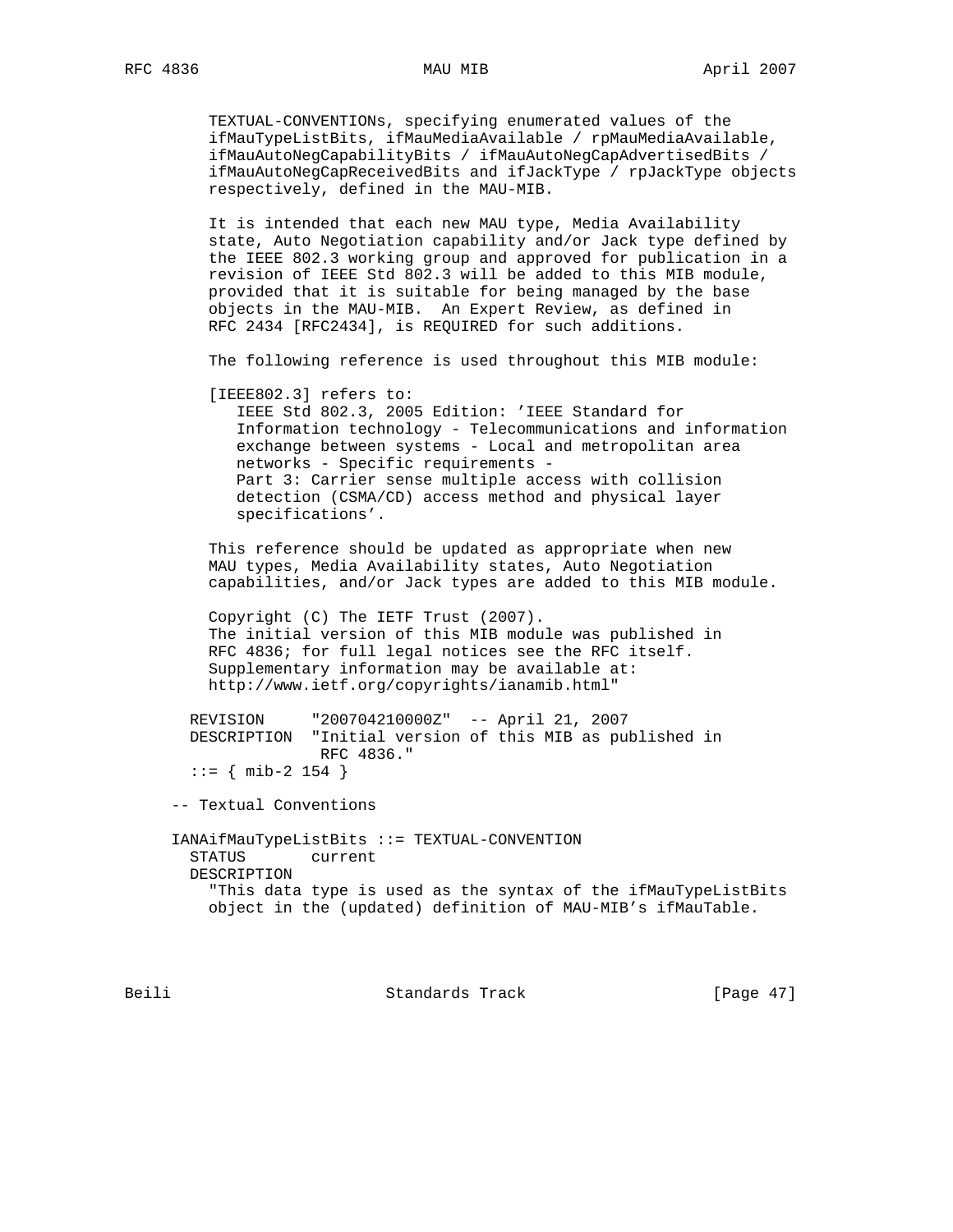The most recent version of this textual convention is available in the online version of this MIB module on the IANA web site. Requests for new values should be made to IANA via email (iana@iana.org). Note that changes in this textual convention SHALL be synchronized with relevant changes in the dot3MauType OBJECT-IDENTITIES." REFERENCE "[IEEE802.3], Section 30.5.1.1.2" SYNTAX BITS { bOther(0), The state or unknown bAUI(1), -- AUI b10base5(2), -- 10BASE-5 bFoirl(3), -- FOIRL b10base2(4), -- 10BASE-2 b10baseT(5), -- 10BASE-T duplex mode unknown b10baseFP(6), -- 10BASE-FP b10baseFB(7), -- 10BASE-FB b10baseFL(8), -- 10BASE-FL duplex mode unknown b10broad36(9), -- 10BROAD36 b10baseTHD(10), -- 10BASE-T half duplex mode  $b10$ baseTFD $(11)$ ,  $-10$ BASE-T full duplex mode b10baseFLHD(12), -- 10BASE-FL half duplex mode b10baseFLFD(13), -- 10BASE-FL full duplex mode b100baseT4(14), -- 100BASE-T4 b100baseTXHD(15), -- 100BASE-TX half duplex mode b100baseTXFD(16), -- 100BASE-TX full duplex mode b100baseFXHD(17), -- 100BASE-FX half duplex mode b100baseFXFD(18), -- 100BASE-FX full duplex mode b100baseT2HD(19), -- 100BASE-T2 half duplex mode b100baseT2FD(20), -- 100BASE-T2 full duplex mode b1000baseXHD(21), -- 1000BASE-X half duplex mode b1000baseXFD(22), -- 1000BASE-X full duplex mode b1000baseLXHD(23), -- 1000BASE-LX half duplex mode b1000baseLXFD(24), -- 1000BASE-LX full duplex mode b1000baseSXHD(25), -- 1000BASE-SX half duplex mode b1000baseSXFD(26), -- 1000BASE-SX full duplex mode b1000baseCXHD(27), -- 1000BASE-CX half duplex mode b1000baseCXFD(28), -- 1000BASE-CX full duplex mode b1000baseTHD(29), -- 1000BASE-T half duplex mode b1000baseTFD(30), -- 1000BASE-T full duplex mode b10GbaseX(31), -- 10GBASE-X

b10GbaseLX4(32), -- 10GBASE-LX4

Beili Standards Track [Page 48]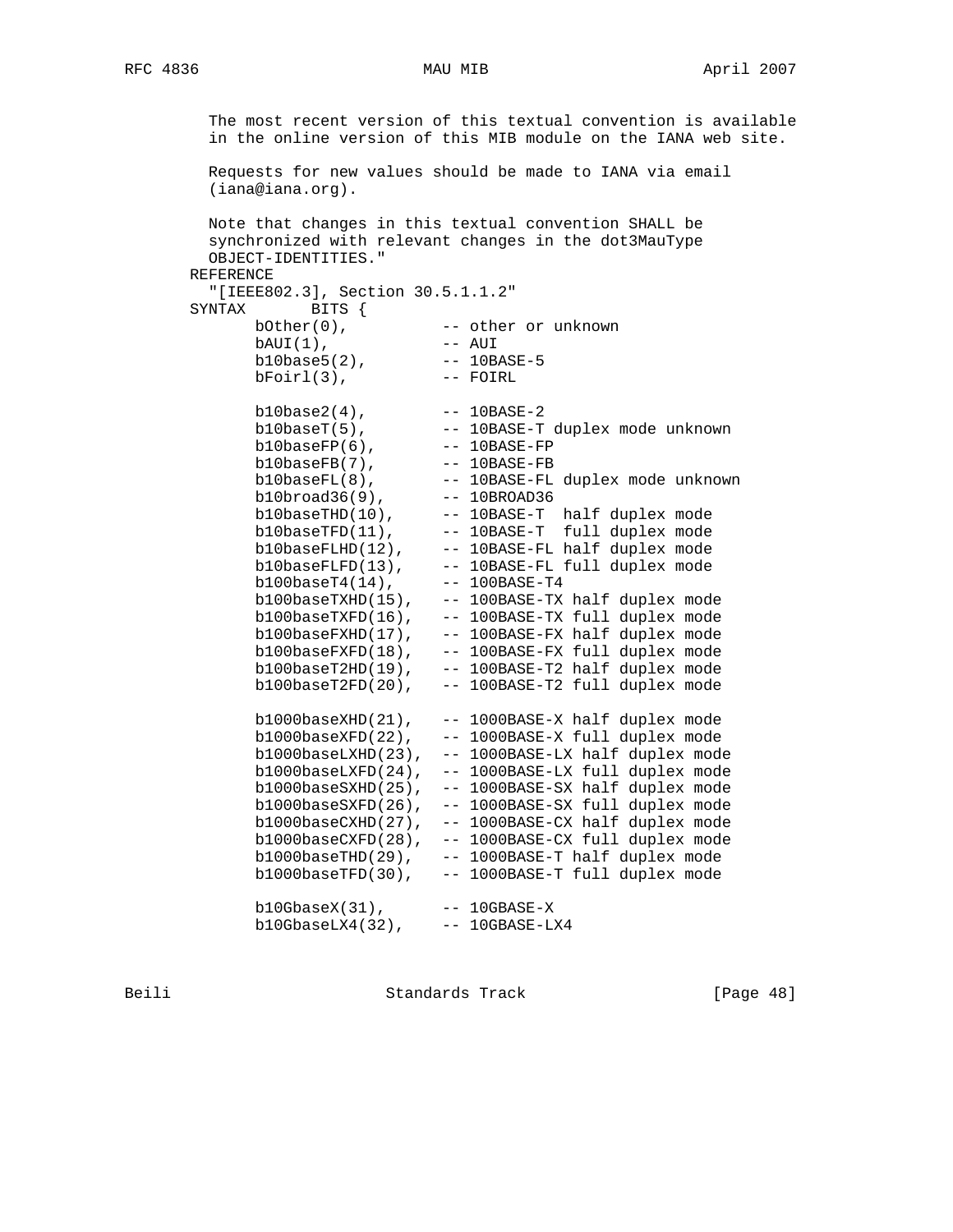```
 b10GbaseR(33), -- 10GBASE-R
 b10GbaseER(34), -- 10GBASE-ER
b10GbaseLR(35), -- 10GBASE-LR
 b10GbaseSR(36), -- 10GBASE-SR
 b10GbaseW(37), -- 10GBASE-W
 b10GbaseEW(38), -- 10GBASE-EW
 b10GbaseLW(39), -- 10GBASE-LW
 b10GbaseSW(40), -- 10GBASE-SW
             -- new since RFC 3636
             b10GbaseCX4(41), -- 10GBASE-CX4
 b2BaseTL(42), -- 2BASE-TL
 b10PassTS(43), -- 10PASS-TS
 b100BaseBX10D(44), -- 100BASE-BX10D
 b100BaseBX10U(45), -- 100BASE-BX10U
 b100BaseLX10(46), -- 100BASE-LX10
 b1000BaseBX10D(47), -- 1000BASE-BX10D
             b1000BaseBX10U(48), -- 1000BASE-BX10U
 b1000BaseLX10(49), -- 1000BASE-LX10
 b1000BasePX10D(50), -- 1000BASE-PX10D
             b1000BasePX10U(51), -- 1000BASE-PX10U
             b1000BasePX20D(52), -- 1000BASE-PX20D
        b1000BasePX20U(53) -- 1000BASE-PX20U<br>}
 }
     IANAifMauMediaAvailable ::= TEXTUAL-CONVENTION
       STATUS current
       DESCRIPTION
         "This data type is used as the syntax of the
        ifMauMediaAvailable and rpMauMediaAvailable objects in the
        (updated) definition of MAU-MIB's ifMauTable and rpMauTable
        respectively.
       Possible values are:<br>other(1)
                          - undefined (not listed below)
         unknown(2) - MAU's true state is unknown; e.g.,
         during initialization<br>available(3) - link, light, or loopba
         available(3) - link, light, or loopback is normal<br>notAvailable(4) - link loss, low light, or no loopback<br>
                            - link loss, low light, or no loopback
         remoteFault(5) - a fault has been detected at the
                               remote end of the link. This value
                               applies to 10BASE-FB, 100BASE-T4 Far
                               End Fault Indication and non-specified
                              remote faults from a system running
                              auto-negotiation
          invalidSignal(6) - invalid signal has been received from
                              the other end of the link, 10BASE-FB
                               only
         remoteJabber(7) - remote fault, due to jabber
```
Beili Standards Track [Page 49]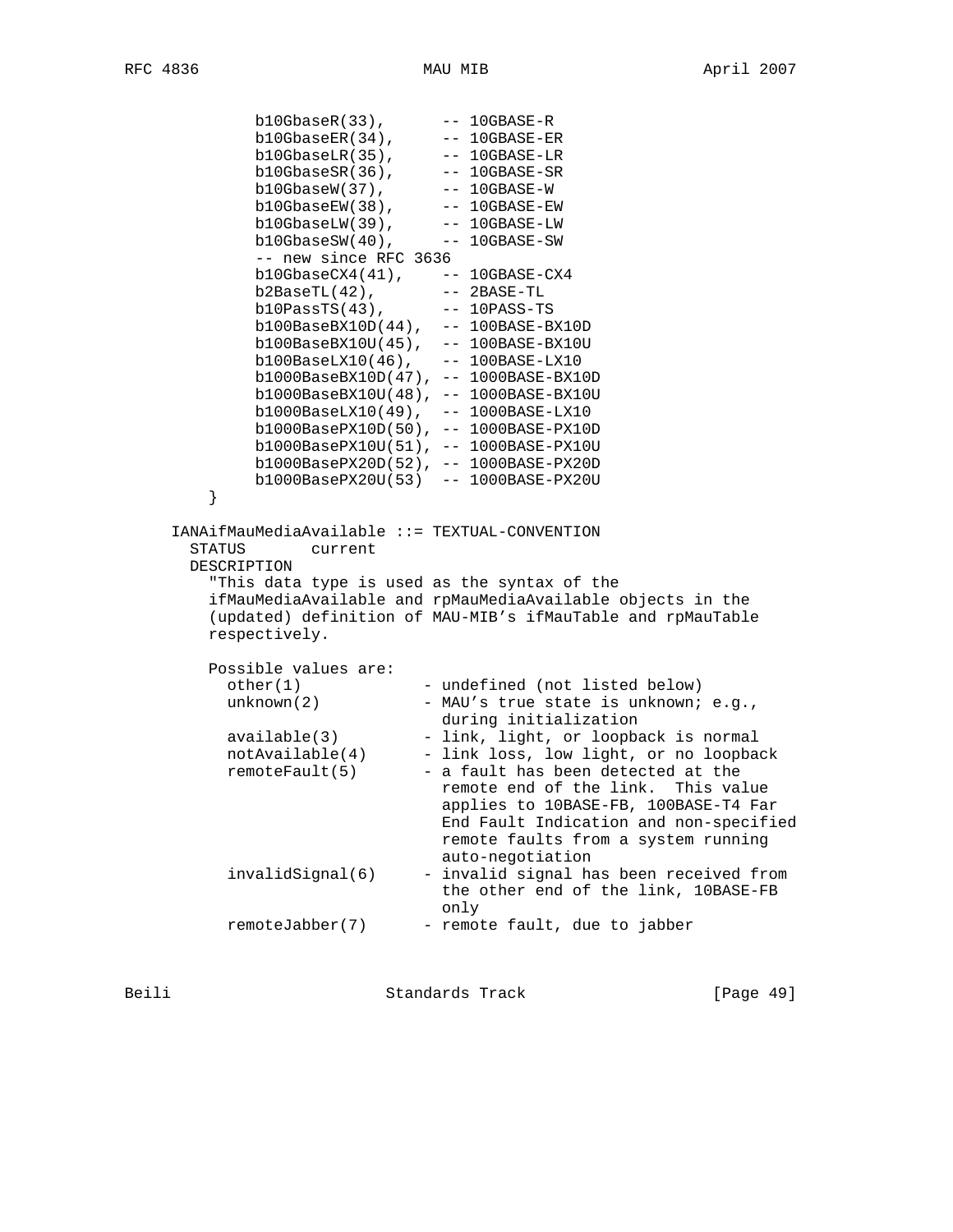| remoteLinkLoss(8) | - remote fault, due to link loss                                                                                                                |
|-------------------|-------------------------------------------------------------------------------------------------------------------------------------------------|
| remoteTest(9)     | - remote fault, due to test                                                                                                                     |
| $of$ fline $(10)$ | - offline, Clause 37 Auto-Negotiation<br>only                                                                                                   |
| autoNegError(11)  | - Auto-Negotiation Error, Clause 37<br>Auto-Negotiation only                                                                                    |
| pmdLinkFault(12)  | - PMA/PMD receive link fault. In case<br>of PAF (2BASE-TL / 10PASS-TS PHYs),<br>all PMEs in the aggregation group have<br>detected a link fault |
|                   |                                                                                                                                                 |
| wisFrameLoss(13)  | - WIS loss of frame, 10GBASE-W only                                                                                                             |
| wisSignalLoss(14) | - WIS loss of signal, 10GBASE-W only                                                                                                            |
|                   | pcsLinkFault(15) - PCS receive link fault                                                                                                       |
| excessiveBER(16)  | - PCS Bit Error Ratio monitor                                                                                                                   |
|                   | reporting excessive error ratio                                                                                                                 |
| dxsLinkFault(17)  | - DTE XGXS receive link fault, XAUI only                                                                                                        |
| pxsLinkFault(18)  | - PHY XGXS receive link fault, XAUI only                                                                                                        |
|                   | $availableReduced(19) - link normal, reduced bandwidth,$                                                                                        |
|                   | 2BASE-TL / 10PASS-TS only                                                                                                                       |
| ready(20)         | - at least one PME in the aggregation                                                                                                           |
|                   | group is detecting handshake tones,<br>2BASE-TL / 10PASS-TS only                                                                                |

 If the MAU is a 10M b/s link or fiber type (FOIRL, 10BASE-T, 10BASE-F), then this is equivalent to the link test fail state/low light function. For an AUI, 10BASE2, 10BASE5, or 10BROAD36 MAU, this indicates whether loopback is detected on the DI circuit. The value of this attribute persists between packets for MAU types AUI, 10BASE5, 10BASE2, 10BROAD36, and 10BASEFP.

 At power-up or following a reset, the Media Available state will be unknown(2) for AUI, 10BASE5, 10BASE2, 10BROAD36, and 10BASE-FP MAUs. For these MAUs loopback will be tested on each transmission during which no collision is detected. If DI is receiving input when DO returns to IDL after a transmission and there has been no collision during the transmission, then loopback will be detected. The Media Available state will only change during noncollided transmissions for AUI, 10BASE2, 10BASE5, 10BROAD36, and 10BASE-FP MAUs.

 For 100BASE-T2, 100BASE-T4, 100BASE-TX, 100BASE-FX, 100BASE-LX10, and 100BASE-BX10 PHYs the enumerations match the states within the link integrity state diagram. Any MAU that implements management of [IEEE802.3] Clause 28 Auto-Negotiation, will map remote fault indication to remoteFault(5).

Beili Standards Track [Page 50]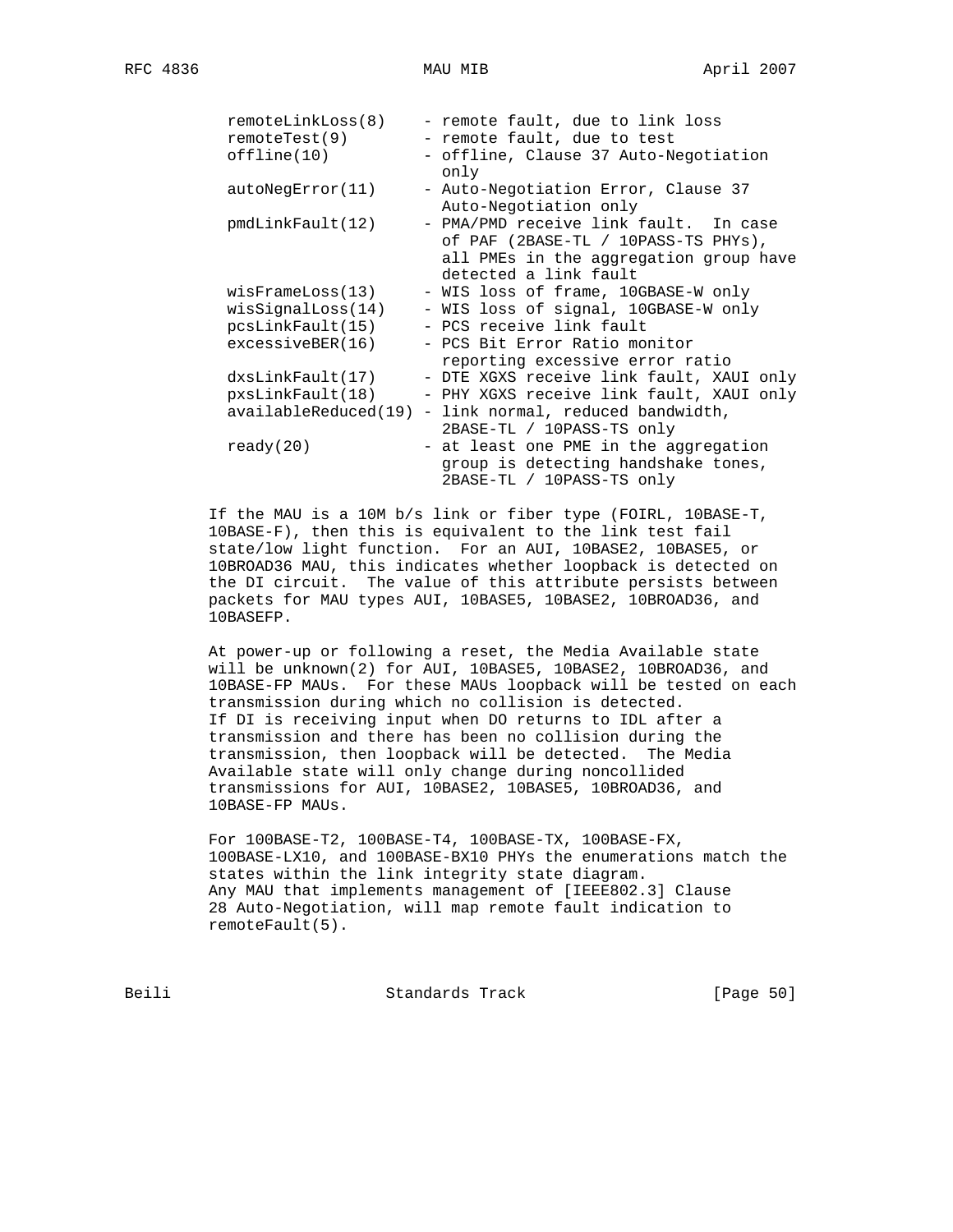Any MAU that implements management of Clause 37 Auto-Negotiation, will map the received RF1 and RF2 bits as follows: Offline maps to offline(10), Link\_Failure maps to remoteFault(5), and Auto-Negotiation Error maps to autoNegError(11).

 The value remoteFault(5) applies to 10BASE-FB remote fault indication, the 100BASE-X far-end fault indication, and nonspecified remote faults from a system running Clause 28 Auto-Negotiation.

The value remoteJabber(7), remoteLink loss(8), or remoteTest(9) SHOULD be used instead of remoteFault(5) where the reason for remote fault is identified in the remote signaling protocol. Where a Clause 22 MII or Clause 35 GMII is present, a logic one in the remote fault bit maps to the value remoteFault(5), a logic zero in the link status bit maps to the enumeration notAvailable(4). The value notAvailable(4) takes precedence over remoteFault(5).

 For 2BASE-TL and 10PASS-TS PHYs, the value unknown(2) maps to the condition where the PHY (PCS with connected PMEs) is initializing, the value ready(20) maps to the condition where the interface is down and at least one PME in the aggregation group is ready for handshake, the value available(3) maps to the condition where all the PMEs in the aggregation group are up, the value notAvailable(4) maps to the condition where all the PMEs in the aggregation group are down and no handshake tones are detected, the value availableReduced(19) maps to the condition where the interface is up, a link fault is detected at the receive direction by one or more PMEs in the aggregation group, but at least one PME is up and the enumeration pmdLinkFault(12) maps to the condition where a link fault is detected at the receive direction by all of the PMEs in the aggregation group.

 For 10 Gb/s the enumerations map to value of the link\_fault variable within the Link Fault Signaling state diagram as follows: the value OK maps to the value available(3), the value Local Fault maps to the value notAvailable(4), and the value Remote Fault maps to the value remoteFault(5). The value pmdLinkFault(12), wisFrameLoss(13), wisSignalLoss(14), pcsLinkFault(15), excessiveBER(16), or dxsLinkFault(17) SHOULD be used instead of the value notAvailable(4), where the reason for the Local Fault state can be identified through the use of the Clause 45 MDIO Interface. Where multiple reasons for the Local Fault state can be identified, only the highest precedence error SHOULD be

Beili Standards Track [Page 51]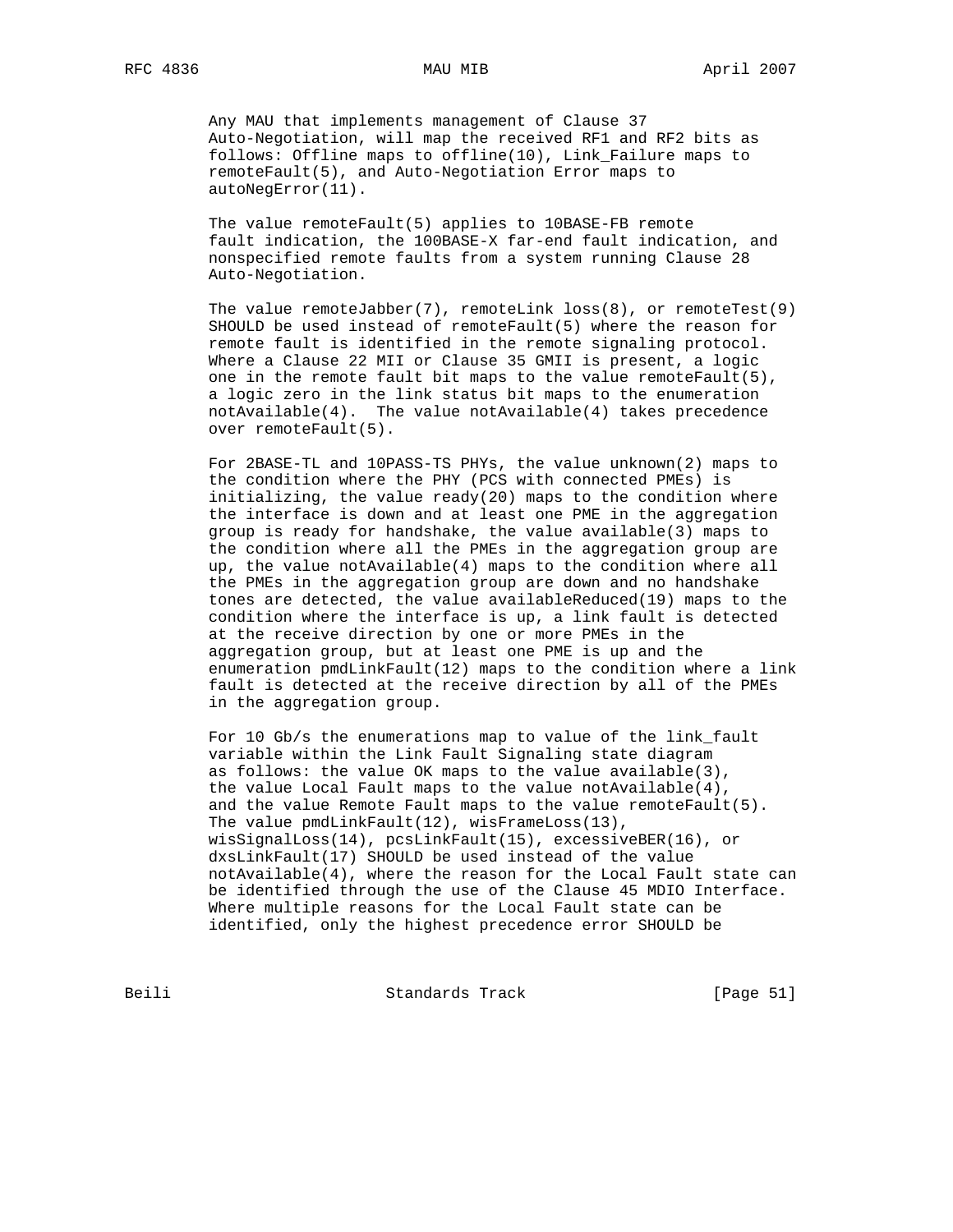reported. This precedence in descending order is as follows:

 pxsLinkFault pmdLinkFault wisFrameLoss wisSignalLoss pcsLinkFault excessiveBER dxsLinkFault.

 Where a Clause 45 MDIO interface is present a logic zero in the PMA/PMD Receive link status bit ([IEEE802.3] Section  $45.2.1.2.2$ ) maps to the value pmdLinkFault(12), logic one in the LOF status bit (Section 45.2.2.10.4) maps to the value wisFrameLoss(13), a logic one in the LOS status bit (Section 45.2.2.10.5) maps to the value wisSignalLoss, a logic zero in the PCS Receive link status bit (Section 45.2.3.2.2) maps to the value pcsLinkFault(15), a logic one in the 10GBASE-R PCS Latched high BER status bit (Section 45.2.3.12.2) maps to the value excessiveBER, a logic zero in the DTE XS receive link status bit (Section 45.2.5.2.2) maps to the value dxsLinkFault(17) and a logic zero in the PHY XS transmit link status bit (Section 45.2.4.2.2) maps to the value pxsLinkFault(18).

 The most recent version of this textual convention is available in the online version of this MIB module on the IANA web site.

```
 Requests for new values should be made to IANA via email
   (iana@iana.org)."
 REFERENCE
   "[IEEE802.3], Section 30.5.1.1.4"
SYNTAX INTEGER {
        other(1),
        unknown(2),
        available(3),
        notAvailable(4),
        remoteFault(5),
        invalidSignal(6),
        remoteJabber(7),
        remoteLinkLoss(8),
        remoteTest(9),
        offline(10),
        autoNegError(11),
        pmdLinkFault(12),
        wisFrameLoss(13),
        wisSignalLoss(14),
        pcsLinkFault(15),
```
Beili Standards Track [Page 52]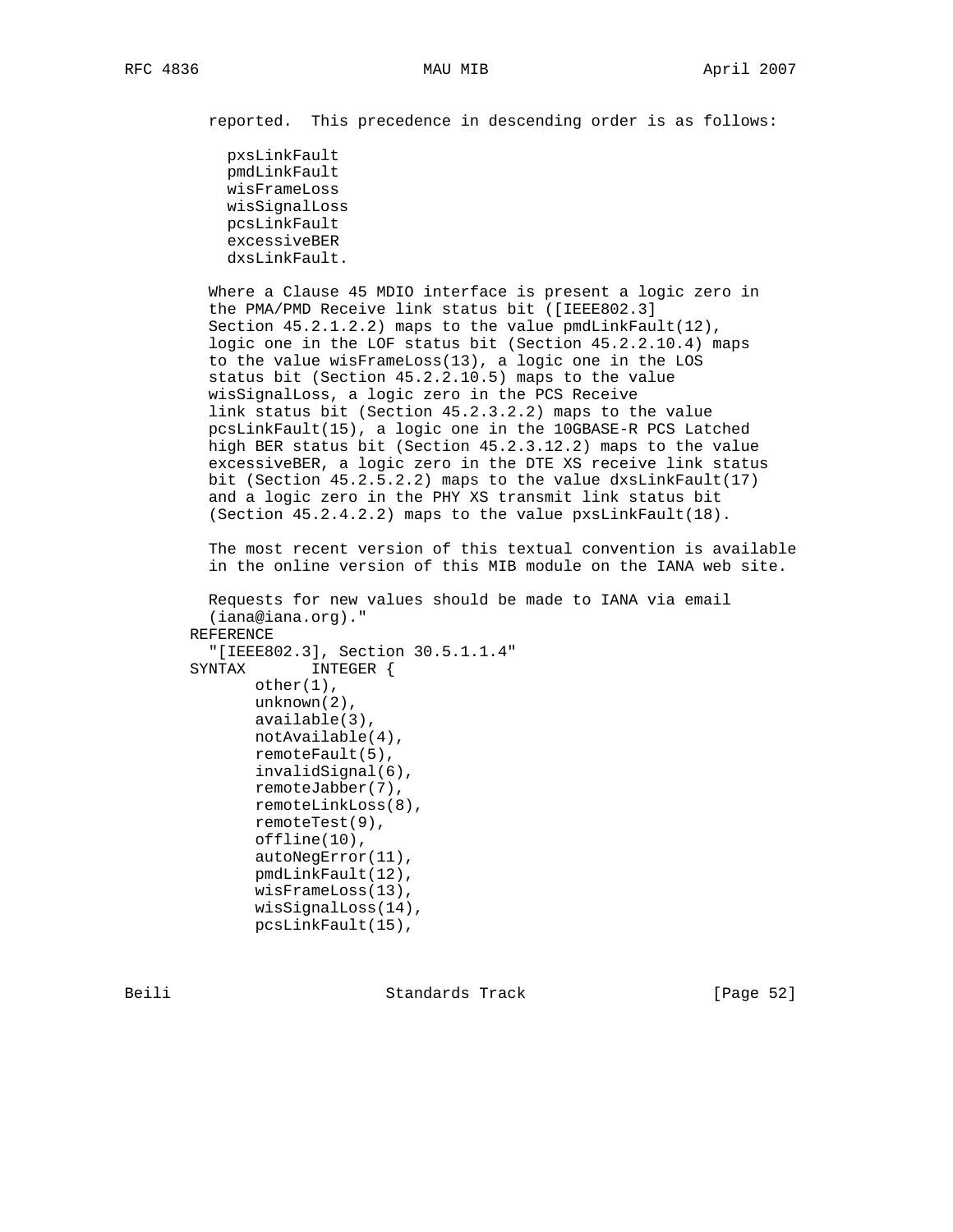```
 excessiveBER(16),
            dxsLinkFault(17),
            pxsLinkFault(18),
            availableReduced(19),
            ready(20)
 }
     IANAifMauAutoNegCapBits ::= TEXTUAL-CONVENTION
      STATUS current
      DESCRIPTION
        "This data type is used as the syntax of the
        ifMauAutoNegCapabilityBits, ifMauAutoNegCapAdvertisedBits, and
        ifMauAutoNegCapReceivedBits objects in the (updated) definition
        of MAU-MIB's ifMauAutoNegTable.
        The most recent version of this textual convention is available
        in the online version of this MIB module on the IANA web site.
        Requests for new values should be made to IANA via email
        (iana@iana.org)."
      REFERENCE
        "[IEEE802.3], Section 30.6.1.1.5"
      SYNTAX BITS {
bOther(0), --- other or unknown
b10baseT(1), - - 10BASE-T half duplex mode
b10baseTFD(2), -10BASE-T full duplex mode
 b100baseT4(3), -- 100BASE-T4
b100baseTX(4), -100BASE-TX half duplex mode
 b100baseTXFD(5), -- 100BASE-TX full duplex mode
b100baseT2(6), - -- 100BASE-T2 half duplex mode
 b100baseT2FD(7), -- 100BASE-T2 full duplex mode
bFdxPause(8), -- PAUSE for full-duplex links
bFdxAPause(9), -- Asymmetric PAUSE for full-duplex
 -- links
           bFdxSPause(10), -- Symmetric PAUSE for full-duplex
                            -- links
           bFdxBPause(11), -- Asymmetric and Symmetric PAUSE for
                            -- full-duplex links
           b1000baseX(12), --- 1000BASE-X, -LX, -SX, -CX half
                            -- duplex mode
           b1000baseXFD(13), -- 1000BASE-X, -LX, -SX, -CX full
 -- duplex mode
b1000baseT(14), -1000BASE-T half duplex mode
       b1000baseTFD(15) -- 1000BASE-T full duplex mode }
 }
     IANAifJackType ::= TEXTUAL-CONVENTION
```
STATUS current

Beili Standards Track [Page 53]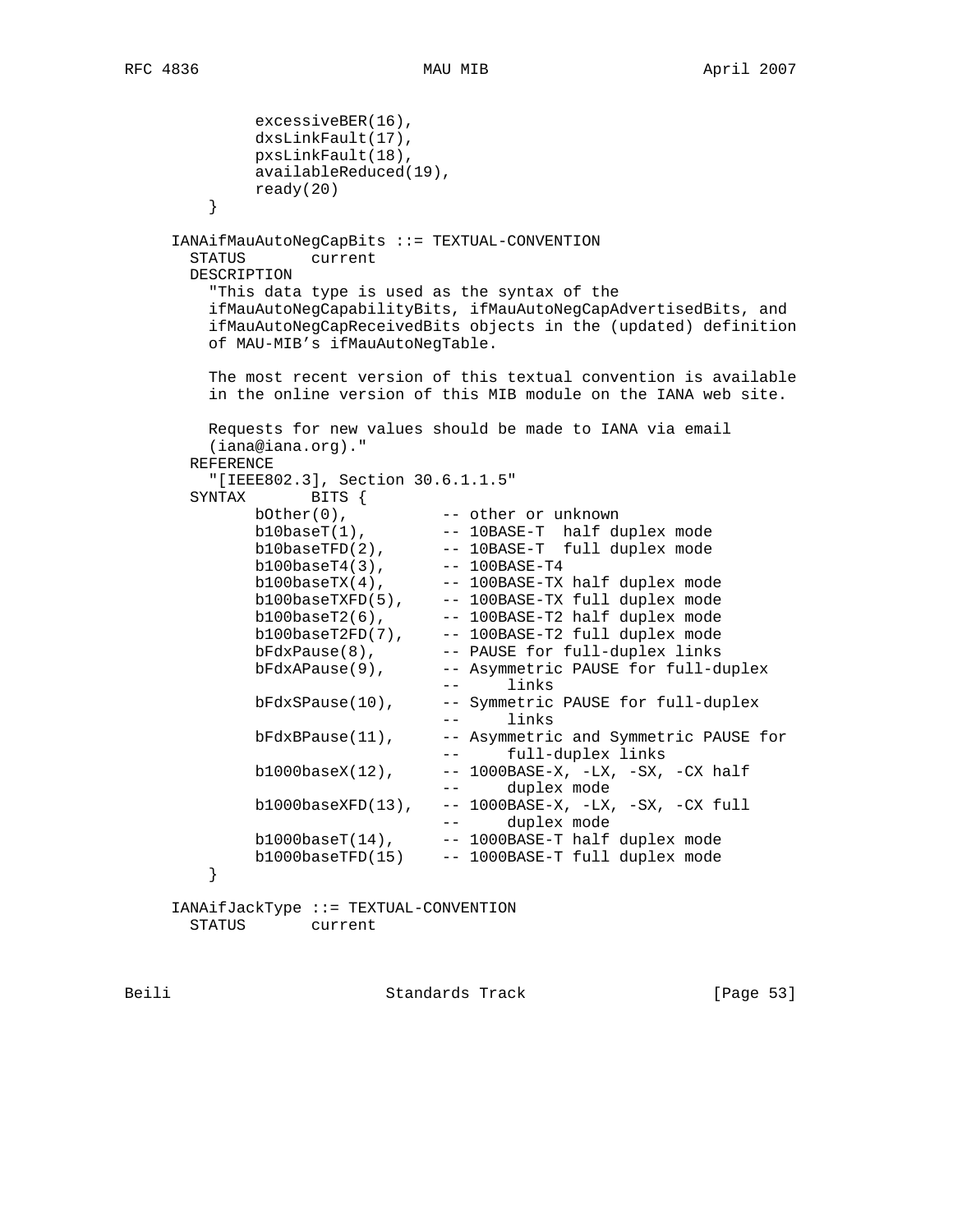# DESCRIPTION

 "Common enumeration values for repeater and interface MAU jack types. This data type is used as the syntax of the ifJackType and rpJackType objects in the (updated) definition of MAU-MIB's ifJackTable and rpJackTable respectively.

Possible values are:

| other(1)    | - undefined or unknown  |
|-------------|-------------------------|
| r145(2)     | - RJ45                  |
| r145S(3)    | - RJ45 shielded         |
| db9(4)      | $-$ DB9                 |
| bnc(5)      | - BNC                   |
| fAUI(6)     | - AUI female            |
| mAUI(7)     | - AUI male              |
| fiberSC(8)  | - SC fiber              |
| fiberMIC(9) | - MIC fiber             |
| fiberST(10) | - ST fiber              |
| telco(11)   | - Telco                 |
| mtrj(12)    | - MT-RJ fiber           |
| hssdc(13)   | - fiber channel style-2 |
| fiberLC(14) | - LC fiber              |
| cx4(15)     | - IB4X for 10GBASE-CX4  |

 The most recent version of this textual convention is available in the online version of this MIB module on the IANA web site.

```
 Requests for new values should be made to IANA via email
   (iana@iana.org)."
 SYNTAX INTEGER {
       other(1),
        rj45(2),
        rj45S(3),
       db9(4),
       bnc(5),
       fAUI(6),
        mAUI(7),
        fiberSC(8),
        fiberMIC(9),
        fiberST(10),
        telco(11),
       mtrj(12),
       hssdc(13),
        fiberLC(14),
        -- new since RFC 3636
        cx4(15)
   }
```
-- OBJECT IDENTITIES for MAU types

Beili Standards Track [Page 54]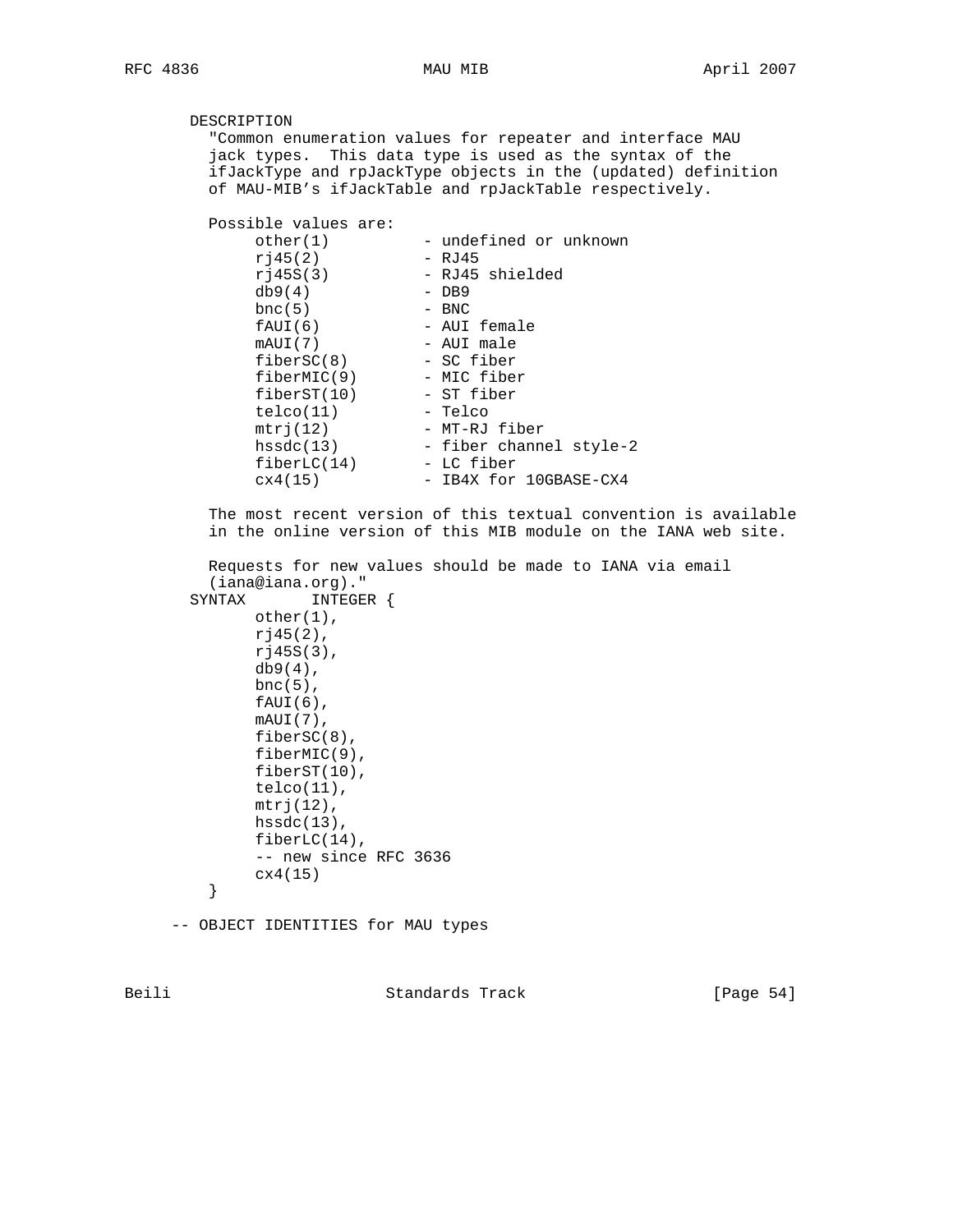```
 -- (see rpMauType and ifMauType of MAU-MIB for usage)
 -- The following definitions has been moved from RFC 3636 and
 -- no longer appear in its revision.
dot3MauType OBJECT IDENTIFIER ::= \{ mib-2 snmpDot3MauMgt(26) 4 \} dot3MauTypeAUI OBJECT-IDENTITY
  STATUS current
  DESCRIPTION "no internal MAU, view from AUI"
 REFERENCE "[IEEE802.3], Section 7"
 ::= \{ dot3MauType 1 \} dot3MauType10Base5 OBJECT-IDENTITY
   STATUS current
  DESCRIPTION "thick coax MAU"
  REFERENCE "[IEEE802.3], Section 7"
  ::= \{ dot3MauType 2 \} dot3MauTypeFoirl OBJECT-IDENTITY
   STATUS current
  DESCRIPTION "FOIRL MAU"
  REFERENCE "[IEEE802.3], Section 9.9"
  ::= \{ dot3MauType 3 \} dot3MauType10Base2 OBJECT-IDENTITY
   STATUS current
  DESCRIPTION "thin coax MAU"
 REFERENCE "[IEEE802.3], Section 10"
  ::= \{ dot3MauType 4 \} dot3MauType10BaseT OBJECT-IDENTITY
   STATUS current
  DESCRIPTION "UTP MAU.
              Note that it is strongly recommended that
               agents return either dot3MauType10BaseTHD or
               dot3MauType10BaseTFD if the duplex mode is
               known. However, management applications should
               be prepared to receive this MAU type value from
               older agent implementations."
   REFERENCE "[IEEE802.3], Section 14"
  ::= \{ dot3MauType 5 \} dot3MauType10BaseFP OBJECT-IDENTITY
  STATUS current
  DESCRIPTION "passive fiber MAU"
 REFERENCE "[IEEE802.3], Section 16"
 ::= \{ dot3MauType 6 \}
```
Beili Standards Track [Page 55]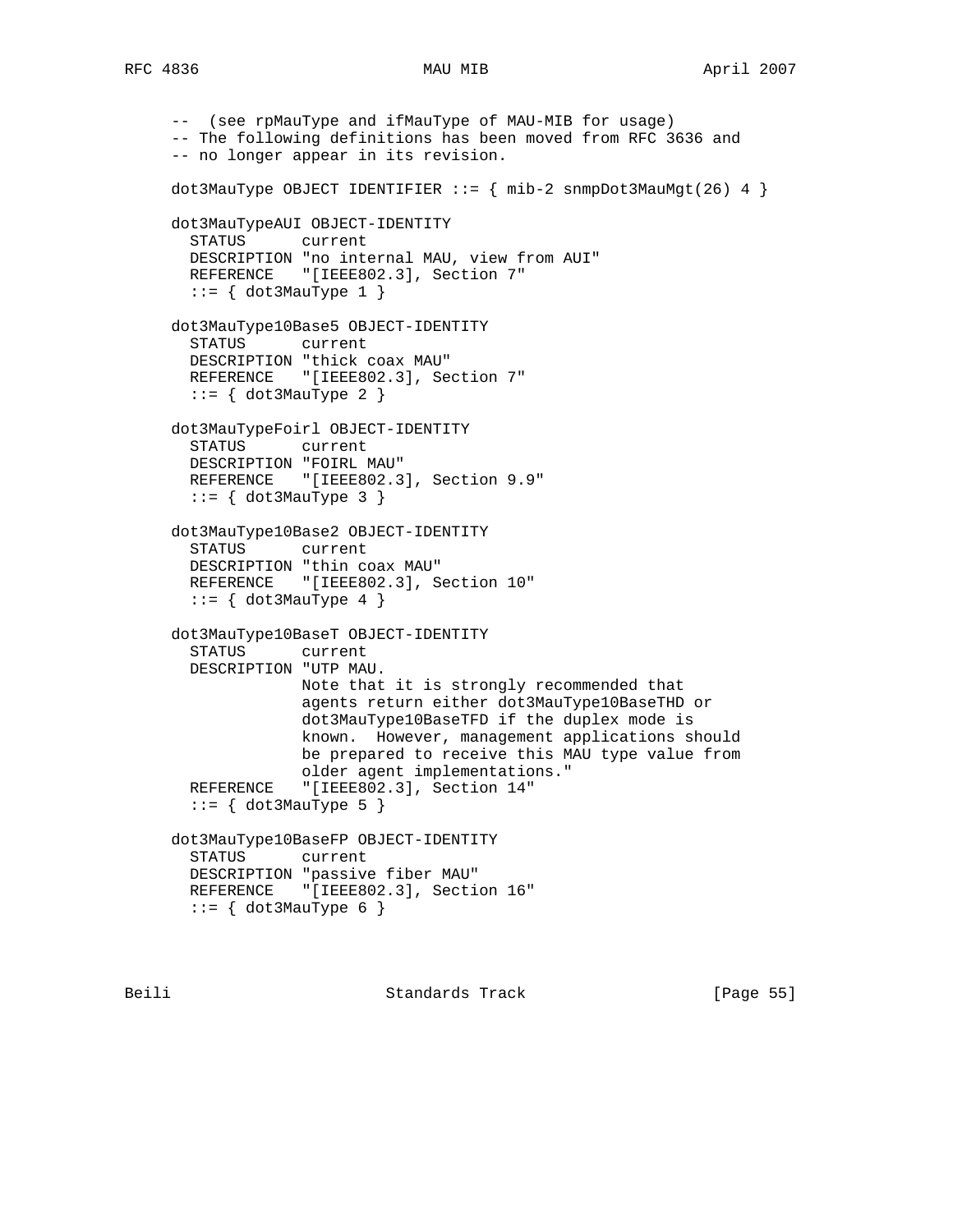```
 dot3MauType10BaseFB OBJECT-IDENTITY
  STATUS current
  DESCRIPTION "sync fiber MAU"
 REFERENCE "[IEEE802.3], Section 17"
  ::= \{ dot3MauType 7 \} dot3MauType10BaseFL OBJECT-IDENTITY
   STATUS current
   DESCRIPTION "async fiber MAU.
              Note that it is strongly recommended that
               agents return either dot3MauType10BaseFLHD or
               dot3MauType10BaseFLFD if the duplex mode is
              known. However, management applications should
               be prepared to receive this MAU type value from
               older agent implementations."
   REFERENCE "[IEEE802.3], Section 18"
  ::= \{ dot3MauType 8 \} dot3MauType10Broad36 OBJECT-IDENTITY
   STATUS current
   DESCRIPTION "broadband DTE MAU.
              Note that 10BROAD36 MAUs can be attached to
               interfaces but not to repeaters."
  REFERENCE "[IEEE802.3], Section 11"
   ::= { dot3MauType 9 }
 ------ new since RFC 1515:
 dot3MauType10BaseTHD OBJECT-IDENTITY
  STATUS current
  DESCRIPTION "UTP MAU, half duplex mode"
 REFERENCE "[IEEE802.3], Section 14"
  ::= { dot3MauType 10 }
 dot3MauType10BaseTFD OBJECT-IDENTITY
  STATUS current
  DESCRIPTION "UTP MAU, full duplex mode"
  REFERENCE "[IEEE802.3], Section 14"
  ::= { dot3MauType 11 }
 dot3MauType10BaseFLHD OBJECT-IDENTITY
   STATUS current
  DESCRIPTION "async fiber MAU, half duplex mode"
 REFERENCE "[IEEE802.3], Section 18"
  ::= { dot3MauType 12 }
 dot3MauType10BaseFLFD OBJECT-IDENTITY
   STATUS current
  DESCRIPTION "async fiber MAU, full duplex mode"
```
Beili Standards Track [Page 56]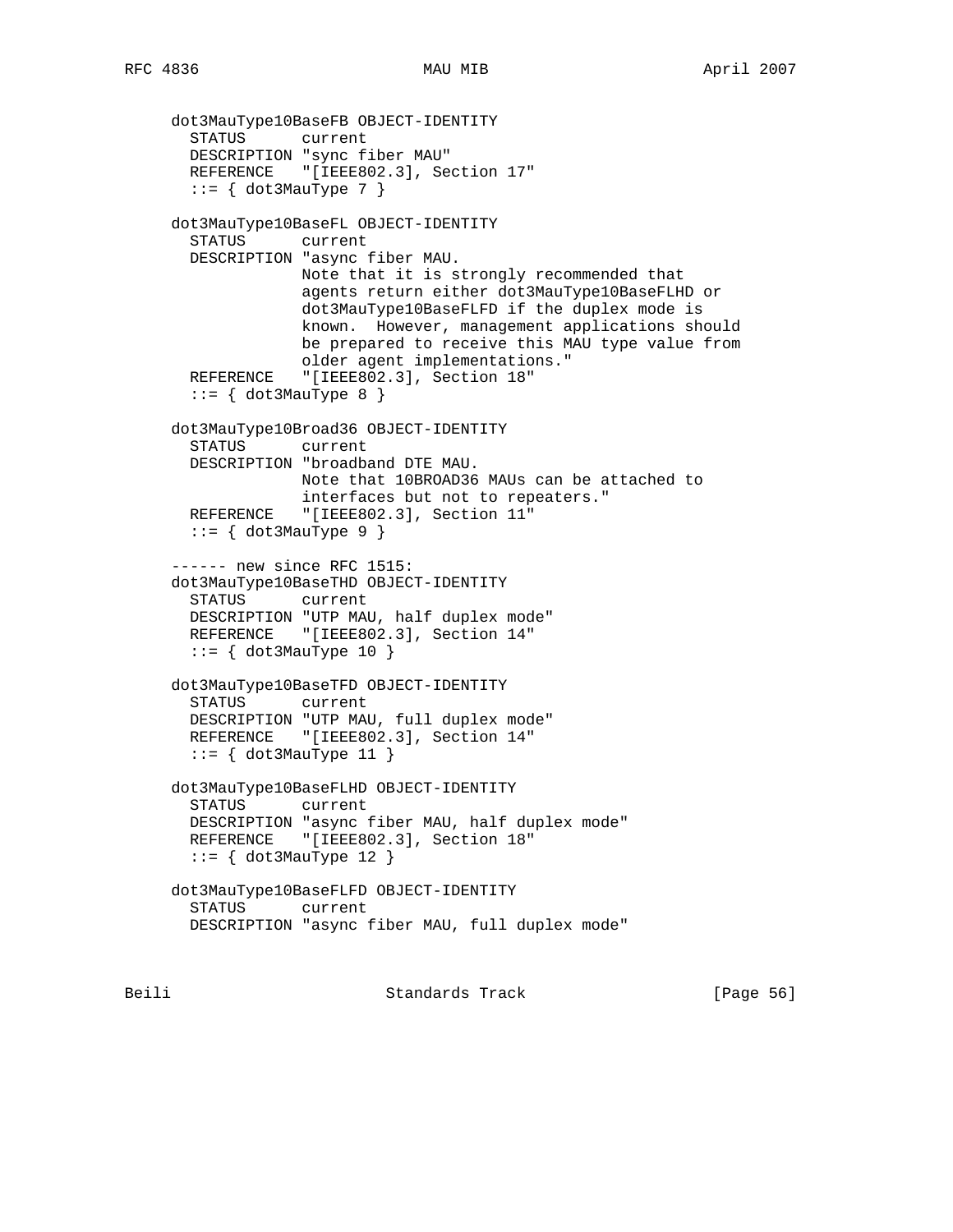```
REFERENCE "[IEEE802.3], Section 18"
  ::= { dot3MauType 13 }
 dot3MauType100BaseT4 OBJECT-IDENTITY
   STATUS current
  DESCRIPTION "4 pair category 3 UTP"
 REFERENCE "[IEEE802.3], Section 23"
 ::= \{ dot3MauType 14 \} dot3MauType100BaseTXHD OBJECT-IDENTITY
  STATUS current
  DESCRIPTION "2 pair category 5 UTP, half duplex mode"
 REFERENCE "[IEEE802.3], Section 25"
 ::= \{ dot3MauType 15 \} dot3MauType100BaseTXFD OBJECT-IDENTITY
  STATUS current
  DESCRIPTION "2 pair category 5 UTP, full duplex mode"
 REFERENCE "[IEEE802.3], Section 25"
 ::= \{ dot3MauType 16 \} dot3MauType100BaseFXHD OBJECT-IDENTITY
  STATUS current
  DESCRIPTION "X fiber over PMT, half duplex mode"
 REFERENCE "[IEEE802.3], Section 26"
 ::= { dot 3MauType 17 }
 dot3MauType100BaseFXFD OBJECT-IDENTITY
  STATUS current
  DESCRIPTION "X fiber over PMT, full duplex mode"
 REFERENCE "[IEEE802.3], Section 26"
  ::= { dot3MauType 18 }
 dot3MauType100BaseT2HD OBJECT-IDENTITY
  STATUS current
  DESCRIPTION "2 pair category 3 UTP, half duplex mode"
 REFERENCE "[IEEE802.3], Section 32"
 ::= { dot3MauType 19 }
 dot3MauType100BaseT2FD OBJECT-IDENTITY
  STATUS current
  DESCRIPTION "2 pair category 3 UTP, full duplex mode"
  REFERENCE "[IEEE802.3], Section 32"
 ::= { dot3MauType 20 }
 ------ new since RFC 2239:
 dot3MauType1000BaseXHD OBJECT-IDENTITY
  STATUS current
```
Beili Standards Track [Page 57]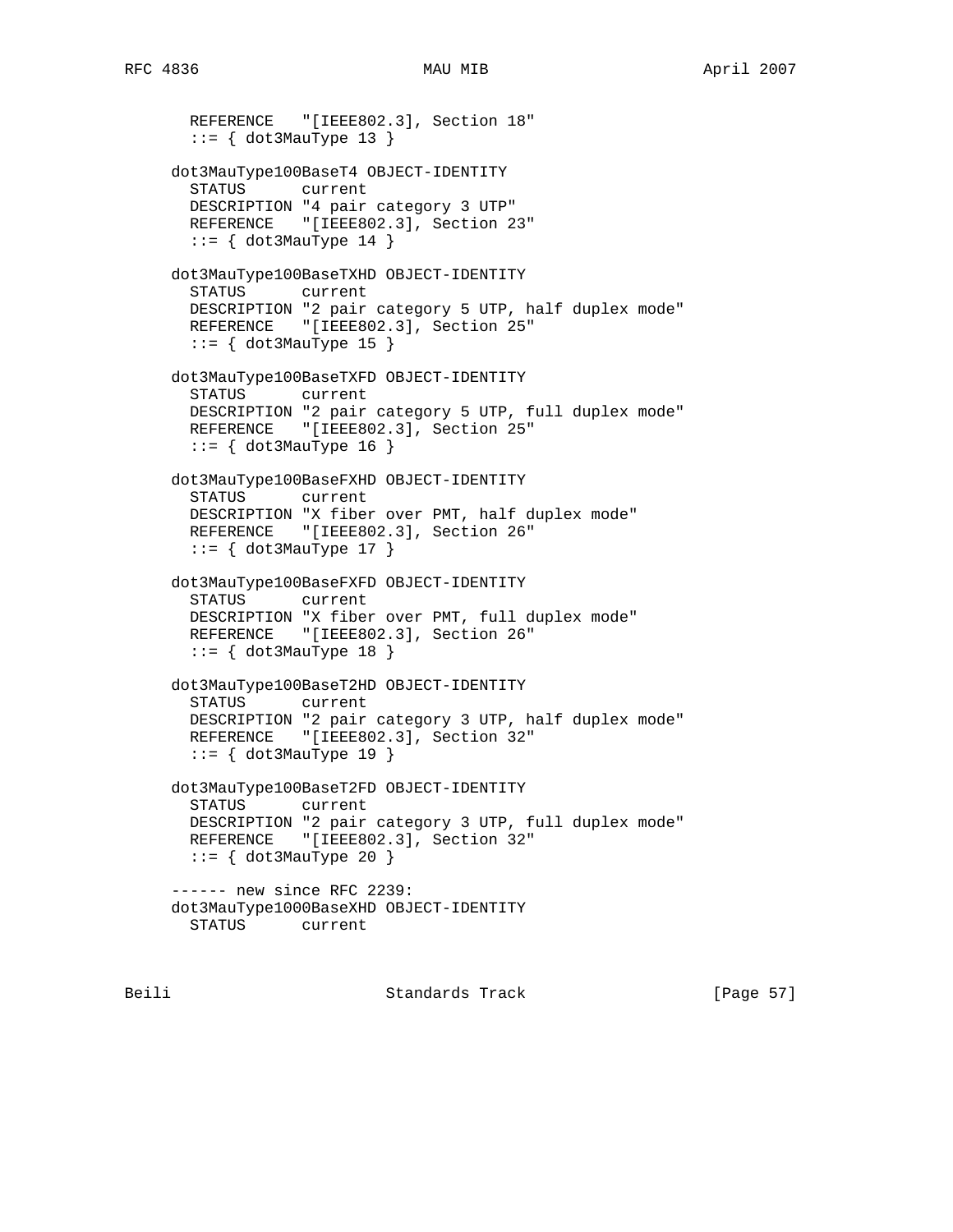DESCRIPTION "PCS/PMA, unknown PMD, half duplex mode"

```
RFC 4836 MAU MAU MIB April 2007
```

```
REFERENCE "[IEEE802.3], Section 36"
      ::= { dot3MauType 21 }
     dot3MauType1000BaseXFD OBJECT-IDENTITY
       STATUS current
       DESCRIPTION "PCS/PMA, unknown PMD, full duplex mode"
      REFERENCE "[IEEE802.3], Section 36"
      ::= { dot 3MauType 22 }
     dot3MauType1000BaseLXHD OBJECT-IDENTITY
       STATUS current
       DESCRIPTION "Fiber over long-wavelength laser, half duplex
                  mode"
      REFERENCE "[IEEE802.3], Section 38"
      ::= { dot3MauType 23 }
     dot3MauType1000BaseLXFD OBJECT-IDENTITY
       STATUS current
       DESCRIPTION "Fiber over long-wavelength laser, full duplex
                  mode"
       REFERENCE "[IEEE802.3], Section 38"
      ::= \{ dot3MauType 24 \} dot3MauType1000BaseSXHD OBJECT-IDENTITY
       STATUS current
       DESCRIPTION "Fiber over short-wavelength laser, half
 duplex mode"
 REFERENCE "[IEEE802.3], Section 38"
      ::= { dot3MauType 25 }
     dot3MauType1000BaseSXFD OBJECT-IDENTITY
       STATUS current
       DESCRIPTION "Fiber over short-wavelength laser, full
                  duplex mode"
      REFERENCE "[IEEE802.3], Section 38"
      ::= { dot3MauType 26 }
     dot3MauType1000BaseCXHD OBJECT-IDENTITY
       STATUS current
       DESCRIPTION "Copper over 150-Ohm balanced cable, half
                  duplex mode"
       REFERENCE "[IEEE802.3], Section 39"
      ::= { dot3MauType 27 }
     dot3MauType1000BaseCXFD OBJECT-IDENTITY
       STATUS current
       DESCRIPTION "Copper over 150-Ohm balanced cable, full
```
Beili Standards Track [Page 58]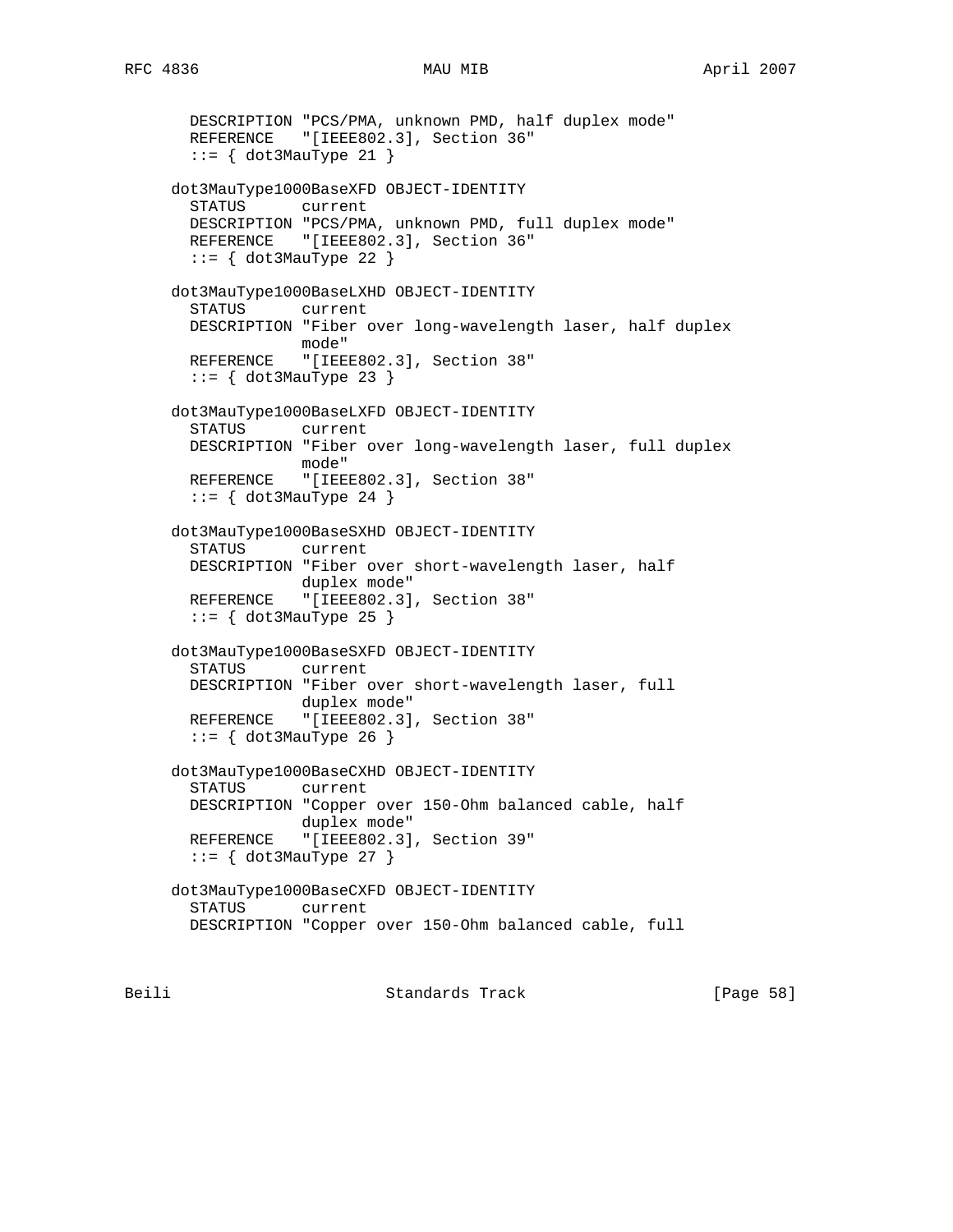duplex mode" REFERENCE "[IEEE802.3], Section 39"  $::=$  { dot3MauType 28 } dot3MauType1000BaseTHD OBJECT-IDENTITY STATUS current DESCRIPTION "Four-pair Category 5 UTP, half duplex mode" REFERENCE "[IEEE802.3], Section 40"  $::=$  { dot3MauType 29 } dot3MauType1000BaseTFD OBJECT-IDENTITY STATUS current DESCRIPTION "Four-pair Category 5 UTP, full duplex mode" REFERENCE "[IEEE802.3], Section 40"  $::=$  { dot3MauType 30 } ------ new since RFC 2668: dot3MauType10GigBaseX OBJECT-IDENTITY STATUS current DESCRIPTION "X PCS/PMA, unknown PMD." REFERENCE "[IEEE802.3], Section 48"  $::=$  { dot3MauType 31 } dot3MauType10GigBaseLX4 OBJECT-IDENTITY STATUS current DESCRIPTION "X fiber over WWDM optics" REFERENCE "[IEEE802.3], Section 53"  $::=$  { dot3MauType 32 } dot3MauType10GigBaseR OBJECT-IDENTITY STATUS current DESCRIPTION "R PCS/PMA, unknown PMD." REFERENCE "[IEEE802.3], Section 49"  $::=$   $\{ dot3MauType 33 \}$  dot3MauType10GigBaseER OBJECT-IDENTITY STATUS current DESCRIPTION "R fiber over 1550 nm optics" REFERENCE "[IEEE802.3], Section 52"  $::=$  { dot3MauType 34 } dot3MauType10GigBaseLR OBJECT-IDENTITY STATUS current DESCRIPTION "R fiber over 1310 nm optics" REFERENCE "[IEEE802.3], Section 52" ::= { dot3MauType 35 } dot3MauType10GigBaseSR OBJECT-IDENTITY

Beili Standards Track [Page 59]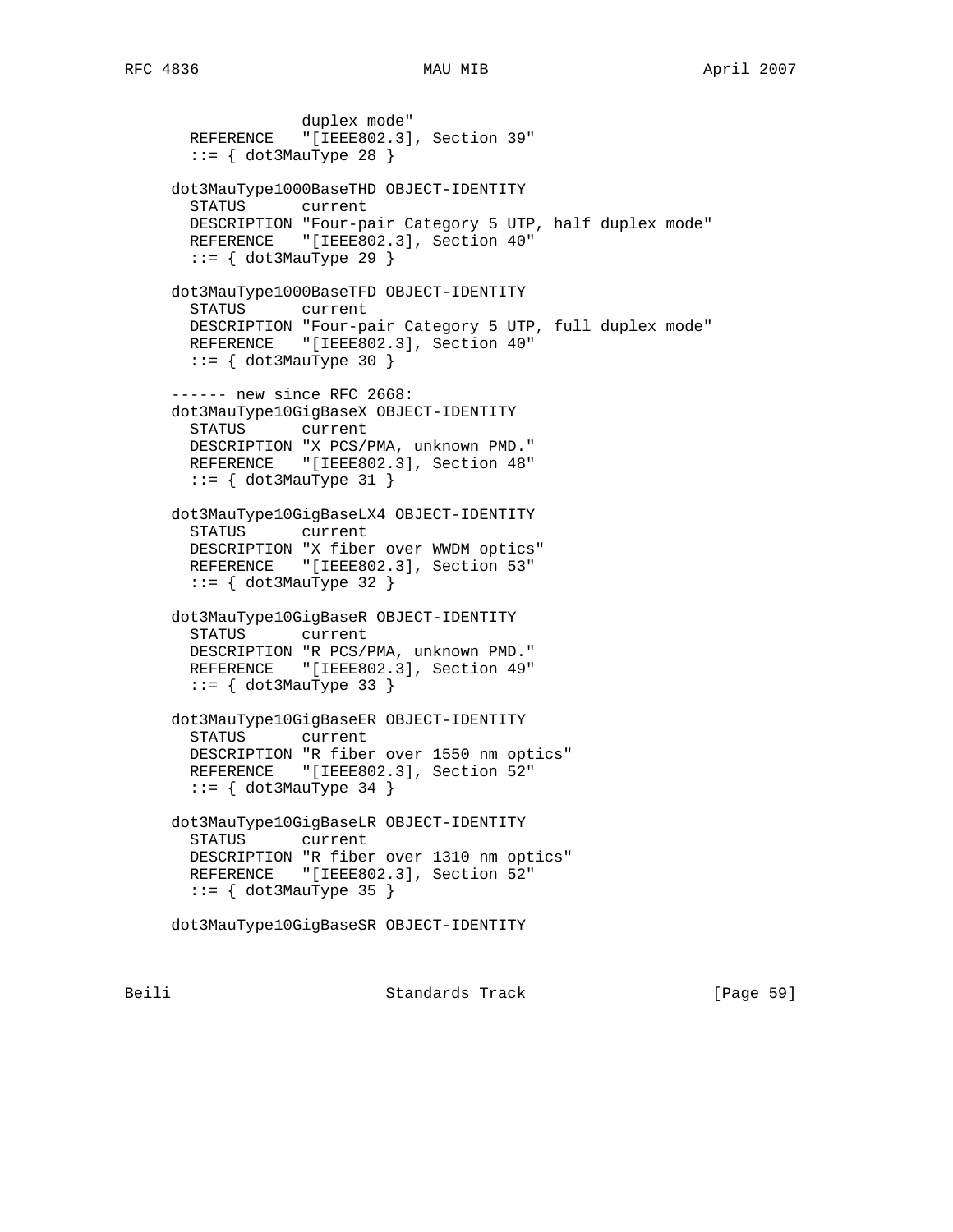```
 STATUS current
  DESCRIPTION "R fiber over 850 nm optics"
  REFERENCE "[IEEE802.3], Section 52"
  ::= { dot3MauType 36 }
 dot3MauType10GigBaseW OBJECT-IDENTITY
  STATUS current
  DESCRIPTION "W PCS/PMA, unknown PMD."
 REFERENCE "[IEEE802.3], Section 49 and 50"
 ::= { dot3MauType 37 }
 dot3MauType10GigBaseEW OBJECT-IDENTITY
  STATUS current
  DESCRIPTION "W fiber over 1550 nm optics"
 REFERENCE "[IEEE802.3], Section 52"
 ::= { dot3MauType 38 }
 dot3MauType10GigBaseLW OBJECT-IDENTITY
  STATUS current
  DESCRIPTION "W fiber over 1310 nm optics"
  REFERENCE "[IEEE802.3], Section 52"
 ::= \{ dot3MauType 39 \} dot3MauType10GigBaseSW OBJECT-IDENTITY
  STATUS current
  DESCRIPTION "W fiber over 850 nm optics"
 REFERENCE "[IEEE802.3], Section 52"
 ::= { dot3MauType 40 }
 ------ new since RFC 3636:
 dot3MauType10GigBaseCX4 OBJECT-IDENTITY
  STATUS current
  DESCRIPTION "X copper over 8 pair 100-Ohm balanced cable"
  REFERENCE "[IEEE802.3], Section 54"
 ::= \{ dot3MauType 41 \} dot3MauType2BaseTL OBJECT-IDENTITY
  STATUS current
  DESCRIPTION "Voice grade UTP copper, up to 2700m, optional PAF"
 REFERENCE "[IEEE802.3], Sections 61 and 63"
  ::= \{ dot3MauType 42 \} dot3MauType10PassTS OBJECT-IDENTITY
  STATUS current
  DESCRIPTION "Voice grade UTP copper, up to 750m, optional PAF"
 REFERENCE "[IEEE802.3], Sections 61 and 62"
 ::= { dot3MauType 43 }
```
Beili Standards Track [Page 60]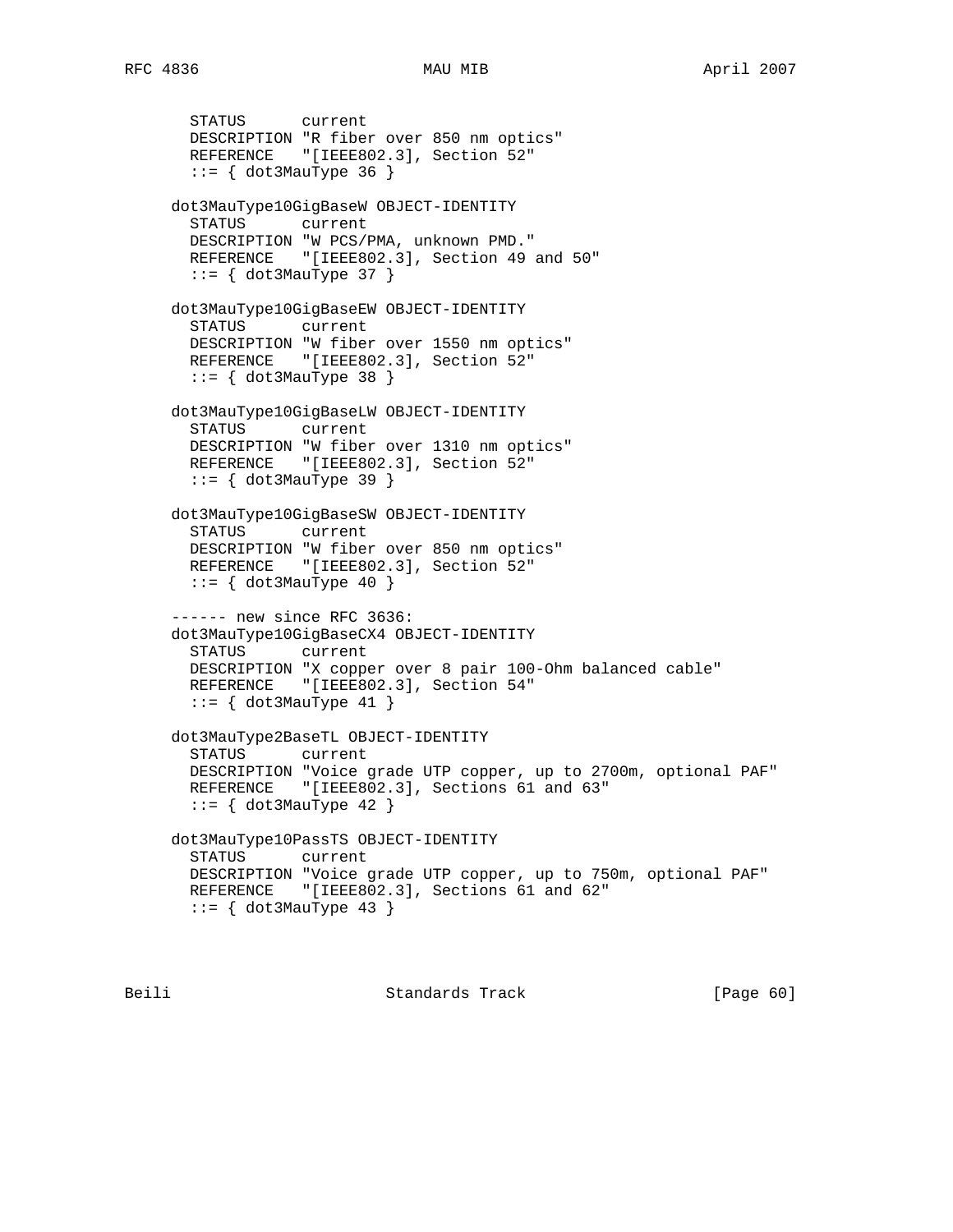```
 dot3MauType100BaseBX10D OBJECT-IDENTITY
  STATUS current
  DESCRIPTION "One single-mode fiber OLT, long wavelength, 10km"
 REFERENCE "[IEEE802.3], Section 58"
 ::= \{ dot3MauType 44 \} dot3MauType100BaseBX10U OBJECT-IDENTITY
  STATUS current
  DESCRIPTION "One single-mode fiber ONU, long wavelength, 10km"
  REFERENCE "[IEEE802.3], Section 58"
 ::= \{ dot3MauType 45 \} dot3MauType100BaseLX10 OBJECT-IDENTITY
   STATUS current
  DESCRIPTION "Two single-mode fibers, long wavelength, 10km"
 REFERENCE "[IEEE802.3], Section 58"
   ::= { dot3MauType 46 }
 dot3MauType1000BaseBX10D OBJECT-IDENTITY
   STATUS current
  DESCRIPTION "One single-mode fiber OLT, long wavelength, 10km"
  REFERENCE "[IEEE802.3], Section 59"
 ::= { dot 3MauType 47 }
 dot3MauType1000BaseBX10U OBJECT-IDENTITY
   STATUS current
  DESCRIPTION "One single-mode fiber ONU, long wavelength, 10km"
 REFERENCE "[IEEE802.3], Section 59"
  ::= \{ dot3MauType 48 \} dot3MauType1000BaseLX10 OBJECT-IDENTITY
  STATUS current
  DESCRIPTION "Two sigle-mode fiber, long wavelength, 10km"
  REFERENCE "[IEEE802.3], Section 59"
  ::= \{ dot3MauType 49 \} dot3MauType1000BasePX10D OBJECT-IDENTITY
   STATUS current
   DESCRIPTION "One single-mode fiber EPON OLT, 10km"
 REFERENCE "[IEEE802.3], Section 60"
  ::= \{ dot3MauType 50 \} dot3MauType1000BasePX10U OBJECT-IDENTITY
  STATUS current
  DESCRIPTION "One single-mode fiber EPON ONU, 10km"
 REFERENCE "[IEEE802.3], Section 60"
 ::= { dot 3MauType 51 }
```
Beili Standards Track [Page 61]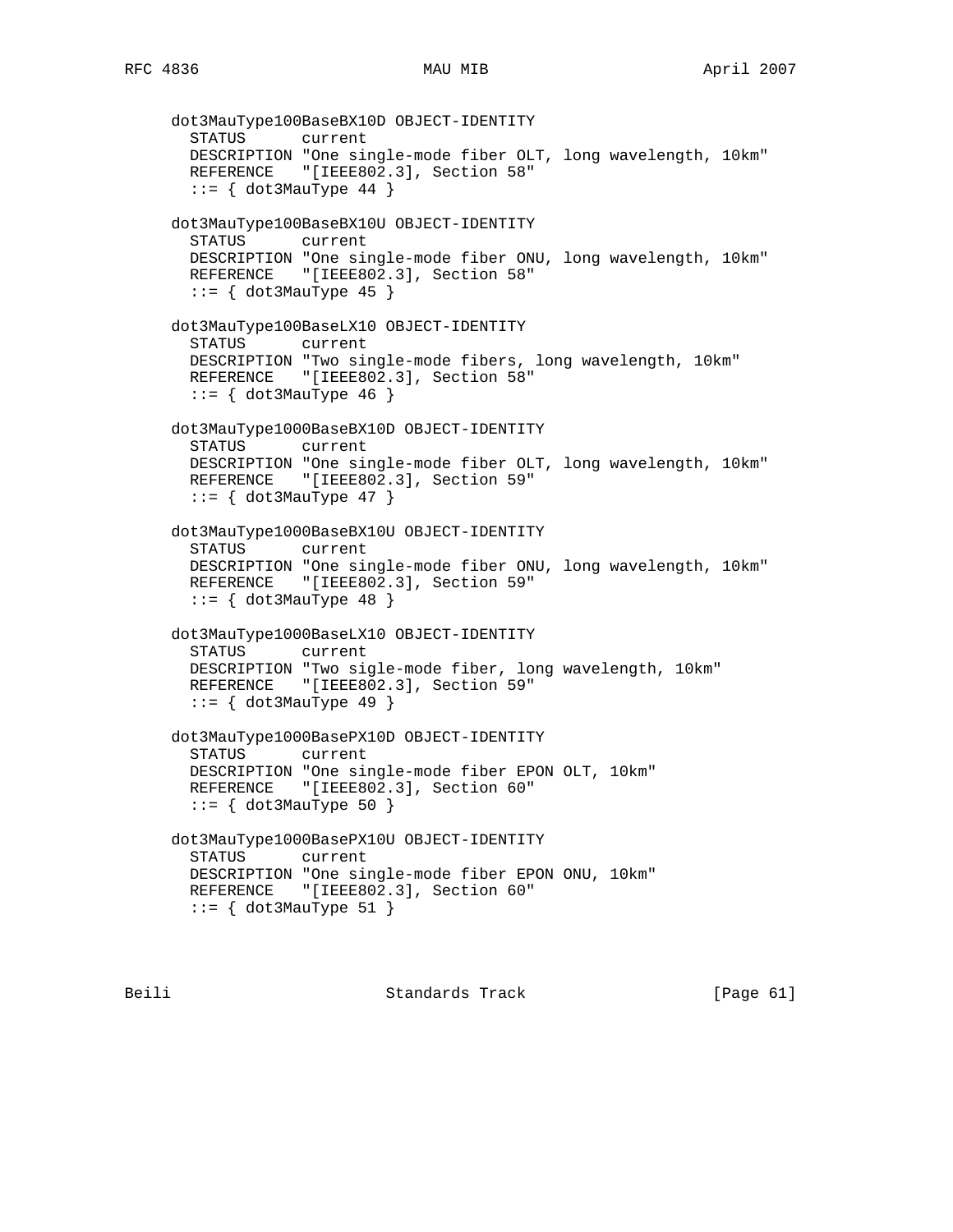```
 dot3MauType1000BasePX20D OBJECT-IDENTITY
  STATUS current
  DESCRIPTION "One single-mode fiber EPON OLT, 20km"
 REFERENCE "[IEEE802.3], Section 60"
 ::= \{ dot3MauType 52 \} dot3MauType1000BasePX20U OBJECT-IDENTITY
  STATUS current
  DESCRIPTION "One single-mode fiber EPON ONU, 20km"
 REFERENCE "[IEEE802.3], Section 60"
 ::= \{ dot3MauType 53 \}
```
END

6. Security Considerations

 The IANA-MAU-MIB does not define any management objects. Instead, it defines a set of textual conventions which are used by the MAU-MIB and may be used by other MIB modules to define management objects. Meaningful security considerations can only be written for MIB modules that define management objects.

 There are a number of management objects defined in the MAU-MIB that have a MAX-ACCESS clause of read-write. Setting these objects can have a serious effect on the operation of the network, including:

- o enabling or disabling a MAU
- o changing a MAU's default type
- o enabling, disabling, or restarting autonegotiation
- o modifying the capabilities that a MAU advertizes during autonegotiation.

 Such objects may be considered sensitive or vulnerable in some network environments. The support for SET operations in a non-secure environment without proper protection can have a negative effect on network operations.

 Some of the readable objects in the MAU-MIB module (i.e., objects with a MAX-ACCESS other than not-accessible) may be considered sensitive or vulnerable in some network environments. In some environments, it may be undesirable to allow unauthorized parties to access statistics or status information about individual links in a network. It is thus important to control even GET and/or NOTIFY access to these objects and possibly to even encrypt the values of these objects when sending them over the network via SNMP.

Beili Standards Track [Page 62]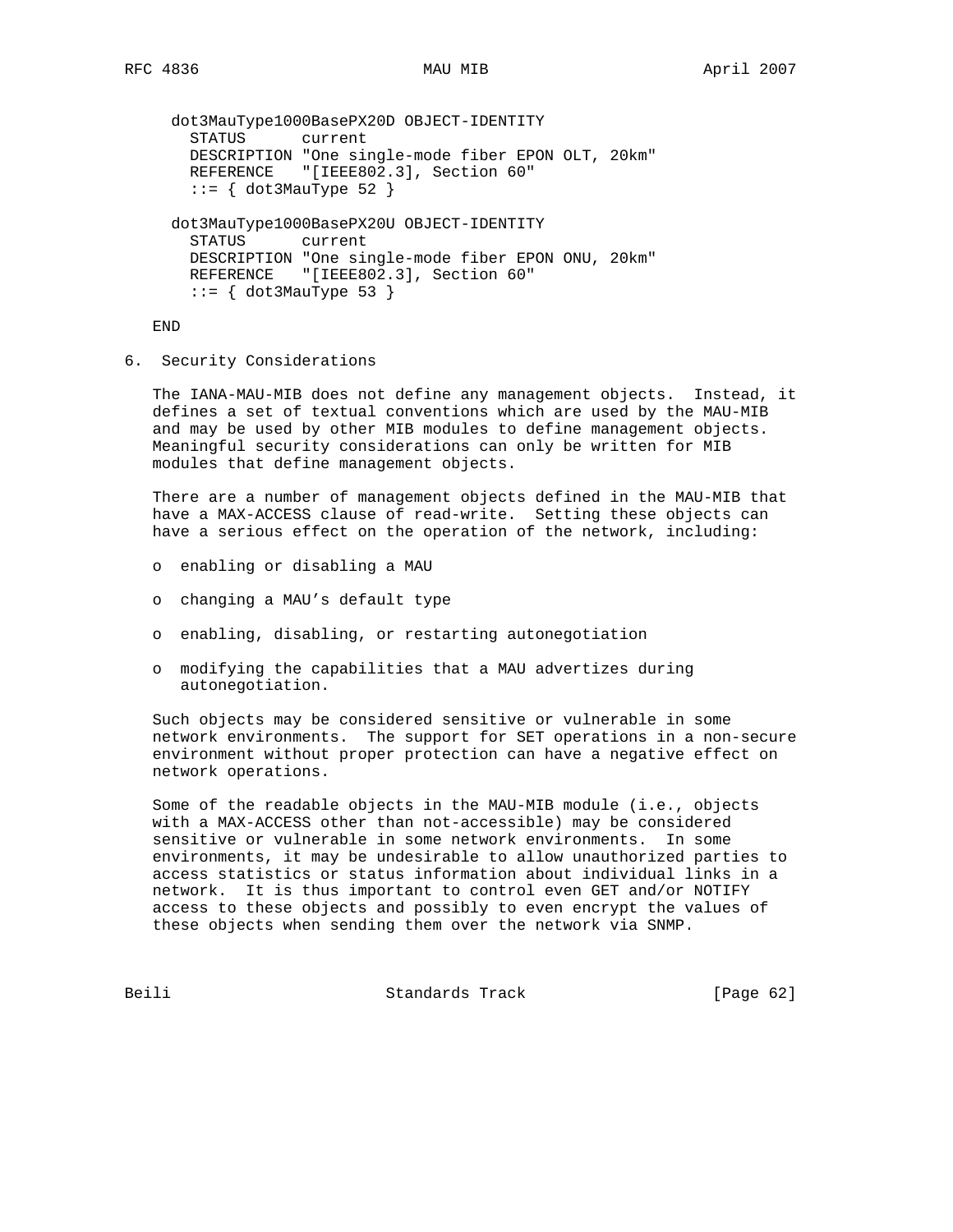SNMP versions prior to SNMPv3 did not include adequate security. Even if the network itself is secure (for example by using IPsec), even then, there is no control as to who on the secure network is allowed to access and GET/SET (read/change/create/delete) the objects in the MAU-MIB module.

 It is RECOMMENDED that the implementors consider the security features as provided by the SNMPv3 framework (see [RFC3410], section 8), including full support for the SNMPv3 cryptographic mechanisms (for authentication and privacy).

 Furthermore, deployment of SNMP versions prior to SNMPv3 is NOT RECOMMENDED. Instead, it is RECOMMENDED to deploy SNMPv3 and to enable cryptographic security. It is then a customer/operator responsibility to ensure that the SNMP entity giving access to an instance of the MAU-MIB module is properly configured to give access to the objects only to those principals (users) that have legitimate rights to indeed GET or SET (change/create/delete) them.

7. IANA Considerations

 This document defines first version of the IANA-maintained IANA-MAU- MIB module. It is intended that each new MAU type, Media Available state, Auto Negotiation capability, and/or Jack type defined by the IEEE 802.3 working group and approved for publication in a revision of IEEE Std 802.3 will be added to the IANA-maintaned MIB module, provided that it is suitable for being managed by the base objects in the MAU-MIB module.

 For each new MAU type added, a short description of the MAU technology and, wherever possible, a reference to a publicly available specification SHOULD be specified. An Expert Review, as defined in RFC 2434 [RFC2434], is REQUIRED, for each modification.

8. Acknowledgments

 This document was produced by the IETF Ethernet Interfaces and Hub MIB Working Group, whose efforts were greatly advanced by the contributions of the following people:

Mike Heard

John Flick

Dan Romascanu

 This document is based on the Proposed Standard MAU MIB, RFC 3636 [RFC3636], edited by John Flick of Hewlett-Packard, and produced by

Beili Standards Track [Page 63]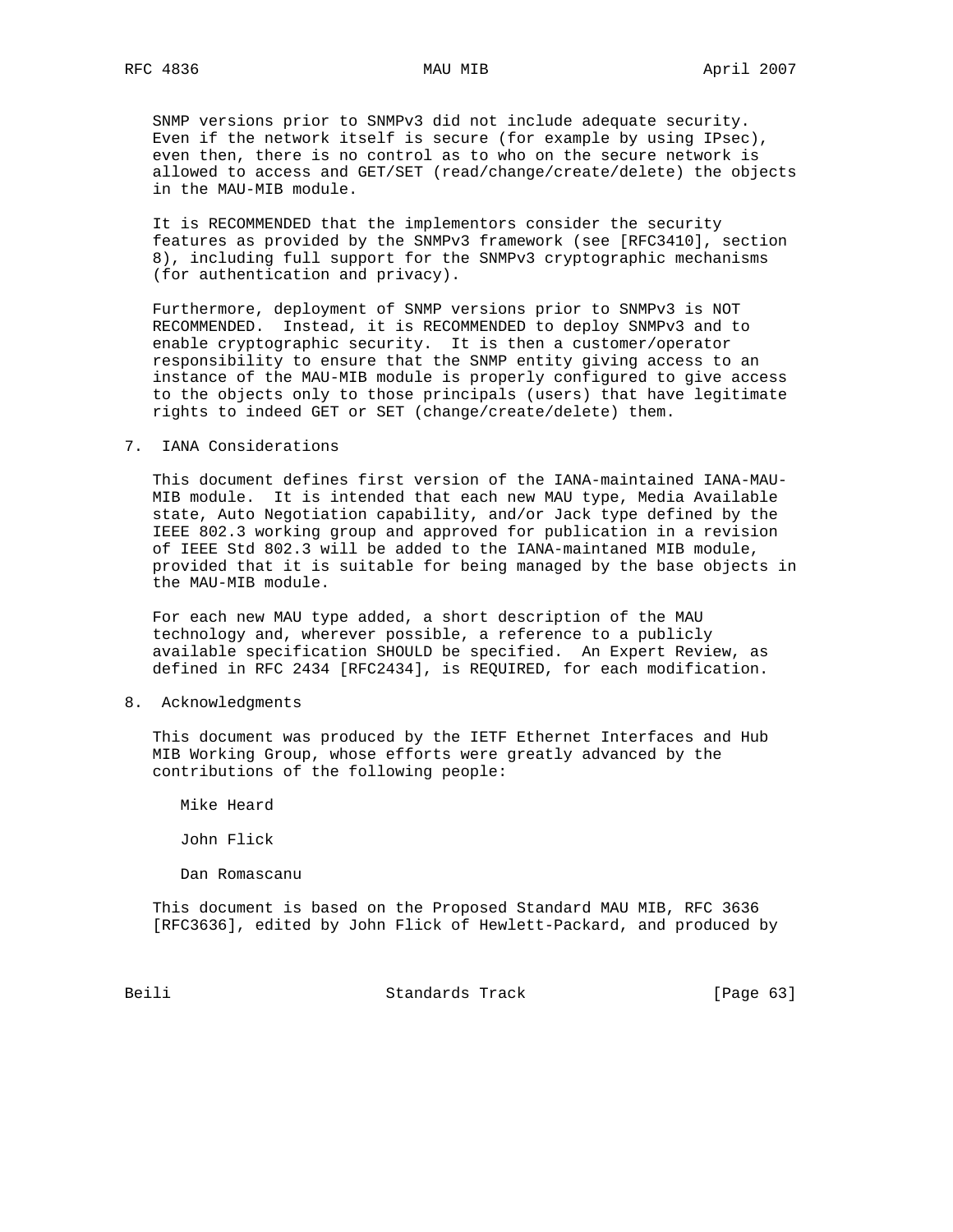the Ethernet Interfaces and Hub MIB Working Group. It extends that document by moving the object identities and textual conventions for MAU types into a IANA-maintained MIB module. In addition, support is provided for the EFM and 10GBASE-CX4 MAUs as defined in [IEEE802.3ah] and [IEEE802.3ak] respectively.

 RFC 3636, in turn, was based on the Proposed Standard MAU MIB, RFC 2668 [RFC2668], edited by John Flick of Hewlett-Packard and Andrew Smith, then of Extreme Networks, and produced by the Ethernet Interfaces and Hub MIB Working Group. It extends that document by providing support for 10 Gb/s MAUs as defined in [IEEE802.3ae].

 RFC 2668, in turn, was based on the Proposed Standard MAU MIB, RFC 2239 [RFC2239], edited by Kathryn de Graaf, then of 3Com, and Dan Romascanu, then of Madge Networks, and produced by the Ethernet Interfaces and Hub MIB Working Group. It extended that document by providing support for 1000 Mb/sec MAUs, PAUSE negotiation and remote fault status as defined in [IEEE802.3].

 RFC 2239, in turn, was based on the Proposed Standard MAU MIB, RFC 1515 [RFC1515], edited by Donna McMaster, then of SynOptics Communications, Keith McCloghrie, then of Hughes LAN Systems, and Sam Roberts, then of Farallon Computing, and produced by the Hub MIB Working Group. It extends that document by providing support for 100 Mb/sec MAUs, full duplex MAUs, auto-negotiation, and jack management as defined in [IEEE802.3].

- 9. References
- 9.1. Normative References
	- [IEEE802.3] IEEE, "IEEE Standard for Information technology Telecommunications and information exchange between systems - Local and metropolitan area networks - Specific requirements - Part 3: Carrier sense multiple access with collision detection (CSMA/CD) access method and physical layer specifications", IEEE Std 802.3-2005, December 2005.
	- [IEEE802.3ae] IEEE, "IEEE Standard for Information technology Telecommunications and information exchange between systems - Local and metropolitan area networks - Specific requirements - Part 3: Carrier sense multiple access with collision detection (CSMA/CD) access method and physical layer specifications - Media Access Control (MAC) Parameters, Physical Layer and Management Parameters for 10 Gb/s Operation", IEEE Std 802.3ae-2002, August 2002.

| Beili | Standards Track | [Page $64$ ] |
|-------|-----------------|--------------|
|       |                 |              |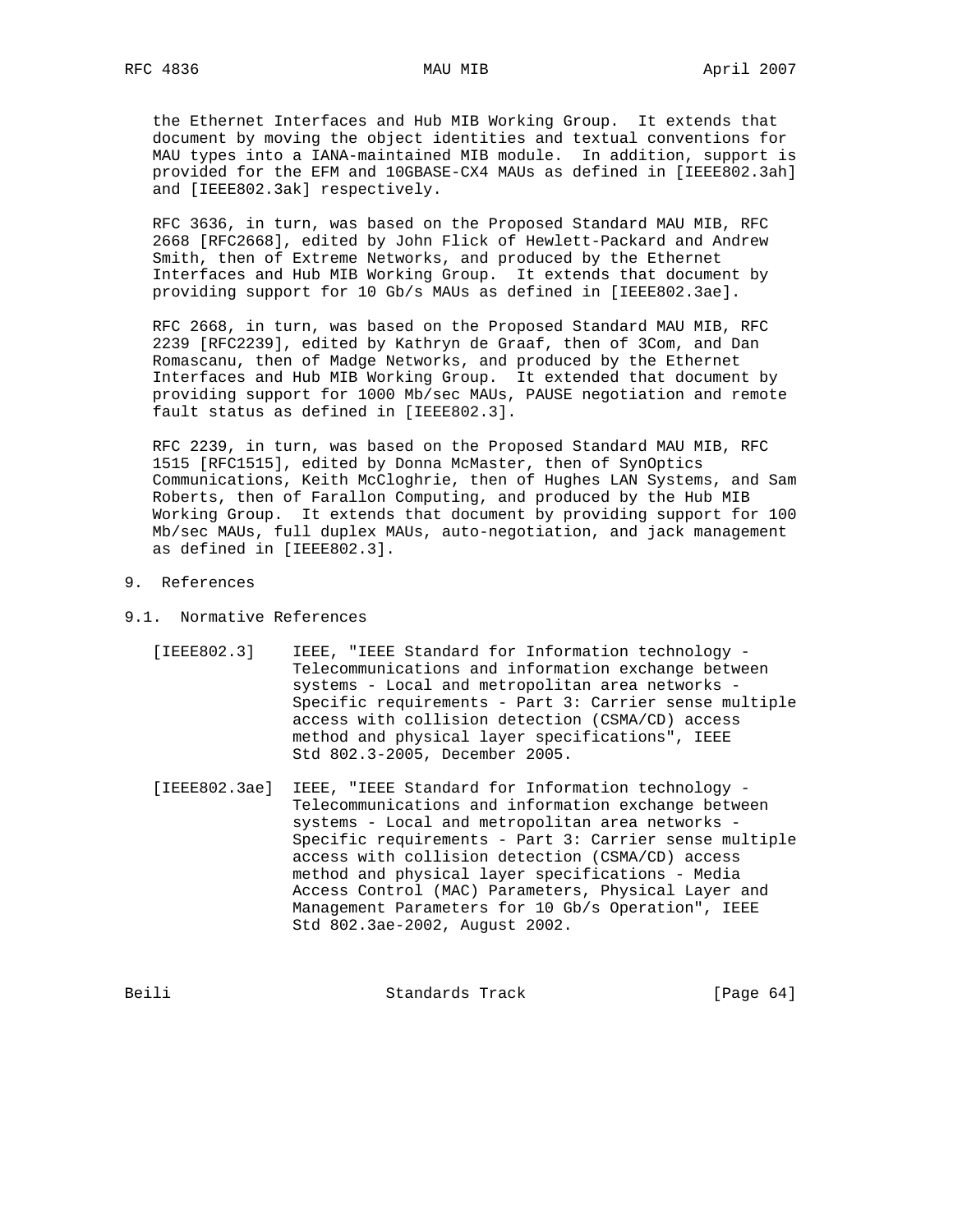- [IEEE802.3ah] IEEE, "Information technology Telecommunications and information exchange between systems - Local and metropolitan area networks - Specific requirements - Part 3: Carrier sense multiple access with collision detection (CSMA/CD) access method and physical layer specifications - Media Access Control Parameters, Physical Layers and Management Parameters for Subscriber Access Networks", IEEE Std 802.3ah-2004, September 2004.
- [IEEE802.3ak] IEEE, "IEEE Standard for Information technology Telecommunications and information exchange between systems - Local and metropolitan area networks - Specific requirements - Part 3: Carrier sense multiple access with collision detection (CSMA/CD) access method and physical layer specifications - Physical Layer and Management Parameters for 10Gb/s Operation, Type 10GBASE-CX4", IEEE Std 802.3ak-2004, March 2004.
- [RFC2108] de Graaf, K., Romascanu, D., McMaster, D., and K. McCloghrie, "Definitions of Managed Objects for IEEE 802.3 Repeater Devices using SMIv2", RFC 2108, February 1997.
- [RFC2119] Bradner, S., "Key words for use in RFCs to Indicate Requirement Levels", BCP 14, RFC 2119, March 1997.
- [RFC2434] Narten, T. and H. Alvestrand, "Guidelines for Writing an IANA Considerations Section in RFCs", BCP 26, RFC 2434, October 1998.
- [RFC2578] McCloghrie, K., Ed., Perkins, D., Ed., and J. Schoenwaelder, Ed., "Structure of Management Information Version 2 (SMIv2)", STD 58, RFC 2578, April 1999.
- [RFC2579] McCloghrie, K., Ed., Perkins, D., Ed., and J. Schoenwaelder, Ed., "Textual Conventions for SMIv2", STD 58, RFC 2579, April 1999.
- [RFC2580] McCloghrie, K., Perkins, D., and J. Schoenwaelder, "Conformance Statements for SMIv2", STD 58, RFC 2580, April 1999.
- [RFC2863] McCloghrie, K. and F. Kastenholz, "The Interfaces Group MIB", RFC 2863, June 2000.

Beili Standards Track [Page 65]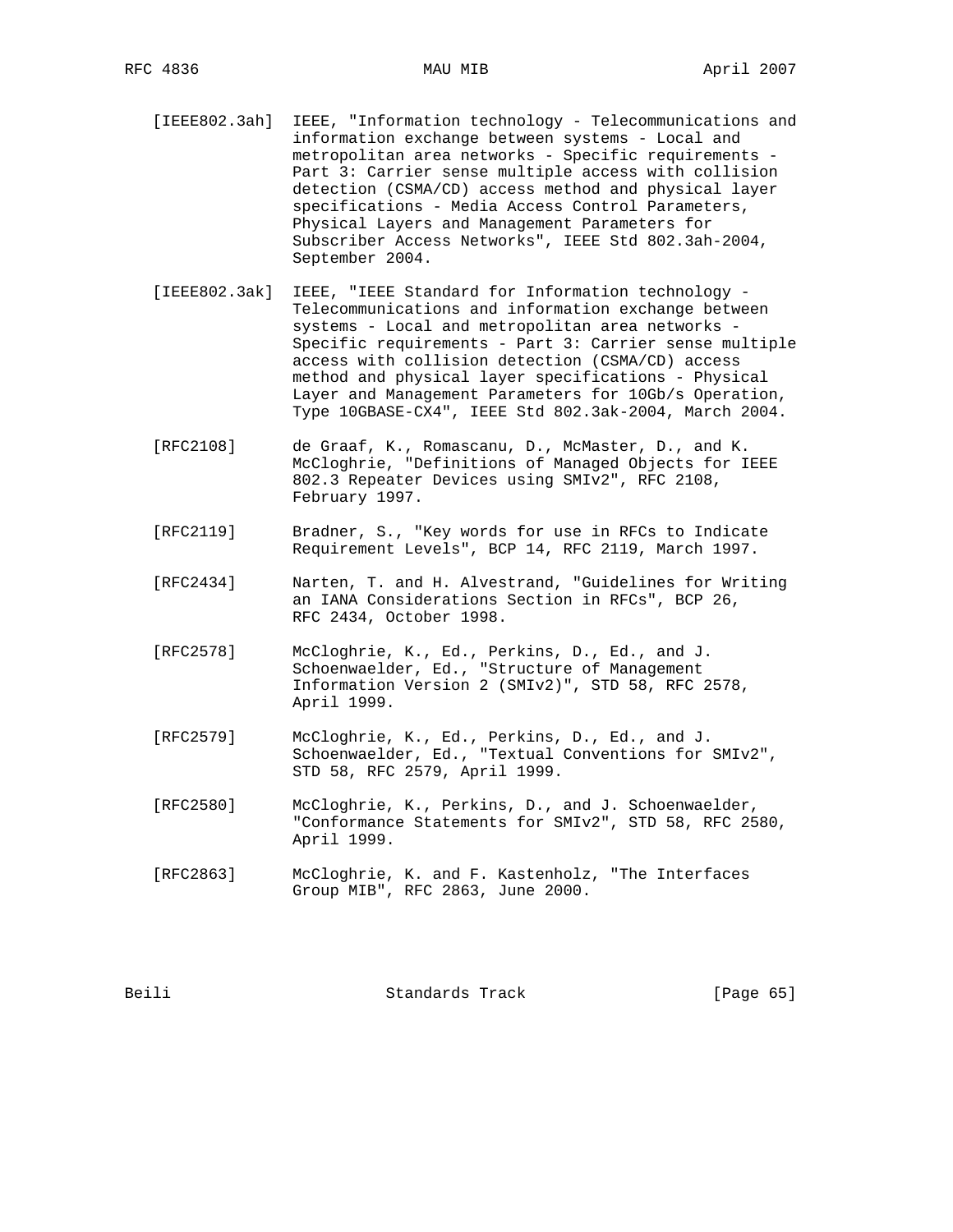- [RFC3635] Flick, J., "Definitions of Managed Objects for the Ethernet-like Interface Types", RFC 3635, September 2003.
- 9.2. Informative References
	- [RFC1515] McMaster, D., McCloghrie, K., and S. Roberts, "Definitions of Managed Objects for IEEE 802.3 Medium Attachment Units (MAUs)", RFC 1515, September 1993.
	- [RFC2239] de Graaf, K., Romascanu, D., McMaster, D., McCloghrie, K., and S. Roberts, "Definitions of Managed Objects for IEEE 802.3 Medium Attachment Units (MAUs) using SMIv2", RFC 2239, November 1997.
	- [RFC2668] Smith, A., Flick, J., de Graaf, K., Romascanu, D., McMaster, D., McCloghrie, K., and S. Roberts, "Definitions of Managed Objects for IEEE 802.3 Medium Attachment Units (MAUs)", RFC 2668, August 1999.
	- [RFC3410] Case, J., Mundy, R., Partain, D., and B. Stewart, "Introduction and Applicability Statements for Internet-Standard Management Framework", RFC 3410, December 2002.
	- [RFC3418] Presuhn, R., "Management Information Base (MIB) for the Simple Network Management Protocol (SNMP)", STD 62, RFC 3418, December 2002.
	- [RFC3636] Flick, J., "Definitions of Managed Objects for IEEE 802.3 Medium Attachment Units (MAUs)", RFC 3636, September 2003.
	- [RFC3637] Heard, C., "Definitions of Managed Objects for the Ethernet WAN Interface Sublayer", RFC 3637, September 2003.

Author's Address

 Edward Beili Actelis Networks Bazel 25 Petach-Tikva Israel Phone: +972-3-924-3491 EMail: edward.beili@actelis.com

Beili Standards Track [Page 66]